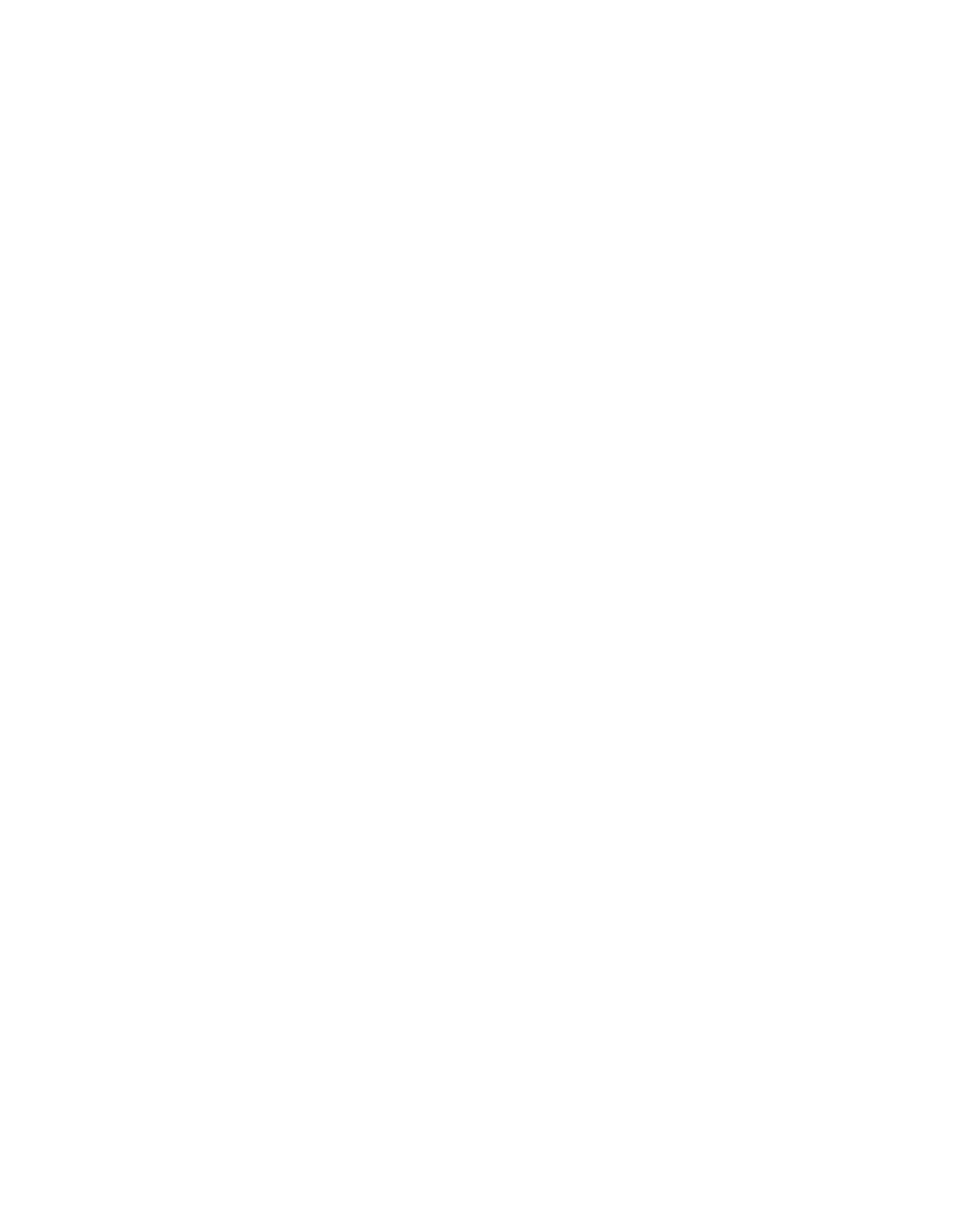### **TABLE OF CONTENTS**

| <b>Site Visitation Project (SVP)</b> |  |
|--------------------------------------|--|
|                                      |  |
|                                      |  |
|                                      |  |
|                                      |  |
|                                      |  |
|                                      |  |
|                                      |  |
|                                      |  |
|                                      |  |
|                                      |  |
|                                      |  |
|                                      |  |
|                                      |  |
|                                      |  |
|                                      |  |
|                                      |  |
| <b>Teaching Sample Project (TSP)</b> |  |
|                                      |  |
|                                      |  |
|                                      |  |
| <b>SECTIONS</b>                      |  |
|                                      |  |
|                                      |  |
| Assessment Plan                      |  |
|                                      |  |
|                                      |  |
|                                      |  |
|                                      |  |
|                                      |  |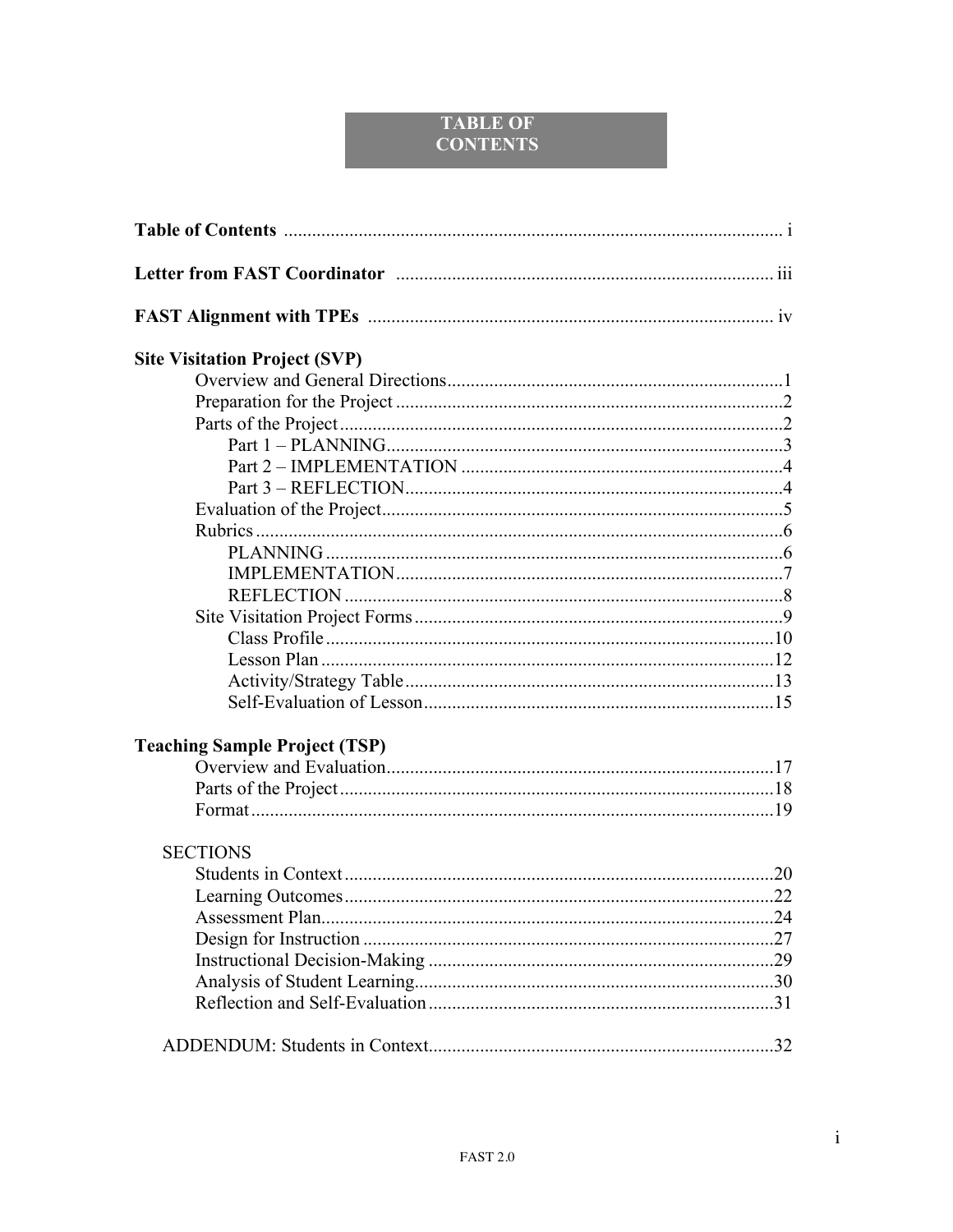## **RUBRICS**

## **FAST Policies and Procedures**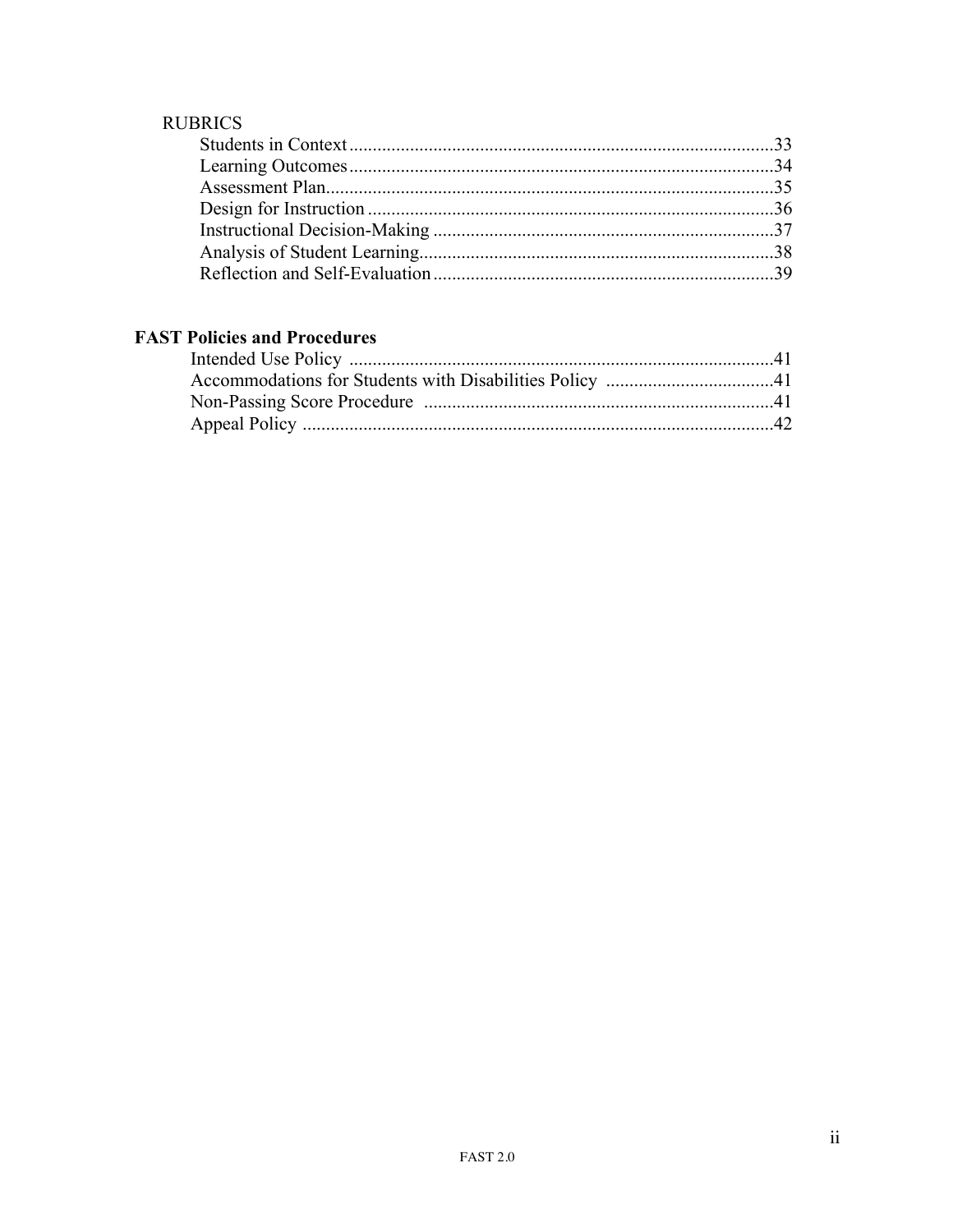Dear Fresno State Teacher Candidate:

The California Commission on Teacher Credentialing (CCTC) requires that every credential program candidate seeking recommendation for a Preliminary California Credential show mastery of the Teacher Performance Expectations (TPEs). The TPEs will be taught in your coursework and applied and practiced in your fieldwork. The Kremen School of Education and Human Development has designed its own assessment system to evaluate your mastery of the TPEs, the *Fresno Assessment of Student Teachers* **(FAST)**. The system consists of two tasks or "projects" that you will complete during your fieldwork. Please note that success on FAST is just one of the requirements for earning a Preliminary Credential.

This manual provides you with important information regarding the two required FAST tasks, the **Site Visitation Project** and the **Teaching Sample Project**.

The Site Visitation Project and the Teaching Sample Project will be scored by trained scorers using a task-specific four-point rubric. The rubric levels are:

- 1= Does not meet expectations
- 2= Meets expectations
- 3= Meets expectations at a high level
- 4= Exceeds expectations

In order to receive credit for the fieldwork course in which the assessment is required, you must meet all fieldwork expectations AND you must earn a minimum score of "2" on each of the three sections evaluated in the **Site Visitation Project** and the seven sections evaluated in the **Teaching Sample Project**.

Should you earn a non-passing score of "1" on any section, you will have the opportunity to revise and resubmit that section. If you still do not earn a passing score in the resubmission, you may apply for *Special Consideration* using the *FAST Non-Passing Score Procedure* in this manual. Remember, you must pass *all* sections of the assessment before you can receive credit for the associated fieldwork course. Please be aware that the CCTC requires that your scores and any notation of the necessity for re-takes on the FAST projects be sent to them. A history of your scores will be available to you through Tk20 for sharing with your professional induction program supervisor as you see fit.

We are confident that you will show mastery of the TPEs by careful attention to the project directions and rubrics and by diligently studying and practicing your craft while enrolled in the credential program. As a result of your hard work and your successful performance on FAST and other required indicators of quality, you, our Credential Programs, and your hiring district can be confident that you will enter the next phase of professional growth as a competent beginning teacher with the skills necessary to teach California's youth. Best of luck!

Sincerely,

Dr. Jeanie Behrend FAST Coordinator jeanb@csufresno.edu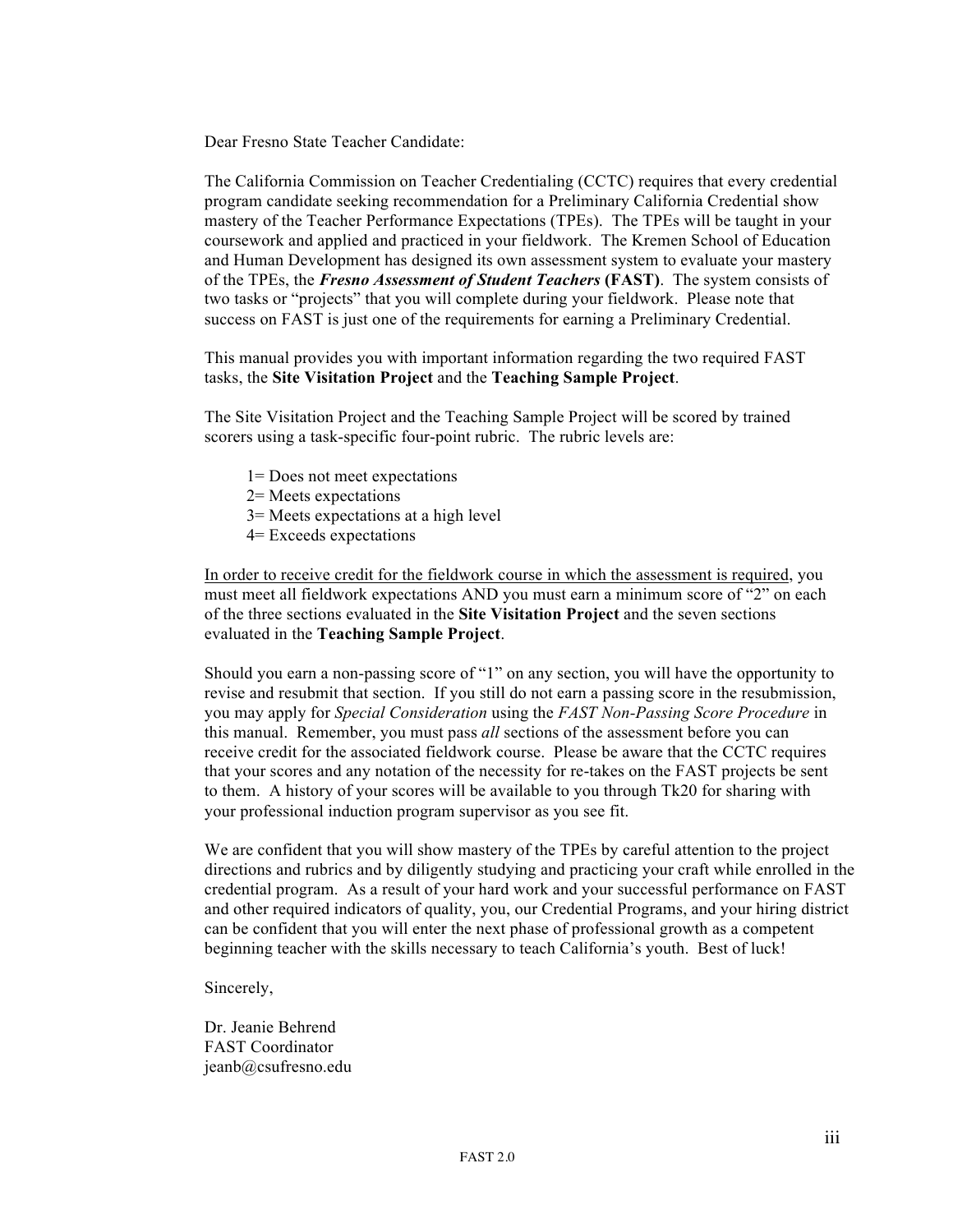## *FAST ALIGNMENT WITH TEACHING PERFORMANCE EXPECTATIONS*

|                  |                          | Site Visitation Project |                |             | Teaching Sample Project |                      |                    |                           |                                  |                                 |                                 |
|------------------|--------------------------|-------------------------|----------------|-------------|-------------------------|----------------------|--------------------|---------------------------|----------------------------------|---------------------------------|---------------------------------|
| <b>TPE</b>       | TPE Elements<br>Assessed | Planning                | Implementation | Reflection  | Students in<br>Context  | Learning<br>Outcomes | Assessment<br>Plan | Design for<br>Instruction | Instructional<br>Decision Making | Analysis of<br>Student Learning | Self Evaluation<br>Reflection & |
|                  | 1.1                      | $\mathsf X$             | $\mathsf X$    |             |                         |                      |                    |                           |                                  |                                 |                                 |
|                  | 1.3                      | $\mathsf X$             | $\mathsf X$    |             |                         |                      |                    |                           |                                  |                                 |                                 |
| TPE 1            | 1.5                      | $\mathsf X$             | $\mathsf X$    |             |                         |                      |                    | $\mathsf X$               |                                  |                                 |                                 |
|                  | 1.6                      |                         |                |             | $\mathsf X$             |                      |                    | X                         |                                  |                                 |                                 |
|                  | 1.8                      |                         | $\mathsf X$    |             |                         |                      |                    |                           | $\mathsf X$                      |                                 |                                 |
|                  | 2.1                      |                         |                |             | $\mathsf X$             |                      |                    |                           |                                  |                                 |                                 |
|                  | 2.2                      |                         | $\mathsf X$    | $\mathsf X$ |                         |                      |                    |                           |                                  |                                 |                                 |
| TPE <sub>2</sub> | 2.3                      |                         |                |             | $\mathsf X$             |                      |                    |                           |                                  |                                 |                                 |
|                  | 2.6                      |                         | $\mathsf X$    |             | $\mathsf X$             |                      |                    |                           |                                  |                                 |                                 |
|                  | 3.1                      | Χ                       | $\mathsf X$    |             |                         | $\pmb{\mathsf{X}}$   |                    | $\mathsf X$               |                                  |                                 |                                 |
|                  | 3.2                      | Χ                       | $\mathsf X$    | $\mathsf X$ |                         | $\pmb{\mathsf{X}}$   |                    | X                         | Χ                                |                                 |                                 |
| TPE <sub>3</sub> | 3.3                      | $\mathsf X$             | $\mathsf X$    |             |                         | $\mathsf X$          |                    | X                         |                                  |                                 |                                 |
|                  | 3.5                      | $\mathsf X$             | $\mathsf X$    |             |                         |                      |                    |                           |                                  |                                 |                                 |
|                  | 4.1                      | $\mathsf X$             |                |             | $\mathsf X$             |                      |                    |                           |                                  |                                 |                                 |
|                  | $4.2\,$                  | $\mathsf X$             |                |             |                         |                      |                    |                           |                                  |                                 |                                 |
| TPE 4            | 4.3                      |                         |                |             |                         |                      | $\mathsf X$        |                           |                                  |                                 |                                 |
|                  | 4.4                      |                         |                |             |                         |                      |                    | Χ                         |                                  |                                 |                                 |
|                  | 4.7                      | $\mathsf X$             |                |             |                         |                      |                    | X                         |                                  |                                 |                                 |
|                  | 5.1                      |                         |                |             |                         |                      | $\mathsf X$        |                           |                                  |                                 |                                 |
|                  | $5.2\,$                  |                         |                |             |                         |                      | $\sf X$            |                           |                                  | X                               |                                 |
| TPE <sub>5</sub> | $5.5\,$                  |                         |                |             |                         |                      |                    |                           |                                  | $\mathsf X$                     |                                 |
|                  | $5.8\,$                  |                         |                |             | $\mathsf X$             |                      |                    | X                         |                                  |                                 |                                 |
|                  | 6.1                      |                         |                | $\mathsf X$ |                         |                      |                    |                           |                                  |                                 | X                               |
| TPE 6            | 6.3                      |                         |                |             |                         |                      |                    |                           |                                  |                                 | X                               |
|                  | $6.5\,$                  |                         |                |             |                         |                      |                    |                           |                                  |                                 | $\sf X$                         |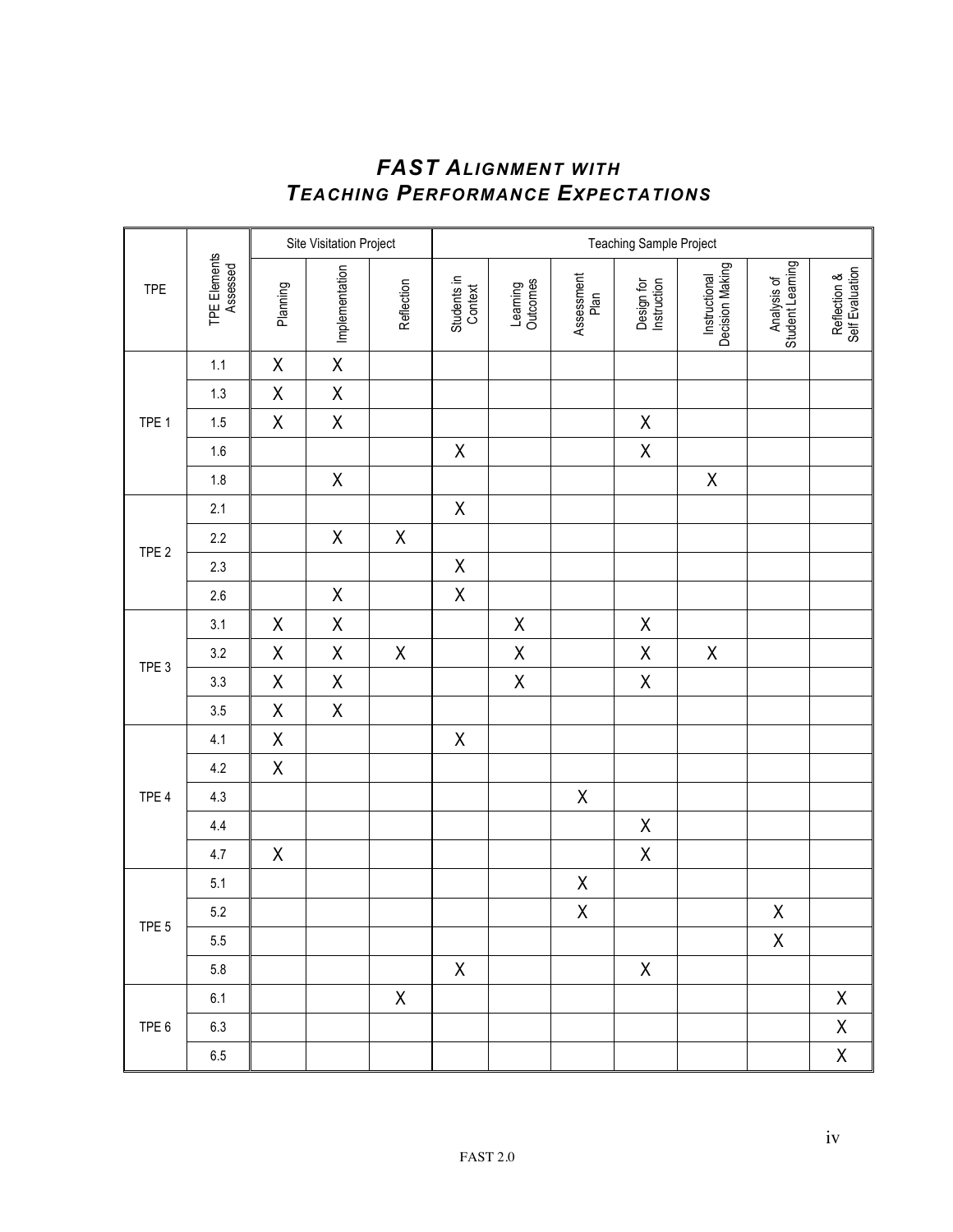## **Site Visitation Project \***

The Site Visitation Project assesses the candidate's ability to plan, implement, and reflect upon instruction. The Teaching Performance Expectations (TPE) elements being evaluated are:

TPE 1 - Engaging and Supporting All Students in Learning (1.1, 1.3, 1.5, 1.8)

TPE 2 - Creating and Maintaining Effective Environments for Student Learning (2.2, 2.6)

TPE 3 - Understanding and Organizing Subject Matter for Student Learning (3.1, 3.2, 3.3, 3.5)

TPE 4 - Planning Instruction and Designing Learning Experiences for All Students (4.1, 4.2, 4.7)

TPE 6 - Developing as a Professional Educator (6.1)

#### *Overview*

For this project you will plan, teach, and evaluate a 20- to 45-minute lesson that is observed by your University Coach, and videotaped. The lesson plan and instruction should address goals and skills aligned with the stateadopted subject matter standards, English Language Development (ELD) and/or English Language Arts (ELA) standards and frameworks. For Single Subject candidates, you will teach a lesson in your content area that infuses English language development. For Multiple Subject candidates, you will teach a lesson in mathematics that infuses English language development. You will submit your written lesson plan at least 3 days prior to implementation. The lesson will be observed by your University Coach and/or a subject-matter expert and videotaped. After you watch the video, you will evaluate your planning and implementation by selecting a segment of the video to demonstrate subject-specific pedagogy and responding to questions about your lesson. The project will be submitted on Tk20 and evaluated using the Scoring Rubrics at the end of the directions.

*Submissions: (1) CLASS PROFILE form, (2) lesson plan, (3) ACTIVITY/STRATEGY TABLE form, (4) full video of lesson, (5) 3- to 5-minute unedited video clip, (6) SELF-EVALUATION OF LESSON form.* 

*NOTE: All forms are found on Tk20.*

\* The Site Visitation Project is one of two tasks in the Fresno Assessment of Student Teachers (FAST) that together measure the pedagogical competence of teacher candidates and interns for Preliminary Teaching Credentials in California, and as information useful for determining program quality and effectiveness. **The candidate's response to this Project prompt must reflect the student's own unaided work.** It is to be used as described in the FAST Intended Use Policy.

### *General Directions*

These general directions present an outline of the **Site Visitation Project** requirements. See *Parts of the Project* (on pp. 2-5) for more detailed instructions and information about the required forms to submit.

To complete this project, you will:

- 1. Collect information on your students for the class you will teach, using the CLASS PROFILE form. The information should be useful for planning instruction.
- 2. Plan a lesson that demonstrates your ability to teach a standards-based lesson in your content area (Single Subject) or mathematics (Multiple Subject) that infuses the development of English language and is based on your students' learning needs identified through the CLASS PROFILE form. The entire lesson should last between 20 and 45 minutes.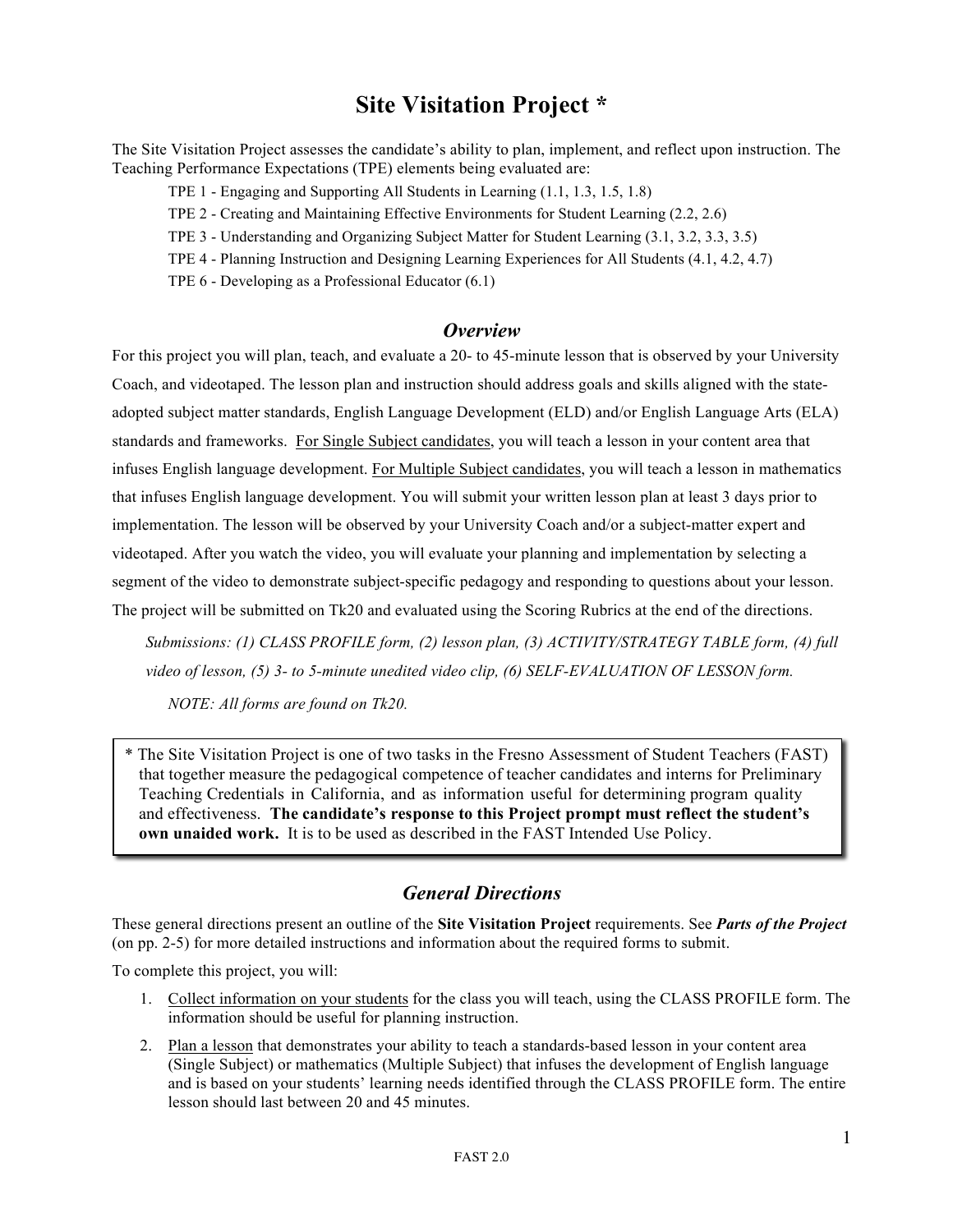- 3. Arrange with your University Coach to have the lesson observed at a mutually convenient time.
- 4. Write a detailed lesson plan for the lesson that will be observed.
- 5. Complete the ACTIVITY/STRATEGY TABLE form to identify the purpose of specific instructional strategies planned for your lesson.
- 6. Submit your class profile, lesson plan, and activity/strategy table on Tk20 at least 3 days prior to the observation.
- 7. Teach the lesson. Your University Coach will observe the entire lesson and it will be recorded on video. The video must be a continuous video of the lesson, start to finish. Do not stop and start the video during the lesson. You are responsible for arranging the videotaping.
- 8. Submit the full unedited video to Tk20.
- 9. Watch the entire video recording of your lesson and select a 3- to 5-minute unedited segment of the video that demonstrates your ability to utilize appropriate subject-specific pedagogy.
- 10. Reflect on your implementation of the lesson based on your review of the video and the scoring rubric for this task.
- 11. Write a detailed evaluation of the lesson by responding to the *Self-Evaluation of Lesson* questions. Your responses should be based on your review of the video and rubric (see #10 above). Use the SELF-EVALUATION OF LESSON form.
- 12. Submit your evaluation and video segment on Tk20 within 7 days of the observation.

## *Preparation for this Project*

- Review the Teaching Performance Expectations (TPEs) that are evaluated in this project, including Part 2, Subject Specific Pedagogy, for your content area.
- Review the Scoring Rubrics for this project, located at the end of the directions.
- Discuss with your Mentor Teacher the expectations for this project, and make arrangements with your University Coach for a mutually acceptable time for the observation.

#### *Note: In order to ensure the anonymity of students, school site, school district, and other adults, use aliases or identifying codes rather than names in the written documentation of this project.*

Specific requirements for this project are given in the next section. The project will be submitted on Tk20 and evaluated using the Scoring Rubrics at the end of the directions.

### *Parts of the Project*

Part 1 – PLANNING (documents submitted on Tk20 at least 3 days prior to the observation)\*

- v **Class Profile**
- v **Lesson Plan**
- v **Activity/Strategies Table**

#### Part 2 – IMPLEMENTATION (arranged with University Coach)

v **Lesson Observation by University Coach, plus video recording**

Part 3 – REFLECTION (submitted on Tk20 within 7 days after the observation)

- v **Selected Video Clip**
- v **Self-Evaluation of Lesson**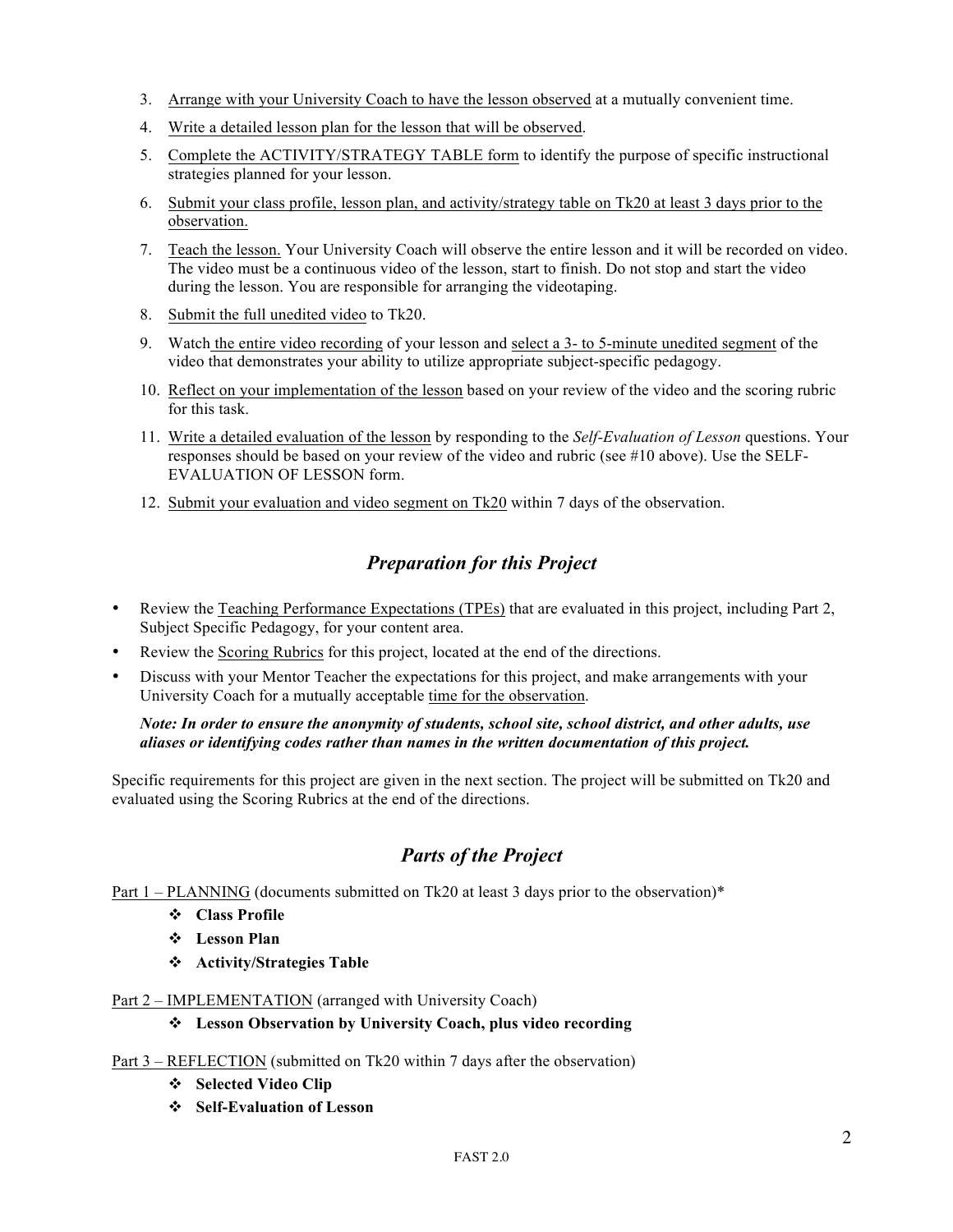#### **Part 1 – PLANNING**

#### **Class Profile**

Using the CLASS PROFILE form (located on Tk20), collect information about your students. Information must include a class summary of (a) English proficiency levels, (b) identified needs (IEP, 504, behavioral plans), (c) ethnicity, and (d) reading/writing proficiency (with the source of your information). In addition, you will identify other information about individual students. The information you gather should directly inform your planning and instruction to ensure all students have access to the curriculum. This information may include academic strengths and challenges, cultural background, interests, social interactions, attitude, language proficiency, health needs, etc. A review of IEP goals, 504 plans, or behavior plans should be part of this process. Interest surveys, observations of interactions and behavior, and conversations are good sources of information. Select the most useful information for your planning. More is not necessarily better.

• *Submit the Class Profile with your Lesson Plan and Activity/Strategy Table on Tk20 at least 3 days prior to the lesson observation.*

#### **Lesson Plan**

Write a detailed lesson plan for your lesson. A lesson plan template is available on Tk20.

- The lesson plan must include at least the following elements: Brief summary of the lesson, grade level, topic, subject matter content standards and ELD and/or ELA standards, lesson objective(s), planning considerations, assessment plan, procedures, and closure.
- *Submit the Lesson Plan with your Class Profile and Activity/Strategy Table on Tk20 at least 3 days prior to the lesson observation.*

#### **Activity/Strategy Table**

Complete the ACTIVITY/STRATEGY TABLE form (located on Tk20). Use the information below the table to guide your completion of the form. The form is intended for you to think about and document the purpose of the activities or strategies you include in your lesson plan.

| List                                     | Identify activity or strategy<br>appropriate for the checked category. |                                         |                           |                            | Brief explanation of the purpose of the activity<br>related to the category you've identified |
|------------------------------------------|------------------------------------------------------------------------|-----------------------------------------|---------------------------|----------------------------|-----------------------------------------------------------------------------------------------|
| Instructional<br>Activity or<br>Strategy | Pedagog:<br>Specific<br>Subject                                        | <b>Acquisition</b><br>Acaden<br>anguage | Students<br>Knowledg<br>J | ent<br>Engageme<br>Student |                                                                                               |
|                                          | X                                                                      |                                         |                           |                            |                                                                                               |
|                                          |                                                                        | X                                       |                           |                            |                                                                                               |
|                                          |                                                                        |                                         | X                         |                            |                                                                                               |
|                                          |                                                                        |                                         |                           |                            |                                                                                               |

Activity or Strategy Table

When planning your lesson, each activity or instructional strategy should have a purpose. There are many factors that may influence your choices. For the Site Visitation Project, address how these four categories influenced your planning decisions.

**Subject Specific Pedagogy:** The activity or strategy is consistent with the current methods recommended for the subject you are teaching. *[Sources of Subject Specific Pedagogy: Teaching Performance Expectations (TPEs, especially TPE 3 and related Subject Specific Pedagogy expectations in Part 2 of TPEs), content standards and frameworks]*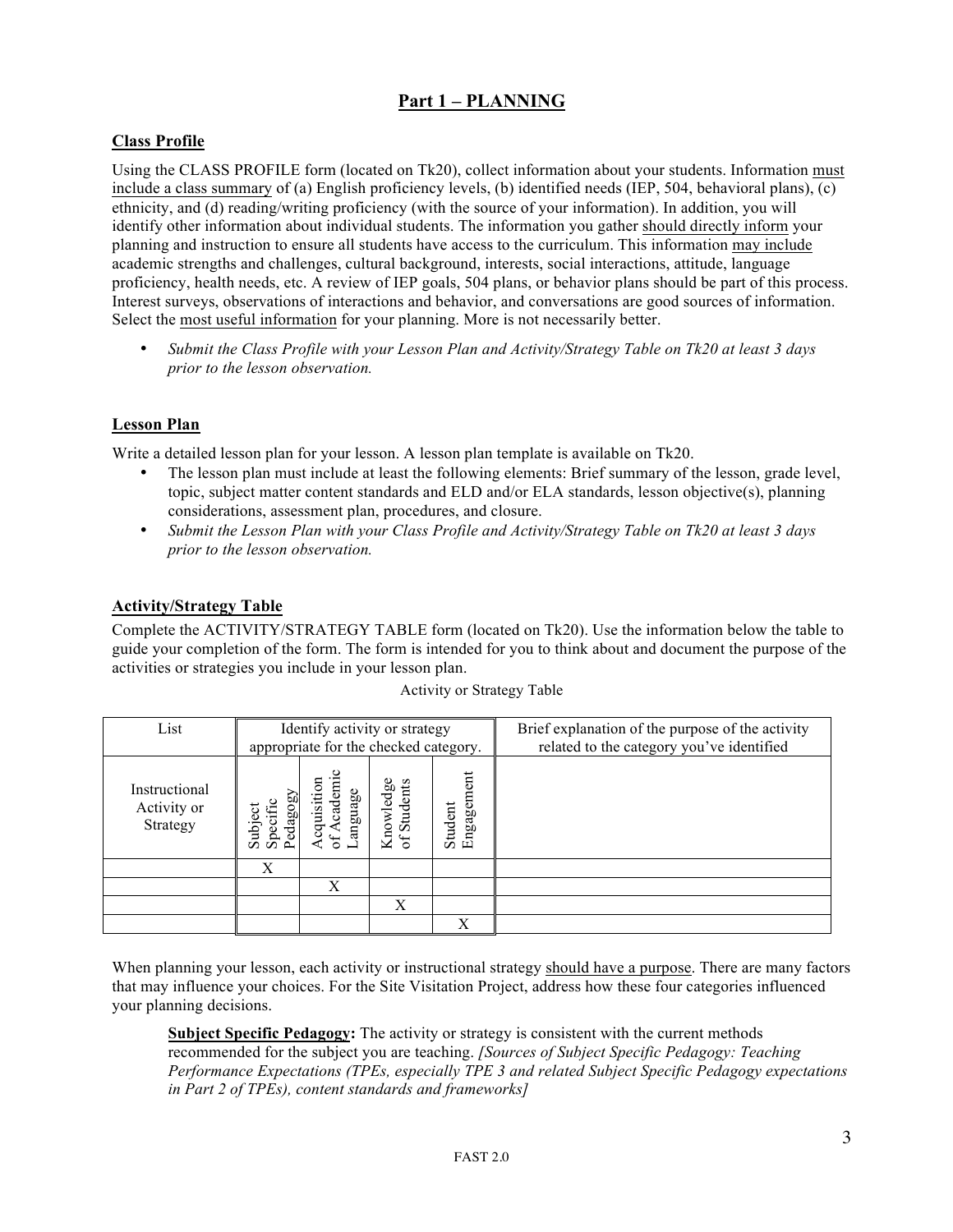**Acquisition of Academic Language**: The activity or strategy is designed to encourage the acquisition and use of academic language in the subject area.

**Knowledge of Your Students:** The activity or strategy has been designed to be relevant to the students' prior experiences, interests, backgrounds, social-emotional development, or current academic status.

**Student Engagement**: The activity or strategy is designed to encourage active participation and communication by all students, connections to real-life contexts, opportunities for inquiry, or reflection.

Complete the table (located on Tk20) to show the relationship between your activities or strategies and these four categories. On the table list an activity (or part of an activity) or a strategy that was most influenced by each of the four categories. All four categories must be represented.

*Submit the Activity/Strategy Table with your Class Profile and Lesson Plan on Tk20 at least 3 days prior to the lesson observation.*

#### **Part 2 – IMPLEMENTATION**

#### **Videotaped Classroom Observation**

In order to assess your teaching competence, your University Coach and/or a subject-matter expert will observe you teach your prepared lesson. The following procedure should be used for the observation:

- 1) Schedule a mutually acceptable time and date with your University Coach for the observation.
- 2) Review the Teaching Performance Expectations (TPEs) that will be evaluated during this observation, including the Subject Specific Pedagogy TPE related to your content, found in Part 2 of the TPEs.
- 3) Review the Scoring Rubrics for this project, located after the directions for this project.
- 4) Remember you must complete, and submit on Tk20, the Class Profile, your Lesson Plan, and the Activity/Strategy Table (as described above) at least 3 days prior to the observation.
- 5) Prior to the observation, provide your University Coach (and Mentor Teacher if requested) a copy of your lesson plan and supporting materials.
- 6) Prepare for video recording of the lesson. It is your responsibility to arrange for the video recording.
- 7) Identify your focus students for the observer. A seating chart or description of the students may be used.
- 8) Teach the lesson. Your University Coach and/or a subject-matter expert will observe the entire lesson, and the lesson will be video recorded. The video must be a continuous video of the lesson, start to finish. Do not stop and start the video during the lesson.
- 9) Upload full unedited video to Tk20.

#### **Part 3 – REFLECTION**

#### **Selected Video Clip**

Within 7 days after teaching your Site Visitation Project lesson, watch the entire video of your lesson.

- a) Select a 3- to 5-minute unedited video clip to clearly demonstrate an example of a strategy or activity consistent with current subject-specific pedagogy in the content area of instruction.
- b) Submit on Tk20 this unedited video clip with your responses to the questions listed in the *Self-Evaluation of the Lesson.*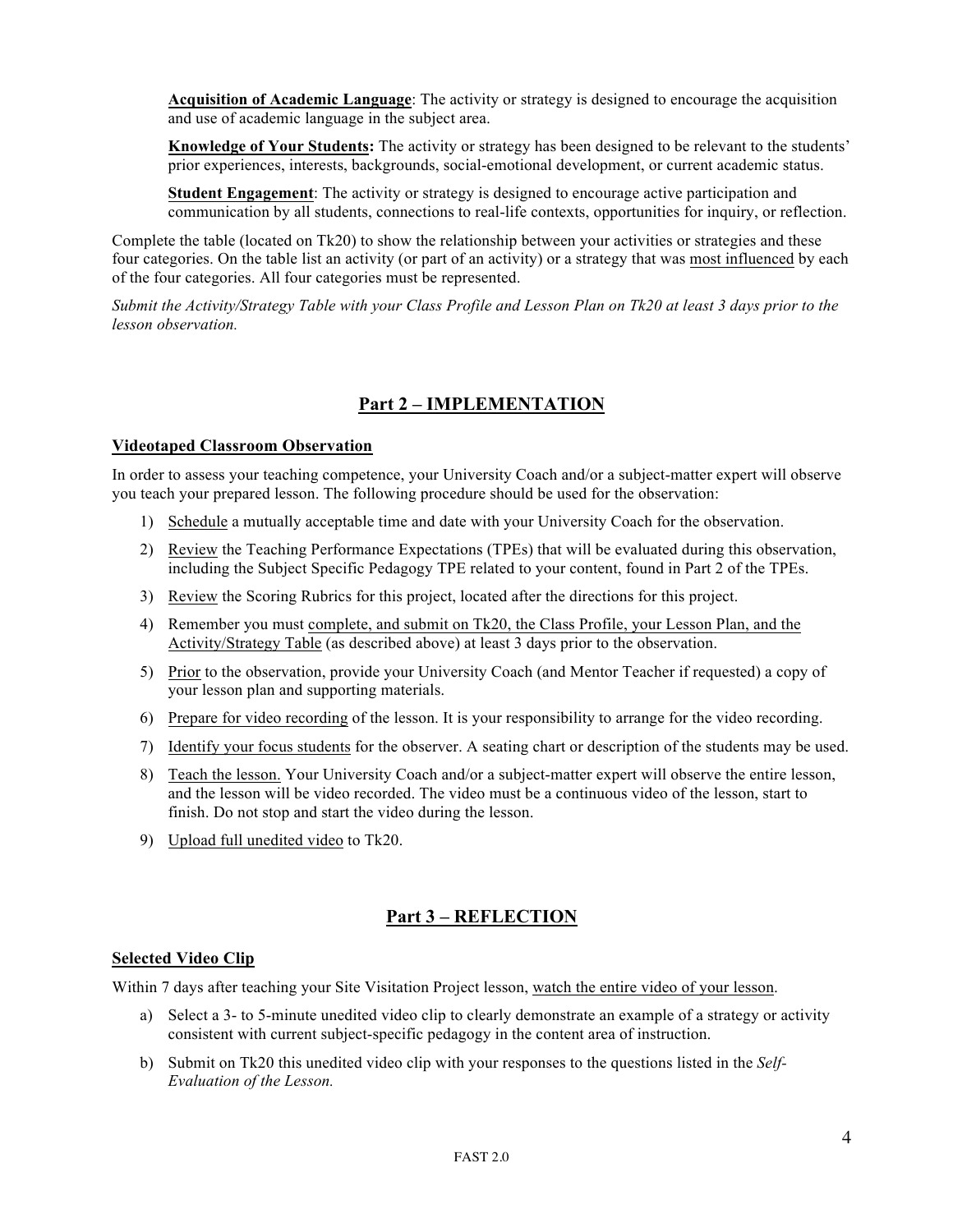#### **Self-Evaluation of Lesson**

After watching the video and selecting the video clip, prepare a written self-evaluation of your planning and teaching of the lesson by responding to the *Self-Evaluation of Lesson* questions in the three categories listed below (i.e. Subject Specific Pedagogy, Applying Knowledge of Students, Student Engagement). You will use the SELF-EVALUATION OF LESSON form, located on Tk20. Use examples from the video clip and the entire lesson to support your evaluation.

#### *Subject Specific Pedagogy*

- 1) What were the overall strengths and weaknesses of the entire lesson? On what evidence do you base your conclusions?
- 2) The following questions refer to your selected 3- to 5-minute unedited video clip.
	- a) How does the activity or strategy depicted in your video clip demonstrate current subject-specific pedagogy? Use evidence to justify your responses. [Sources for evidence: content standards and frameworks, Teaching Performance Expectations (especially TPE 3 and related Subject Specific Pedagogy expectations in Part 2 of TPEs), professional readings or experiences, examples from lesson.]
	- b) How did your knowledge of the content help or hinder the effectiveness of the lesson?

#### *Applying Knowledge of Students*

3) The following questions refer to one of the three focus students you identified in the CLASS PROFILE. You must select one of your identified focus students from the CLASS PROFILE in your response to these questions.

- a) How effective was your lesson in providing access to the content for your selected focus student? Be honest about whether you addressed the needs of this student. On what evidence do you base your conclusion?
- b) What might you do differently in future lessons to more effectively provide access to content for this student?

#### *Student Engagement*

4) Think about how you used interactions (teacher to student(s), student to student) to engage your students.

- a) How did you use interactions in your lesson to promote multiple perspectives and equitable participation? Give specific examples.
- b) How effective were these interactions in promoting student learning? On what evidence do you base your conclusion?

#### *Evaluation of the Project*

The Site Visitation Project 3- to 5-minute unedited video clip and SELF-EVALUATION OF LESSON form should be submitted on Tk20 **within 7 days** after the observation.

Your University Coach or a subject-matter expert, who has been trained to score this specific task, will use the (1) CLASS PROFILE form, (2) Lesson Plan, (3) ACTIVITY/STRATEGY TABLE, (4) the observed teaching performance, (5) selected 3- to 5-minute unedited video clip, and (6) SELF-EVALUATION OF LESSON form to evaluate your teaching performance.

#### *Note: In order to ensure the anonymity of students, school site, school district, and other adults, use aliases or identifying codes rather than names in your documentation for this project.*

Scores for each section will be based on the Scoring Rubric designed for that section. The rubrics focus on the qualities embedded in each of the TPEs aligned with that section. Levels of proficiency are described across each row. To pass this task you must receive an overall score of at least 2 on each section (PLANNING, IMPLEMENTATION, REFLECTION). Unsuccessful candidates will have an opportunity to remedy any portions rated as not meeting expectations.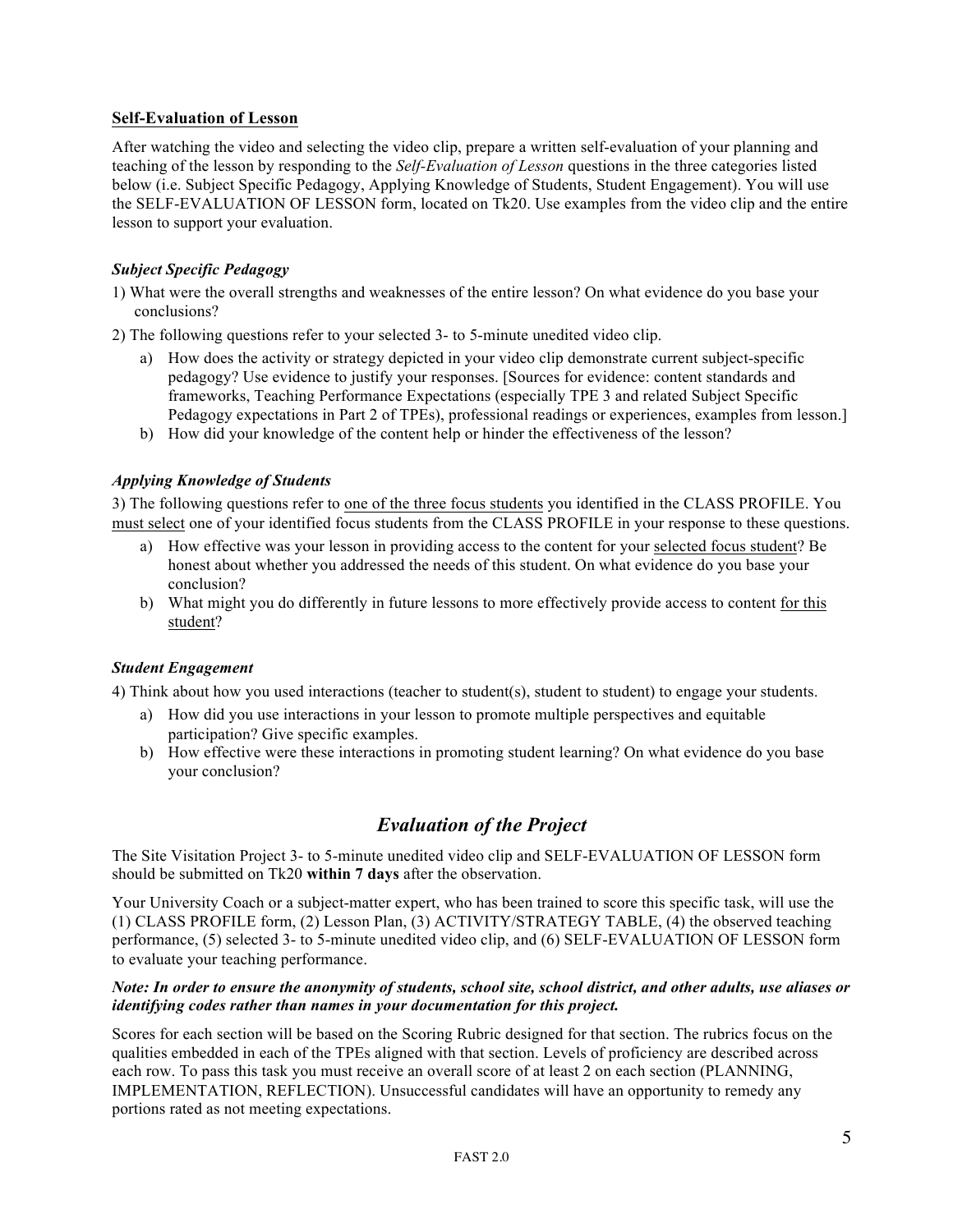#### Site Visitation Project Scoring Rubrics PLANNING

|                                                              |                                                                                                                                                                                                                                                                                                                                | $\overline{2}$                                                                                                                                                                                                                                                                         | 3                                                                                                                                                                                                                                                                                                                      | 4                                                                                                                                                                                                                                                                                                                                                                                                  |
|--------------------------------------------------------------|--------------------------------------------------------------------------------------------------------------------------------------------------------------------------------------------------------------------------------------------------------------------------------------------------------------------------------|----------------------------------------------------------------------------------------------------------------------------------------------------------------------------------------------------------------------------------------------------------------------------------------|------------------------------------------------------------------------------------------------------------------------------------------------------------------------------------------------------------------------------------------------------------------------------------------------------------------------|----------------------------------------------------------------------------------------------------------------------------------------------------------------------------------------------------------------------------------------------------------------------------------------------------------------------------------------------------------------------------------------------------|
|                                                              | Does Not Meet<br>Expectations                                                                                                                                                                                                                                                                                                  | Meets<br>Expectations                                                                                                                                                                                                                                                                  | Meets Expectations<br>at a High Level                                                                                                                                                                                                                                                                                  | <b>Exceeds Expectations</b>                                                                                                                                                                                                                                                                                                                                                                        |
| Subject<br>Specific<br>Pedagogy<br>TPE 3.1, 3.3,<br>3.5      | The lesson plan<br>includes content and<br>related activities or<br>strategies inconsistent<br>with current subject-<br>specific pedagogy and<br>standards, with limited<br>support for acquisition<br>or use of academic<br>language.                                                                                         | The lesson plan includes<br>content and related<br>activities or strategies:<br>(a) consistent with<br>current subject-specific<br>pedagogy and standards,<br>(b) that support the<br>acquisition or use of<br>academic language.                                                      | The lesson plan includes<br>content and related<br>activities and strategies:<br>(a) consistent with<br>current subject-specific<br>pedagogy and standards,<br>(b) that provide multiple<br>opportunities for students<br>to acquire and use<br>academic language.                                                     | The lesson plan includes<br>content and related<br>activities and strategies<br>adapted for specific needs<br>of students:<br>(a) consistent with current<br>subject-specific pedagogy<br>and standards,<br>(b) that provide multiple<br>opportunities for students<br>to acquire and use<br>academic language;<br>(c) with clear evidence of a<br>plan to monitor students'<br>access to content. |
| Applying<br>Knowledge<br>of Students<br>TPE 3.2, 4.1,<br>4.2 | Information about<br>students, gathered by<br>the candidate, provides<br>little or no useful<br>information for<br>planning.<br>Candidate plans<br>activities or strategies<br>that demonstrate little<br>or no understanding of<br>the connection between<br>knowledge of students<br>and promoting access<br>to the content. | Information about<br>students, gathered by<br>the candidate, provides<br>useful information for<br>planning.<br>Based on a general<br>knowledge of students<br>at this grade level,<br>candidate plans<br>appropriate activities or<br>strategies to promote<br>access to the content. | Information about<br>students, gathered by the<br>candidate, provides<br>useful information for<br>planning.<br>Based on knowledge of<br>students in this class,<br>candidate plans<br>appropriate activities or<br>strategies that include<br>accommodations or<br>modifications to promote<br>access to the content. | Candidate gathers relevant<br>and detailed information<br>on students to be used for<br>planning.<br>Based on knowledge of<br>individuals or groups of<br>students in the class,<br>candidate plans appropriate<br>activities or strategies that<br>include accommodations<br>or modifications to<br>promote access to the<br>content specifically<br>referencing these students.                  |
| Student<br>Engagement<br>TPE 1.1, 1.3,<br>1.5, 4.7           | Candidate plans few or<br>inappropriate methods<br>for student engagement.                                                                                                                                                                                                                                                     | Candidate's plan for<br>engaging students is<br>appropriate to the grade<br>level (e.g. real-life<br>contexts, connections to<br>students' experiences or<br>interests, opportunities<br>for critical or creative<br>thinking, varied<br>communication<br>strategies).                 | Candidate's plan for<br>engaging students<br>includes varied methods<br>appropriate to students in<br>this class (e.g. real-life<br>contexts, connections to<br>students' experiences or<br>interests, opportunities<br>for critical or creative<br>thinking, varied<br>communication<br>strategies).                  | Candidate's plan for<br>engaging students includes<br>varied methods specifically<br>connected to the<br>backgrounds and needs of<br>individuals or groups of<br>students in the class (e.g.<br>real-life contexts,<br>connections to students'<br>experiences or interests,<br>opportunities for critical or<br>creative thinking, varied<br>communication strategies).                           |

**Circle overall rating: PLANNING 1 2 3 4**

6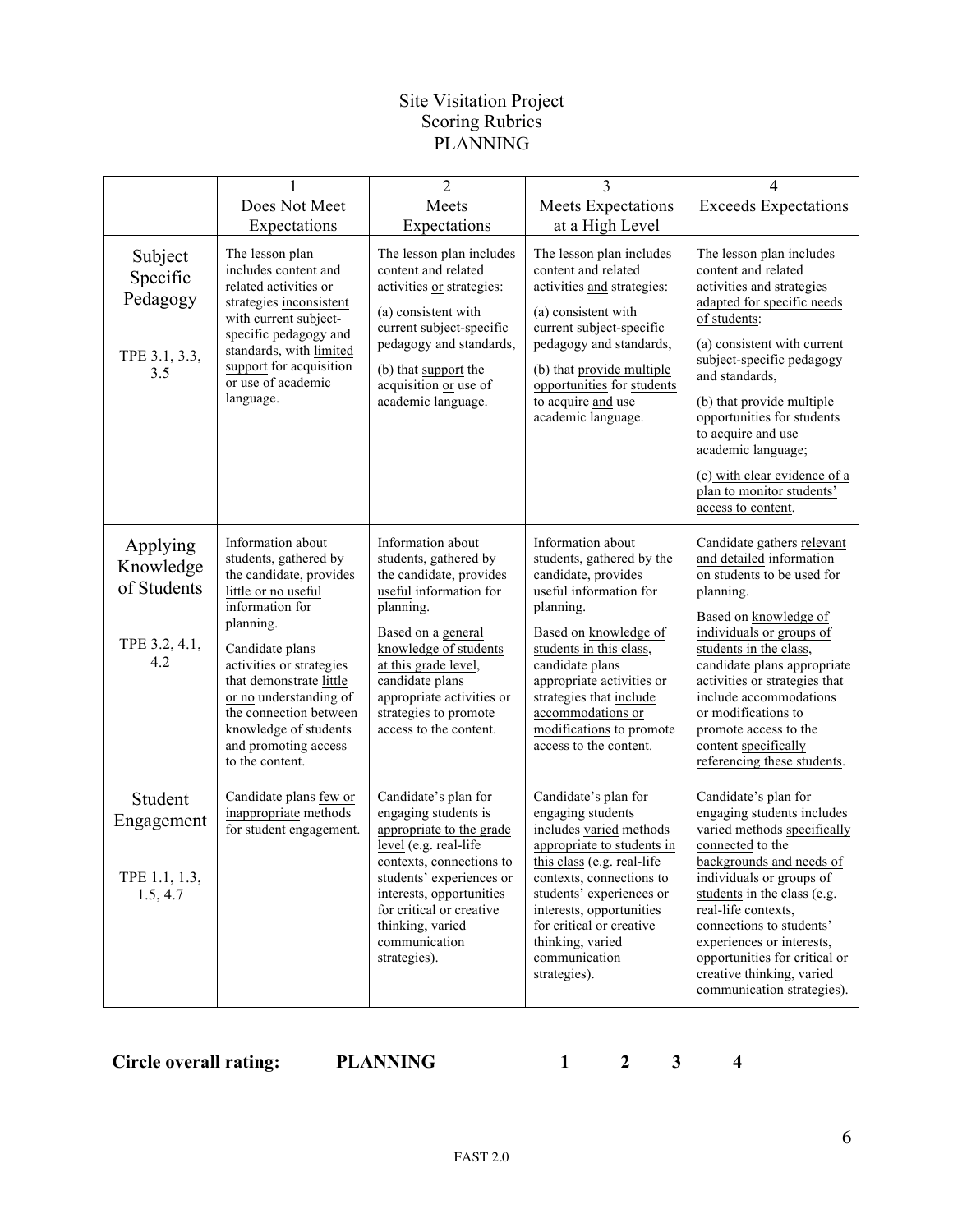#### Site Visitation Project Scoring Rubrics IMPLEMENTATION

|                                                         |                                                                                                                                                                                                                                                                                                   | $\overline{2}$                                                                                                                                                                                                                                                                                              | $\overline{3}$                                                                                                                                                                                                                                                                                                                                                                                                                                                                                                   | 4                                                                                                                                                                                                                                                                                                                                                                                                                                                                                                                                                                    |
|---------------------------------------------------------|---------------------------------------------------------------------------------------------------------------------------------------------------------------------------------------------------------------------------------------------------------------------------------------------------|-------------------------------------------------------------------------------------------------------------------------------------------------------------------------------------------------------------------------------------------------------------------------------------------------------------|------------------------------------------------------------------------------------------------------------------------------------------------------------------------------------------------------------------------------------------------------------------------------------------------------------------------------------------------------------------------------------------------------------------------------------------------------------------------------------------------------------------|----------------------------------------------------------------------------------------------------------------------------------------------------------------------------------------------------------------------------------------------------------------------------------------------------------------------------------------------------------------------------------------------------------------------------------------------------------------------------------------------------------------------------------------------------------------------|
|                                                         | Does Not Meet<br>Expectations                                                                                                                                                                                                                                                                     | Meets<br>Expectations                                                                                                                                                                                                                                                                                       | Meets Expectations at<br>a High Level                                                                                                                                                                                                                                                                                                                                                                                                                                                                            | <b>Exceeds Expectations</b>                                                                                                                                                                                                                                                                                                                                                                                                                                                                                                                                          |
| Subject<br>Specific<br>Pedagogy<br>TPE 3.1, 3.3,<br>3.5 | Candidate<br>implements<br>instruction<br>inconsistent with<br>subject-specific<br>pedagogy or not in<br>alignment with the<br>identified academic<br>content standard(s).<br>Instruction fails to or<br>inadequately<br>supports students'<br>acquisition of<br>academic language.               | Candidate effectively<br>implements<br>instruction consistent<br>with subject-specific<br>pedagogy to teach the<br>identified academic<br>content standard(s).<br>Instruction supports<br>the acquisition or use<br>of academic language<br>appropriate for<br>students at this grade<br>level.             | Candidate effectively<br>implements and monitors<br>instruction consistent with<br>subject-specific pedagogy<br>to teach the identified<br>academic content<br>standard $(s)$ .<br>Incorporates effective<br>instructional strategies and<br>materials to support the<br>acquisition and use of<br>academic language for<br>students in this class.                                                                                                                                                              | Candidate effectively<br>implements and monitors<br>instruction consistent with<br>subject-specific pedagogy that<br>clearly matches the level and<br>content of the identified<br>academic content standard(s).<br>Demonstrates effective<br>integration of instructional<br>strategies and materials to<br>support the acquisition and use<br>of academic language for<br>specific needs of individuals or<br>groups of students in this class.                                                                                                                    |
| Applying<br>Knowledge<br>of Students<br>TPE 1.1, 3.2    | Candidate<br>demonstrates little<br>or no awareness of<br>the learning needs,<br>backgrounds, and<br>interests of students<br>at this grade level.                                                                                                                                                | Candidate uses<br>knowledge of the<br>learning needs,<br>backgrounds or<br>interests of students<br>at this grade level to<br>keep them on task.                                                                                                                                                            | Candidate uses knowledge<br>of the learning needs,<br>backgrounds or interests of<br>the students in this class to<br>increase access to the<br>content.                                                                                                                                                                                                                                                                                                                                                         | Candidate adjusts instruction in<br>response to the specific<br>learning needs, backgrounds,<br>interests, and experiences of<br>individuals or groups of<br>students in the class to increase<br>access to the content.                                                                                                                                                                                                                                                                                                                                             |
| Student<br>Engagement<br>TPE 1.3, 1.5,<br>1.8, 2.2, 2.6 | Candidate uses<br>inadequate<br>techniques to<br>promote and<br>monitor<br>participation by<br>students in the<br>learning activities.<br>Candidate<br>inadequately<br>expresses or<br>reinforces<br>expectations for<br>behavior.<br>The candidate<br>models few or no<br>positive interactions. | Candidate uses<br>primarily<br>management<br>techniques to<br>promote and monitor<br>participation by<br>students in the<br>learning activities.<br>Candidate expresses<br>and reinforces<br>expectations for<br>social or academic<br>behavior.<br>Candidate models<br>generally positive<br>interactions. | Candidate uses both<br>management and<br>instructional techniques<br>(e.g. questioning, real life<br>contexts, opportunities for<br>critical or creative thinking)<br>to promote and monitor<br>active participation by<br>students in the learning<br>activities.<br>Candidate expresses and<br>reinforces expectations for<br>social and academic<br>behavior.<br>Candidate models<br>interactions that create a<br>positive learning<br>environment of respect for<br>diversity and multiple<br>perspectives. | Candidate is able to use<br>primarily instructional<br>techniques (e.g. questioning,<br>real life contexts, opportunities<br>for critical or creative thinking)<br>to ensure and monitor active<br>and equitable participation by<br>students in the learning<br>activities.<br>Candidate expresses and<br>reinforces expectations for<br>social and academic behavior.<br>Both the candidate and the<br>students consistently model<br>interactions that create a<br>positive learning environment<br>of mutual respect for diversity<br>and multiple perspectives. |

**Circle overall rating: IMPLEMENTATION 1 2 3 4**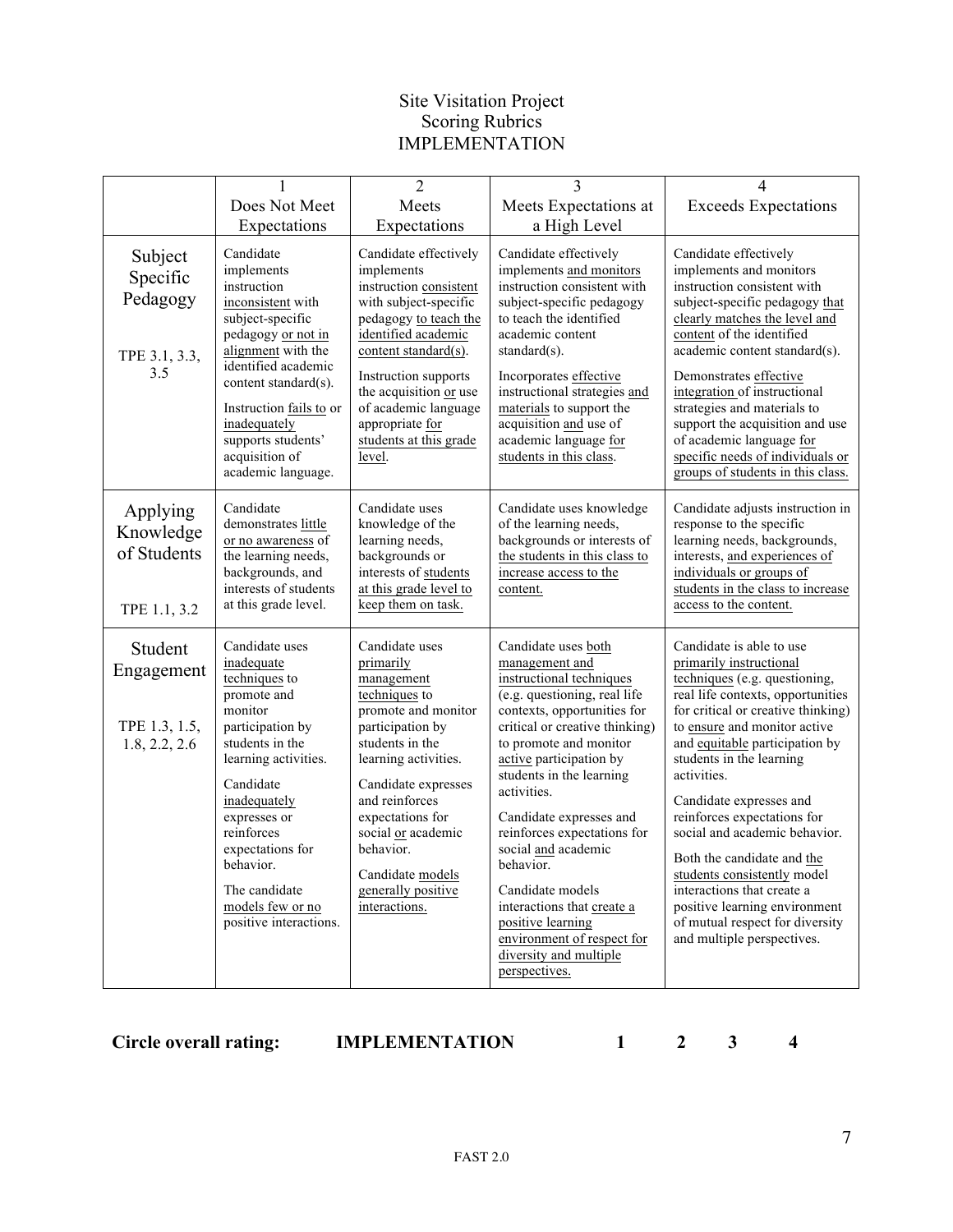#### Site Visitation Project Scoring Rubrics **REFLECTION**

|                                                        |                                                                                                                                                                                                                                                                                                                                                                                     | $\overline{2}$                                                                                                                                                                                                                                                                                                                                                | 3                                                                                                                                                                                                                                                                                                                                                                                               | 4                                                                                                                                                                                                                                                                                                                                                                                                                                            |
|--------------------------------------------------------|-------------------------------------------------------------------------------------------------------------------------------------------------------------------------------------------------------------------------------------------------------------------------------------------------------------------------------------------------------------------------------------|---------------------------------------------------------------------------------------------------------------------------------------------------------------------------------------------------------------------------------------------------------------------------------------------------------------------------------------------------------------|-------------------------------------------------------------------------------------------------------------------------------------------------------------------------------------------------------------------------------------------------------------------------------------------------------------------------------------------------------------------------------------------------|----------------------------------------------------------------------------------------------------------------------------------------------------------------------------------------------------------------------------------------------------------------------------------------------------------------------------------------------------------------------------------------------------------------------------------------------|
|                                                        | Does Not Meet<br>Expectations                                                                                                                                                                                                                                                                                                                                                       | Meets<br>Expectations                                                                                                                                                                                                                                                                                                                                         | Meets Expectations<br>at a High Level                                                                                                                                                                                                                                                                                                                                                           | <b>Exceeds Expectations</b>                                                                                                                                                                                                                                                                                                                                                                                                                  |
| Subject<br>Specific<br>Pedagogy<br><b>TPE 6.1</b>      | Candidate's description<br>of strengths and<br>weaknesses of lesson is<br>unrealistic or<br>inadequate.<br>Provides inadequate<br>justification for how the<br>activity or strategy in<br>the selected video clip<br>represents subject-<br>specific pedagogy.<br>Demonstrates little<br>awareness of the<br>relationship between<br>content knowledge and<br>planning or teaching. | Candidate realistically<br>describes strengths and<br>weaknesses of lesson.<br>Provides general<br>justification for how the<br>activity or strategy in<br>the selected video clip<br>represents subject-<br>specific pedagogy.<br>Demonstrates a realistic<br>understanding of the<br>relationship between<br>content knowledge and<br>planning or teaching. | Candidate realistically<br>evaluates, with<br>evidence, strengths and<br>weaknesses of lesson.<br>Provides specific<br>justification for how the<br>activity or strategy in<br>the selected video clip<br>represents subject-<br>specific pedagogy.<br>Demonstrates a realistic<br>understanding of the<br>relationship between<br>content knowledge and<br>effective planning and<br>teaching. | Candidate realistically<br>justifies, with evidence of<br>student learning, strengths<br>and weaknesses of lesson.<br>Provides specific<br>justification, using a variety<br>of sources, for how the<br>activity or strategy<br>represents subject-specific<br>pedagogy.<br>Demonstrates a realistic<br>understanding of the<br>relationship between content<br>knowledge and effective<br>planning and teaching, with<br>relevant evidence. |
| Applying<br>Knowledge<br>of Students<br><b>TPE 3.2</b> | Candidate's description<br>of the effectiveness of<br>the lesson to promote<br>access to the content for<br>the focus student are<br>unrealistic or<br>inadequate.<br>Provides unrealistic or<br>inappropriate<br>suggestions to improve<br>access to content for<br>students, in general.                                                                                          | Candidate realistically<br>describes how the<br>lesson promotes access<br>to the content for the<br>focus student, using<br>evidence of<br>participation.<br>Provides appropriate<br>suggestions to improve<br>access to content for<br>students, in general.                                                                                                 | Candidate realistically<br>evaluates the<br>effectiveness of the<br>lesson to promote<br>access to the content for<br>the focus student, using<br>evidence of student<br>learning.<br>Provides specific and<br>appropriate suggestions<br>to improve access to<br>content for the focus<br>student.                                                                                             | Candidate realistically<br>evaluates and justifies the<br>effectiveness of the lesson to<br>promote access to the<br>content for the focus student,<br>citing specific evidence of<br>student learning.<br>Provides specific and<br>appropriate suggestions to<br>improve access to content<br>and justifies why the<br>suggestions will be effective<br>for the focus student.                                                              |
| Student<br>Engagement<br><b>TPE 2.2</b>                | Candidate provides few<br>or inappropriate<br>examples of<br>interactions from the<br>lesson.<br>Shows little awareness<br>of the effectiveness of<br>engaging students<br>through interactions to<br>promote productive<br>student learning,<br>multiple perspectives,<br>or equitable<br>participation.                                                                           | Candidate provides<br>general examples of<br>interactions from the<br>lesson.<br>Realistically describes<br>how these interactions<br>promote productive<br>student learning,<br>multiple perspectives,<br>or equitable<br>participation.                                                                                                                     | Candidate provides<br>specific examples of<br>interactions from the<br>lesson.<br>Realistically evaluates<br>the effectiveness of<br>these specific<br>interactions to engage<br>students in learning, and<br>promote multiple<br>perspectives or<br>equitable participation.                                                                                                                   | Candidate provides specific<br>examples of interactions<br>from the lesson.<br>Candidate realistically<br>evaluates and justifies the<br>effectiveness of these<br>specific interactions to<br>engage students in learning,<br>and provides clear evidence<br>of how these interactions<br>promoted multiple<br>perspectives, learning related<br>to the specific content, and<br>equitable participation.                                   |

**Circle overall rating: REFLECTION 1 2 3 4**

Definitions: *Describes* – this happened then this happened, etc.

*Evaluates* – this happened and it was effective/ineffective.

*Justifies* – this happened, it was effective/ineffective, AND this is why.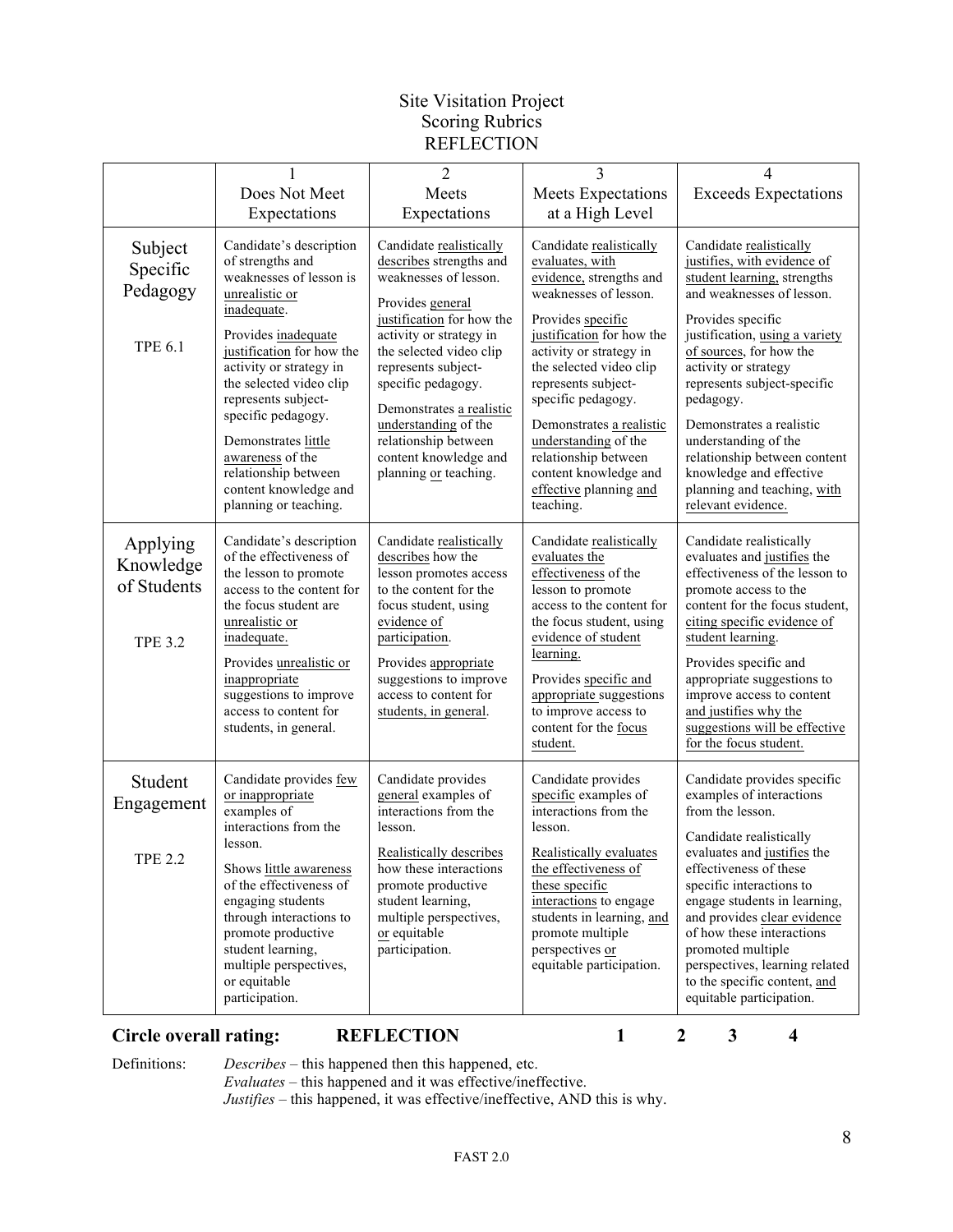## **Site Visitation Project**

## **Forms**

## (1) CLASS PROFILE form

(2) LESSON PLAN format\* \*Recommended format, not required. Other lesson plan formats may be used.

## (3) ACTIVITY OR STRATEGY TABLE

## (4) SELF-EVALUATION OF LESSON form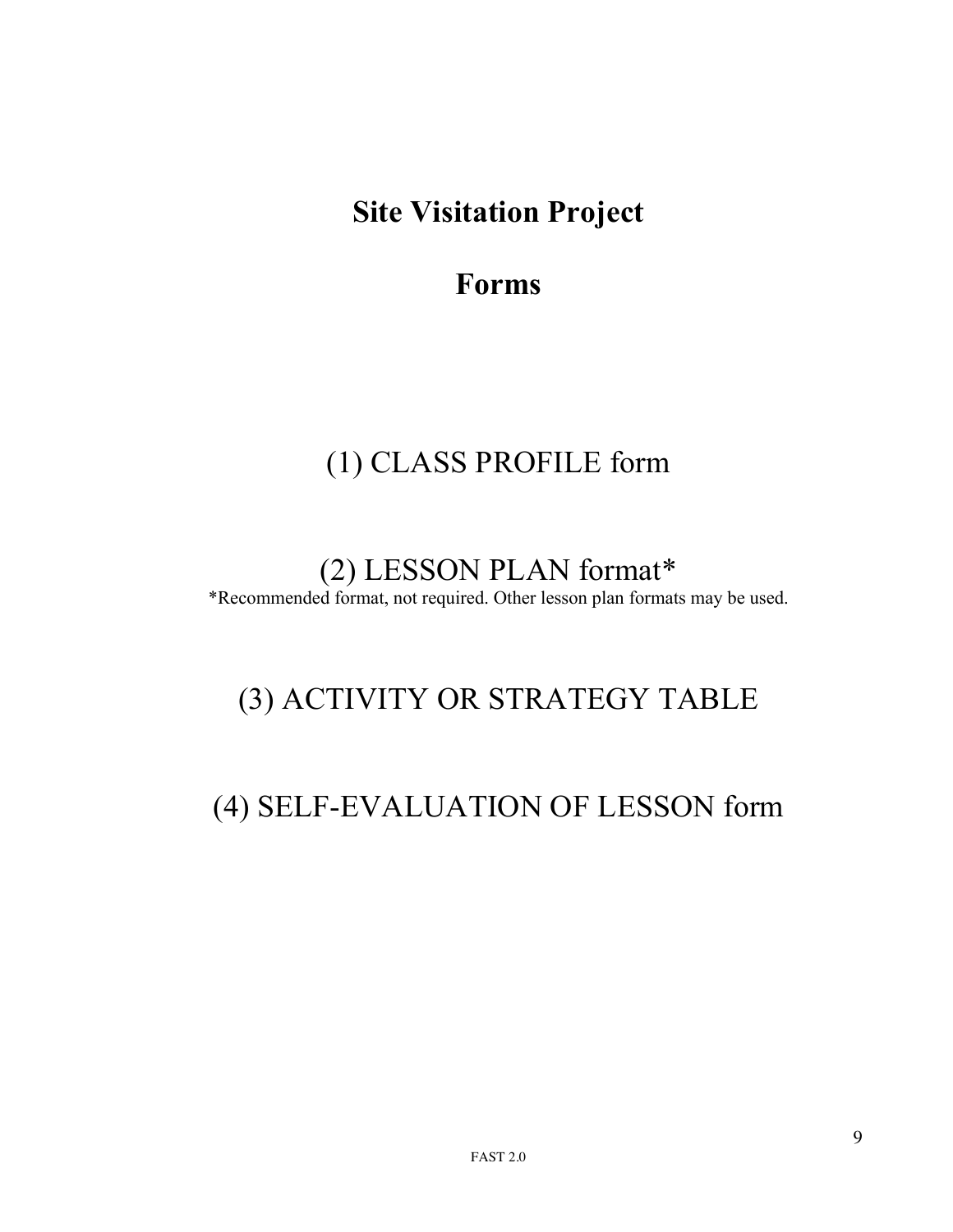#### Site Visitation Project Class Profile

|                         | Grade Level:                       | Age Range:                                                                   |                                                                                                                                      | Males: Females: Nonbinary:                                                 |
|-------------------------|------------------------------------|------------------------------------------------------------------------------|--------------------------------------------------------------------------------------------------------------------------------------|----------------------------------------------------------------------------|
| Student<br>$\#$         | Language<br>Proficiency<br>Status* | <b>Identified Special</b><br>Needs, i.e. IEP,<br>504 plan,<br>medical, GATE* | Additional Information for Instructional Planning: current academic<br>cultural background, interests, social interactions, attitude | status, assessment data, reading level, academic strengths and challenges, |
| 1                       |                                    |                                                                              |                                                                                                                                      |                                                                            |
| $\overline{2}$          |                                    |                                                                              |                                                                                                                                      |                                                                            |
| $\overline{\mathbf{3}}$ |                                    |                                                                              |                                                                                                                                      |                                                                            |
| $\overline{\mathbf{4}}$ |                                    |                                                                              |                                                                                                                                      |                                                                            |
| $\overline{5}$          |                                    |                                                                              |                                                                                                                                      |                                                                            |
| 6                       |                                    |                                                                              |                                                                                                                                      |                                                                            |
| $\overline{7}$          |                                    |                                                                              |                                                                                                                                      |                                                                            |
| $\overline{8}$          |                                    |                                                                              |                                                                                                                                      |                                                                            |
| 9                       |                                    |                                                                              |                                                                                                                                      |                                                                            |
| 10                      |                                    |                                                                              |                                                                                                                                      |                                                                            |
| 11                      |                                    |                                                                              |                                                                                                                                      |                                                                            |
| 12                      |                                    |                                                                              |                                                                                                                                      |                                                                            |
| 13                      |                                    |                                                                              |                                                                                                                                      |                                                                            |
| 14                      |                                    |                                                                              |                                                                                                                                      |                                                                            |
| 15                      |                                    |                                                                              |                                                                                                                                      |                                                                            |
| 16                      |                                    |                                                                              |                                                                                                                                      |                                                                            |
| 17                      |                                    |                                                                              |                                                                                                                                      |                                                                            |
| 18                      |                                    |                                                                              |                                                                                                                                      |                                                                            |
| 19                      |                                    |                                                                              |                                                                                                                                      |                                                                            |
| 20                      |                                    |                                                                              |                                                                                                                                      |                                                                            |
| 21                      |                                    |                                                                              |                                                                                                                                      |                                                                            |
| 22                      |                                    |                                                                              |                                                                                                                                      |                                                                            |
| 23                      |                                    |                                                                              |                                                                                                                                      |                                                                            |
| 24                      |                                    |                                                                              |                                                                                                                                      |                                                                            |
| 25                      |                                    |                                                                              |                                                                                                                                      |                                                                            |
| 26                      |                                    |                                                                              |                                                                                                                                      |                                                                            |
| 27                      |                                    |                                                                              |                                                                                                                                      |                                                                            |
| 28                      |                                    |                                                                              |                                                                                                                                      |                                                                            |
| 29                      |                                    |                                                                              |                                                                                                                                      |                                                                            |
| 30                      |                                    |                                                                              |                                                                                                                                      |                                                                            |
| 31                      |                                    |                                                                              |                                                                                                                                      |                                                                            |
| 32                      |                                    |                                                                              |                                                                                                                                      |                                                                            |
| 33                      |                                    |                                                                              |                                                                                                                                      |                                                                            |
| 34                      |                                    |                                                                              |                                                                                                                                      |                                                                            |
| $\overline{35}$         |                                    |                                                                              |                                                                                                                                      |                                                                            |

\*Include this information, if it is available. If not, use *n/a* for *not available.*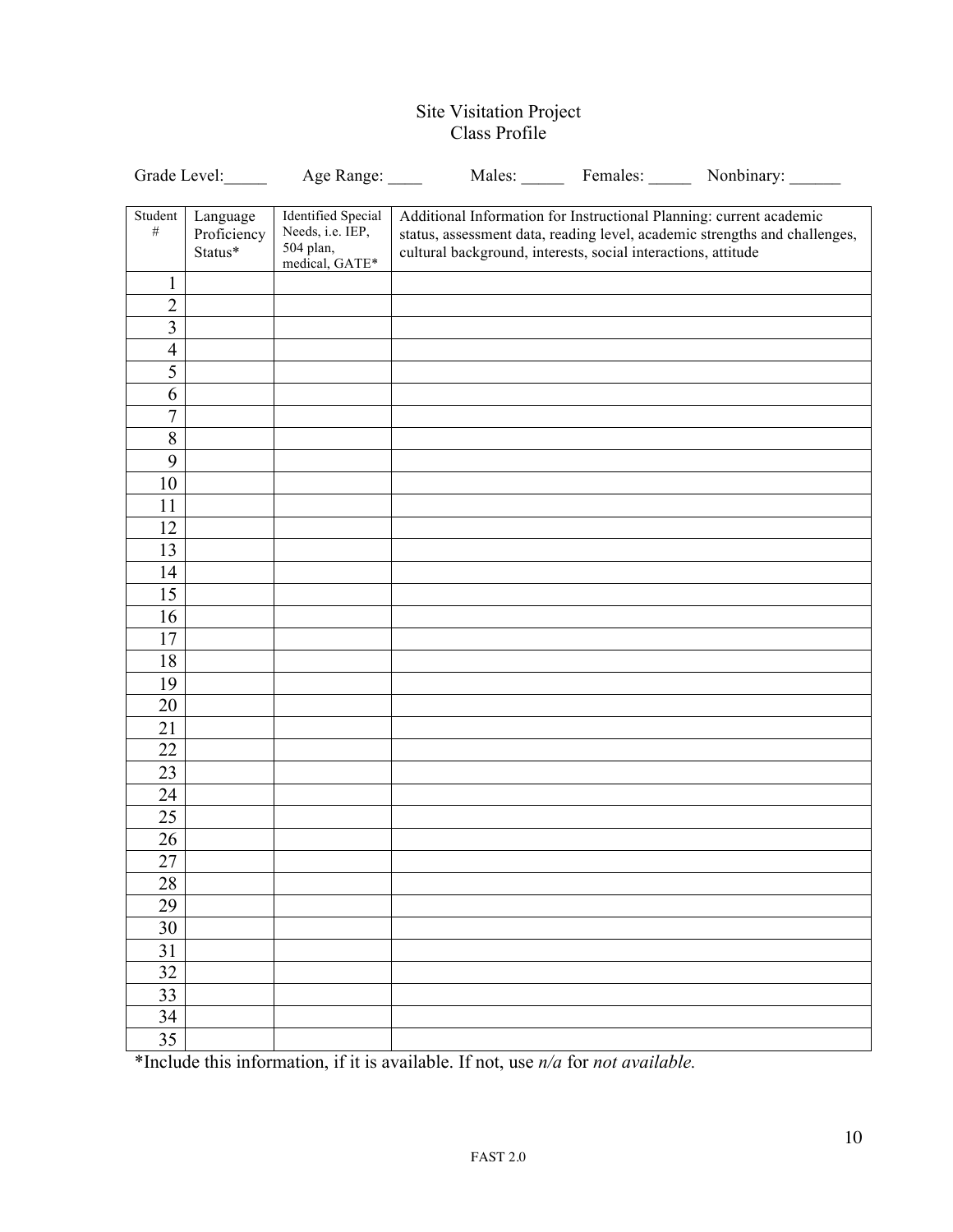Class Summary: List the number of students in each category.

| <b>English Proficiency Status</b>                                                                                       | <b>Ethnicity</b>                       |
|-------------------------------------------------------------------------------------------------------------------------|----------------------------------------|
| Proficient:                                                                                                             | African American:                      |
| $\circ$ English only:                                                                                                   | American Indian:<br>$\bullet$          |
| o Redesignated:                                                                                                         | Asian/Filipino/ Pacific Islander:<br>٠ |
| Bridging:<br>$\bullet$                                                                                                  | Hispanic/Latino:<br>$\bullet$          |
| Expanding:<br>$\bullet$                                                                                                 | White:<br>$\bullet$                    |
| Emerging:<br>$\bullet$                                                                                                  | Two or more races:<br>٠                |
| <b>Identified Needs</b><br>IEP:<br>504 plan:<br>٠<br>GATE:<br>$\bullet$<br>Medical:<br>$\bullet$<br>Other:<br>$\bullet$ |                                        |
| <b>Reading/Writing Proficiency</b> (include source of information)                                                      |                                        |

**Select three of your students as focus students for your lesson.** Choose students who are representative of the range of individual learning needs, as identified in your class profile. *NOTE: Make sure that at least one of your focus students will be a participant in your SVP lesson.*

For each focus student:

- a) identify why you selected this student (i.e. what are the learning needs and how does this student represent the learning needs of other students in the class)
- b) describe at least one way you plan to make the content more accessible to the learning needs of that student.

Focus Student  $(\# \_ \text{from list})$ :

Focus Student  $(\# \_ \text{from list})$ :

Focus Student (# \_\_\_\_ from list):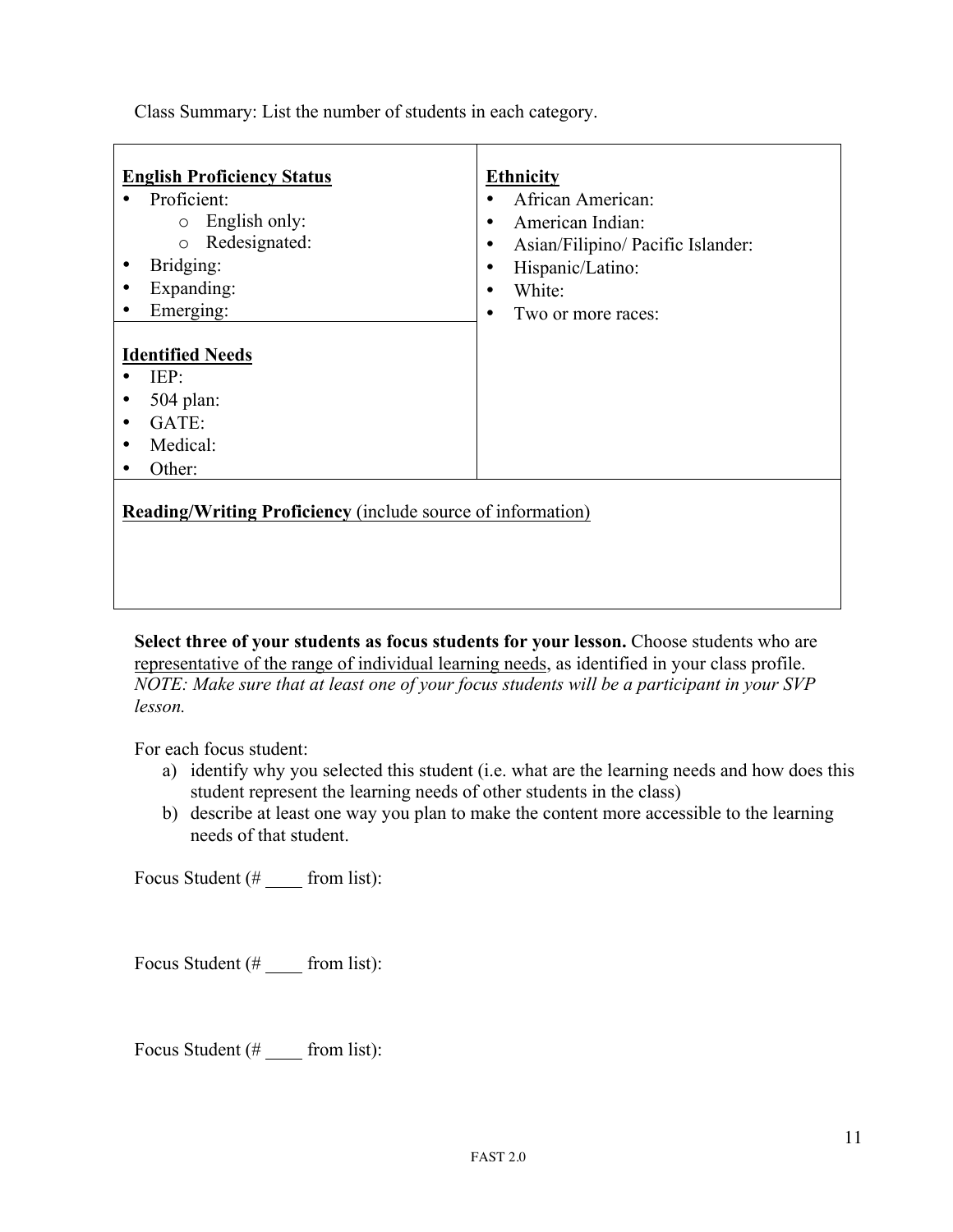#### Lesson Plan format\*

| <b>BASIC INFORMATION</b>                                                |  |
|-------------------------------------------------------------------------|--|
| Summary                                                                 |  |
| Grade Level                                                             |  |
| Time Frame                                                              |  |
| Subject(s)                                                              |  |
| Topic(s)                                                                |  |
| Instructional Materials &<br>Prep                                       |  |
| <b>STANDARDS AND OBJECTIVES</b>                                         |  |
| CA Content Standard(s)                                                  |  |
| CA ELD/ELA Standard(s)                                                  |  |
| Lesson Objective(s)                                                     |  |
| PLANNING CONSIDERATIONS                                                 |  |
| Differentiated<br>Instruction/UDL/Culturally<br>Relevant Pedagogy/SDAIE |  |
| Vocabulary and/or<br><b>Vocabulary Resources</b>                        |  |
| <b>ASSESSMENT</b>                                                       |  |
| Assessment of Learning                                                  |  |
| <b>LEARNING EXPERIENCES</b>                                             |  |
| Sequence of Activities                                                  |  |
| <b>CLOSURE</b>                                                          |  |
| Closure                                                                 |  |

\*This format is recommended, but not required, for the SVP. This format includes the basic elements that should be included in whatever lesson plan format you use.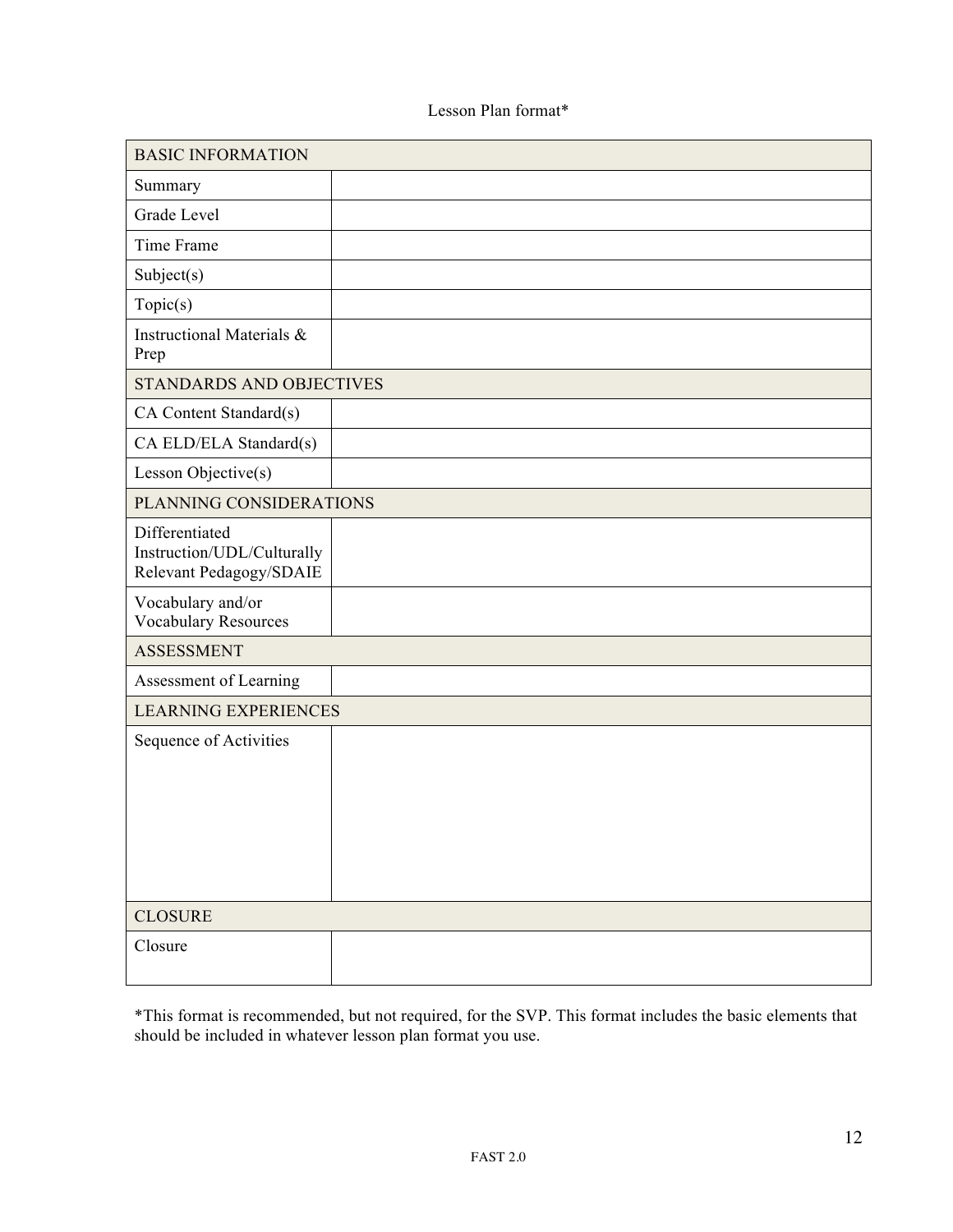#### Activity/Strategy Table

#### Directions:

When planning your lesson, each activity or instructional strategy should have a purpose. There are many factors that may influence your choices. For the Site Visitation Project, use the Activity/Strategy Table on the next page to record how these four categories influenced your planning decisions.

#### **Subject Specific Pedagogy:**

The activity or strategy is consistent with the current methods recommended for the subject you are teaching. *[Sources of Subject Specific Pedagogy: Teaching Performance Expectations (TPEs, especially TPE 3 and related Subject Specific Pedagogy expectations in Part 2 of TPEs), content standards and frameworks]*

#### **Acquisition of Academic Language**:

The activity or strategy is designed to encourage the acquisition and use of academic language in the subject area.

#### **Knowledge of Your Students:**

The activity or strategy has been designed to be relevant to the students' prior experiences, interests, backgrounds, social-emotional development, or current academic status.

#### **Student Engagement**:

The activity or strategy is designed to encourage active participation and communication by all students, connections to real-life contexts, opportunities for inquiry, or reflection.

Complete the table to show the relationship between your activities or strategies and these four categories. On the table, list an activity (or part of an activity) or a strategy that was most influenced by each category. All four categories must be represented.

#### Completing the table:

- A. List four different activities or strategies from your lesson plan in the first column. You may separate an activity into more than one part to represent multiple activities.
- B. For each of the listed activities or strategies, check the one category (*Subject Specific Pedagogy, Academic Language, Knowledge of Students, Student Engagement*) that most influenced your decision to include this activity or strategy in your lesson. NOTE: Each category must be represented by one of the activities or strategies.
- C. In the last column, briefly explain how the purpose of the activity or strategy relates to the category you selected.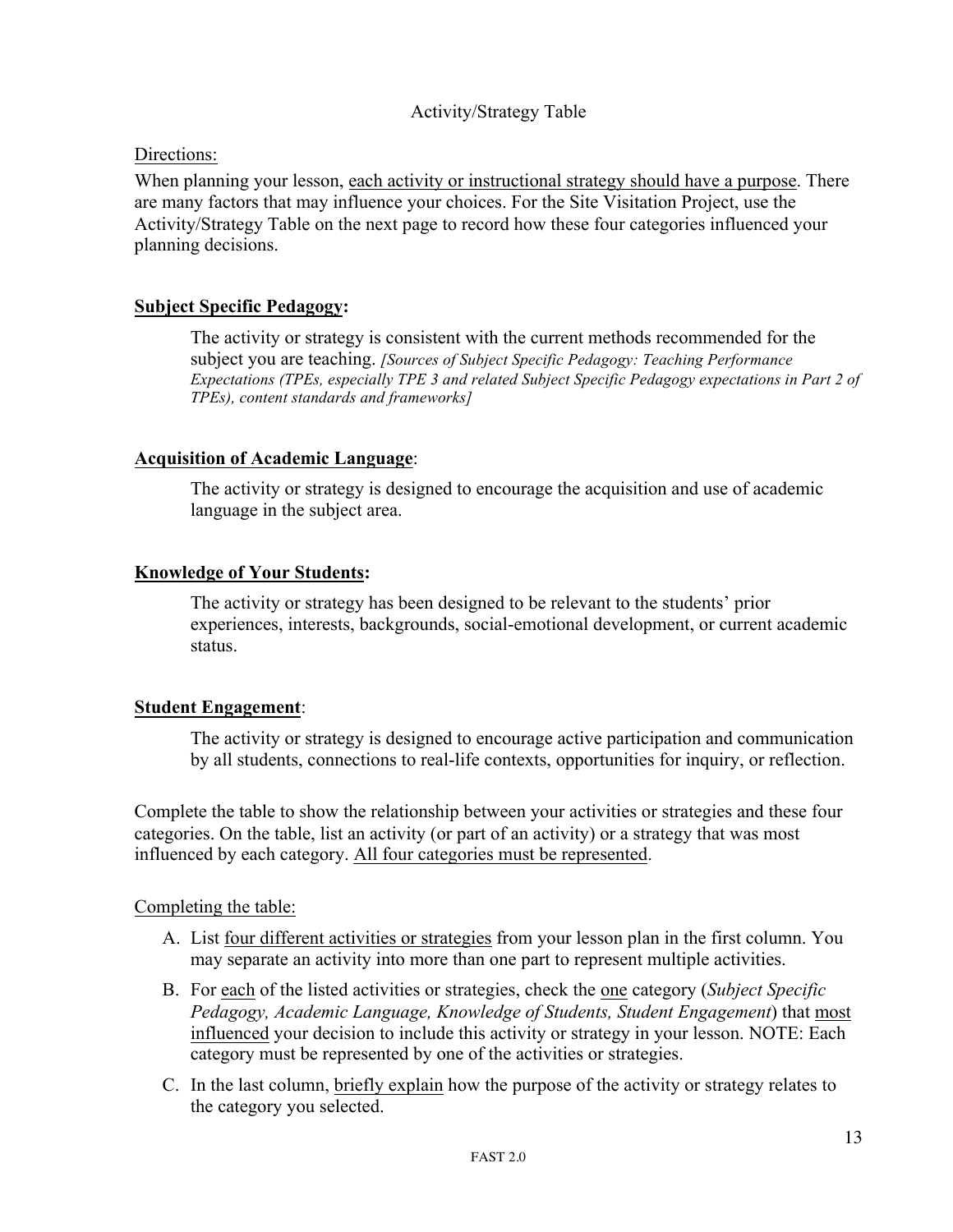## Activity/Strategy Table

| List                                     | Check ONE for each listed<br>item |                      |                          | Purpose               |                                                                                           |
|------------------------------------------|-----------------------------------|----------------------|--------------------------|-----------------------|-------------------------------------------------------------------------------------------|
| Instructional<br>Activity or<br>Strategy | Subject Specific<br>Pedagogy      | Academic<br>Language | Knowledge of<br>Students | Student<br>Engagement | Brief explanation of the purpose of activity related<br>to the category you've identified |
|                                          | $\mathbf X$                       |                      |                          |                       |                                                                                           |
|                                          |                                   | $\mathbf X$          |                          |                       |                                                                                           |
|                                          |                                   |                      | $\boldsymbol{X}$         |                       |                                                                                           |
|                                          |                                   |                      |                          | $\mathbf X$           |                                                                                           |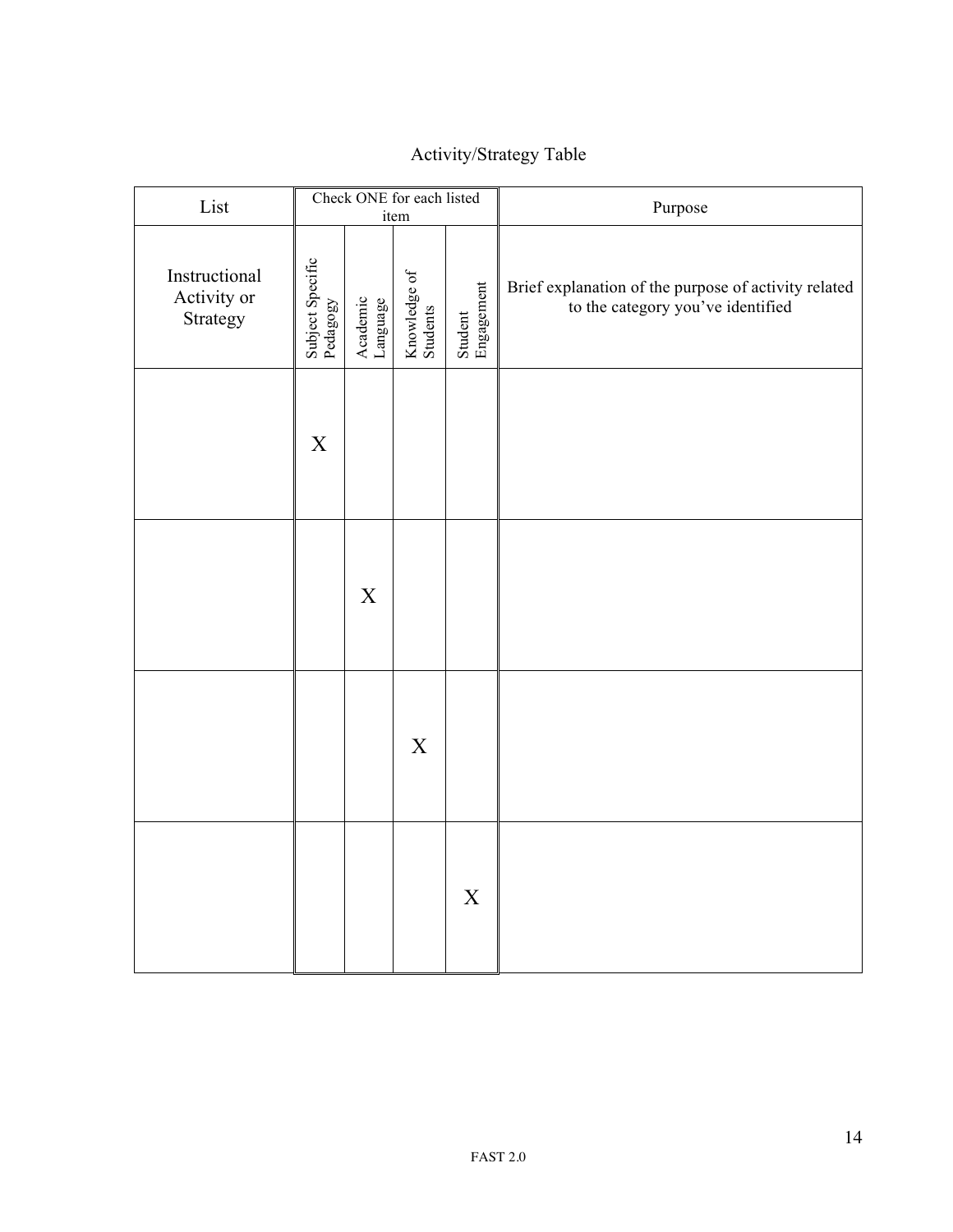#### Site Visitation Project Self-Evaluation of Lesson

After watching the video and selecting the video clip, prepare a written self-evaluation of your planning and teaching of the lesson by responding to the *Self-Evaluation of Lesson* questions in the three categories listed below (i.e. Subject Specific Pedagogy, Applying Knowledge of Students, Student Engagement). Use examples from the video clip and the entire lesson to support your evaluation.

#### *Subject Specific Pedagogy*

1) What were the overall strengths and weaknesses of the entire lesson? On what evidence do you base your conclusions?

2) The following questions refer to your selected 3- to 5-minute unedited video clip.

- a) How does the activity or strategy depicted in your video clip demonstrate current subject-specific pedagogy? Use evidence to justify your responses. [Sources for evidence: content standards and frameworks, Teaching Performance Expectations (especially TPE 3 and related Subject Specific Pedagogy expectations in Part 2 of TPEs), professional readings or experiences, examples from lesson.]
- b) How did your knowledge of the content help or hinder the effectiveness of the lesson?

#### *Applying Knowledge of Students*

3) The following questions refer to one of the three focus students you identified in the CLASS PROFILE. You must select one of your identified focus students from the CLASS PROFILE in your response to these questions.

- a) How effective was your lesson in providing access to the content for your selected focus student? Be honest about whether you addressed the needs of this student. On what evidence do you base your conclusion?
- b) What might you do differently in future lessons to more effectively provide access to content for this student?

#### *Student Engagement*

4) Think about how you used interactions (teacher to student(s), student to student) to engage your students.

- a) How did you use interactions in your lesson to promote multiple perspectives and equitable participation? Give specific examples.
- b) How effective were these interactions in promoting student learning? On what evidence do you base your conclusion?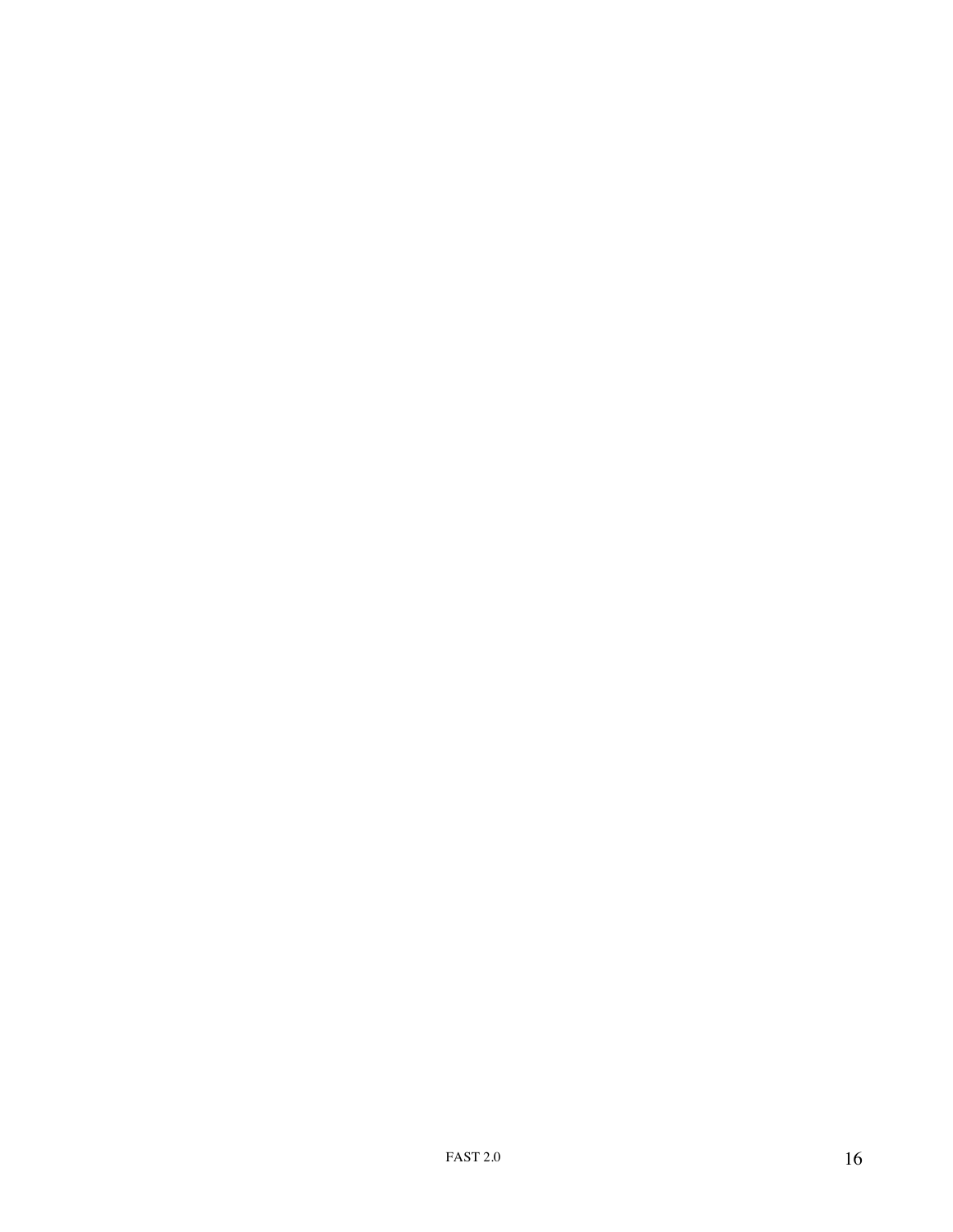## **Teaching Sample Project**

\* The Teaching Sample Project is one of two tasks in the Fresno Assessment of Student Teachers (FAST) that collectively measure the pedagogical competence of teacher candidates and interns for Preliminary Teaching Credentials in California, and as information useful for determining program quality and effectiveness. **The candidate's response to this Project prompt must reflect the student's own unaided work.** It is to be used as described in the FAST Intended Use Policy.

Successful teachers support learning by designing instructional units that employ a range of strategies and build on their students' strengths, needs, and prior experiences. The Teaching Sample Project is a performance assessment in which teacher candidates provide credible evidence of their ability to facilitate learning by meeting the Teaching Performance Expectations (TPE) listed below. These TPEs are consistent with Teaching Process Standards that have been identified by research and best practice as fundamental to improving student learning. The Teaching Performance Expectations (TPE) elements being evaluated are:

- TPE 1 Engaging and Supporting All Students in Learning (1.5, 1.6, 1.8)
- TPE 2 Creating and Maintaining Effective Environments for Student Learning (2.1, 2.3, 2.6)
- TPE 3 Understanding and Organizing Subject Matter for Student Learning (3.1, 3.2, 3.3)
- TPE 4 Planning Instruction and Designing Learning Experiences for All Students (4.1, 4.3, 4.4, 4.7)
- TPE 5 Assessing Student Learning (5.1, 5.2, 5.5, 5.8)
- TPE 6 Developing as a Professional Educator (6.1, 6.3, 6.5)

#### *Overview*

For this project you are required: (a) to identify the context of your classroom (i.e. students and classroom environment), (b) to plan and teach a series of at least 5 cohesive lessons (a unit of study) with a focus on content knowledge and literacy, (c) to assess students' learning before, during, and after the unit, (d) to document your teaching and your students' learning, and (e) reflect on the effectiveness of your teaching.

To prepare for this unit you should be familiar with the California subject matter content standards for your discipline area; the California Common Core State Standards for English Language and Literacy in History/Social Studies, Science, and Technical Subjects (CA CCSS ELA/Literacy); the California English Language Development Standards (CA ELD Standards), and the *English Language Arts/English Language Development Framework for California Public Schools: Kindergarten Through Grade Twelve* (ELA/ELD Framework). All of these documents are available on the California Department of Education website, https://www.cde.ca.gov.

#### *Evaluation*

The Teaching Sample Project will be SUBMITTED on TK20 only after all 7 sections are complete. Once the Project has been submitted, you will be unable to continue working on it. Check with your University Coach for due dates and specific submission requirements (e.g. whether you will need to print out a copy, in addition to submitting it on Tk20). An assessor who has been trained to score this specific task, will evaluate this project using the attached rubrics.

Scores for each of the 7 sections will be based on the scoring rubric designed for the section. The rubrics focus on the qualities embedded in the TPE elements. Levels of proficiency are described across each row. To pass this task you must receive an overall score of at least 2 on each of the 7 sections. Unsuccessful candidates have an opportunity to remedy any portions rated as not meeting expectations.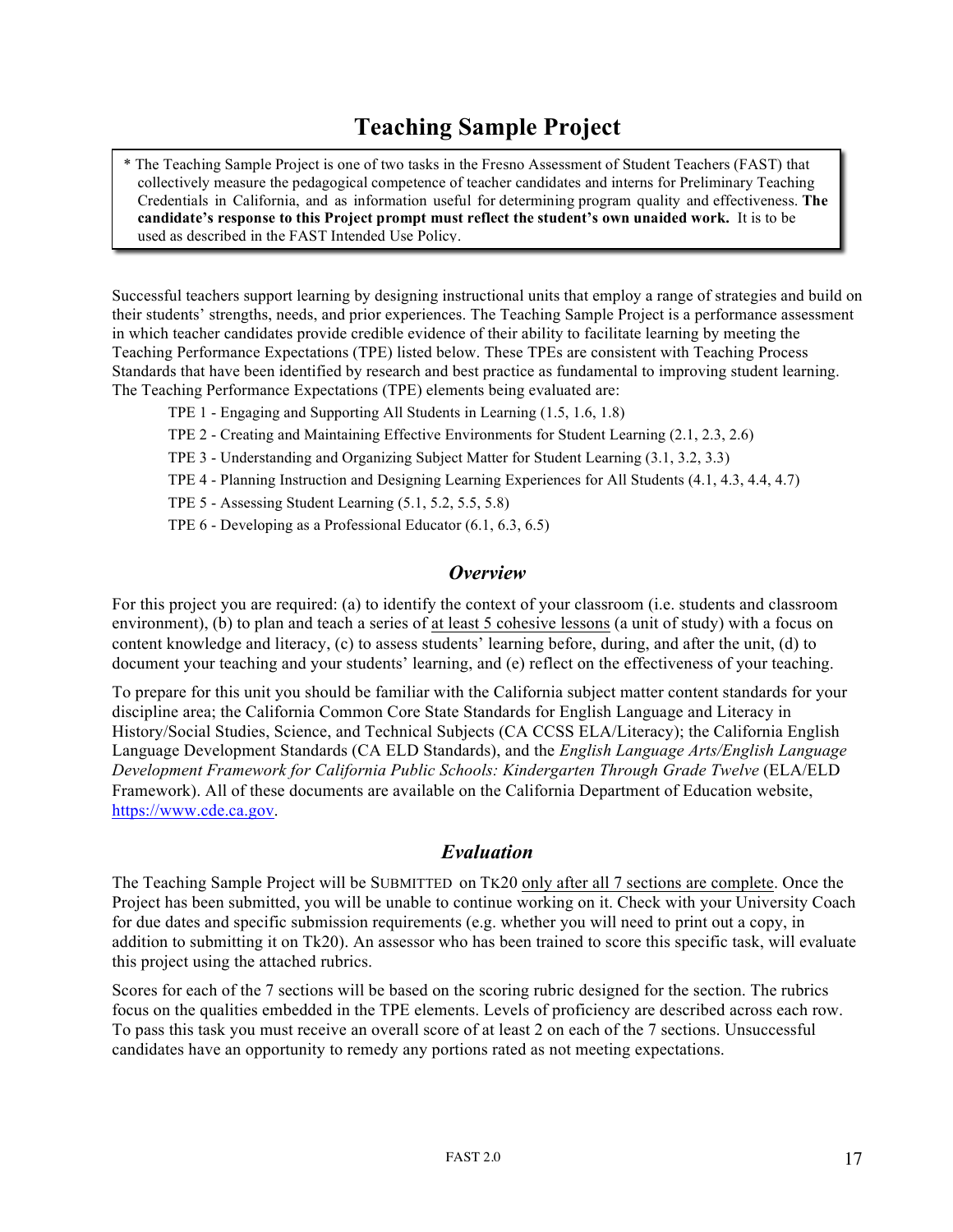### *Parts of the Project*

The project is divided into seven sections. Each section delineates the reporting requirements for that particular process as well as listing Teaching Performance Expectations (TPE) evaluated in that section.

#### **1) Students in Context** (TPE 1.6, 2.1, 2.3, 2.6, 4.1, 5.8)

In this section you will: Collect data about your students. Discuss the implications of the data and students' learning needs for your instructional planning. Develop a classroom management plan appropriate for your students and the classroom context.

#### **2) Learning Outcomes** (TPE 3.1, 3.2, 3.3)

In this section you will: Select appropriate subject matter content standards and CA ELA/Literacy and/or CA ELD standards for a unit focusing on content knowledge and literacy. Describe how the standards will be addressed in your unit. Set the learning outcomes for the unit. Justify why your unit is appropriate for your students.

#### **3) Assessment Plan** (TPE 4.3, 5.1, 5.2)

In this section you will: Select, adapt or develop assessments to assist in (a) planning the unit (preassessments), (b) monitoring student progress (formative assessments), and (c) measuring student learning (summative assessments). Describe the assessments, scoring, and evaluation criteria for two of your learning outcomes. Provide a rationale for your choice of assessments.

#### **4) Design for Instruction** (TPE 1.5, 1.6, 3.1, 3.2, 3.3, 4.4, 4.7, 5.8)

In this section you will: Summarize the results of your pre-assessments and indicate how the results will influence your planning. Provide an overview of your unit showing how your lessons relate to the learning outcomes. Select and describe three of the lessons from your unit that demonstrate your ability to plan appropriate instruction related to students' characteristics and needs and to use a range of instructional strategies. Provide a rationale for your instructional choices, including the use of technology.

#### **5) Instructional Decision-Making** (TPE 1.8, 3.2)

In this section you will: Provide two examples of instructional decision-making during your lessons, based on students' learning or responses.

#### **6) Analysis of Student Learning** (TPE 5.2, 5.5)

In this section you will: Analyze your assessment data for evidence of students' progress related to your learning outcomes. Develop a unit progress report for a student who has struggled with instruction.

#### **7) Reflection and Self-Evaluation** (TPE 6.1, 6.3, 6.5)

In this section you will: Reflect on your performance as a teacher, including effective instructional strategies, alignment of assessments, and your subject-matter knowledge. Make suggestions for improving this unit. Identify a professional goal and actions for professional growth related to planning and teaching this unit.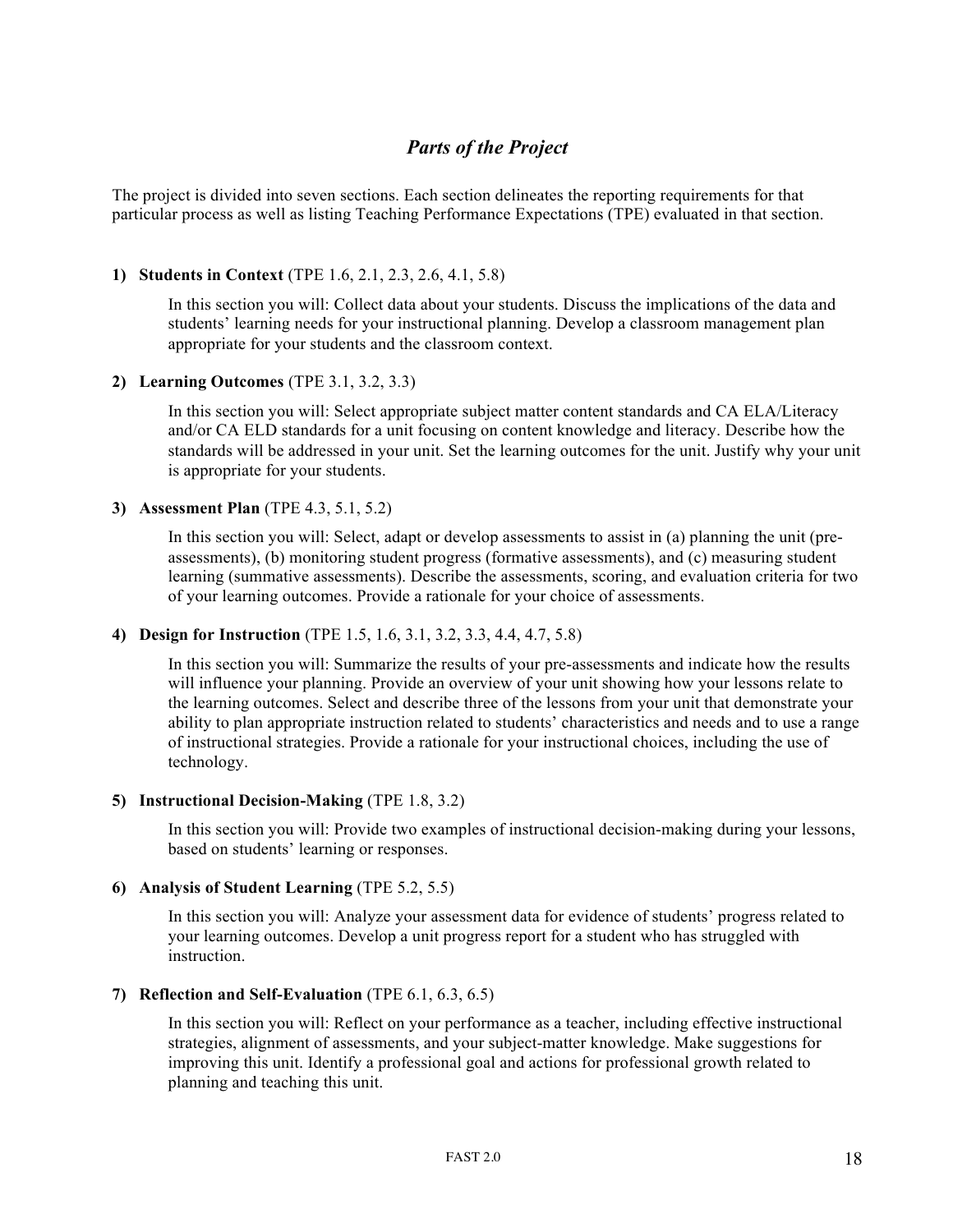#### **Addendum**

A graphic organizer is included for use in the "Students in Context" section of the Project.

#### **Scoring Rubric**

The scoring rubric for this project focuses on the qualities inherent in each of the TPEs being assessed.

#### *Format*

You will submit your Teaching Sample Project for evaluation by uploading your work on Tk20. You may attach your work as a single document or as multiple documents. The successful completion of the project requires submission of documents that are easy for the evaluator to score. Applying these guidelines to your documents will help to improve readability.

- **Narrative length.** A suggested page length for your narrative and documentation is given at the end of each of the seven sections. Please follow the guidelines; more is not always better.
- **Margins and font.** The attached documents may be single-spaced or double-spaced in 11- or 12-point font, with 1-inch margins. Select a font that is easy to read.
- **Documentation**. Certain sections may require charts, tables, graphs or assessment instruments to support your narrative. These items may be embedded in the narrative or may be ATTACHED as separate documents. If separately attached, be sure to label them clearly for easy identification.
- **References and credits.** If you referred to another person's ideas or material in any section of this project, you need to cite these under *References and Credits*. You may use any standard form for references; the American Psychological Association (APA) style is the recommended format.
- **Anonymity.** In order to ensure the anonymity of students in your classroom, do not include the full names of the school, teacher, or students in any section. You may use first names, aliases, or identifying codes rather than the full names.
- **Section Identification and Headings.** Use appropriate headings to identify each of the seven sections (e.g. Students in Context) and the important components within each section (e.g. Implications for Instruction).
- **Headers.** In a header, please include your name and page number.
- **Readability.** Check grammar, spelling, and punctuation.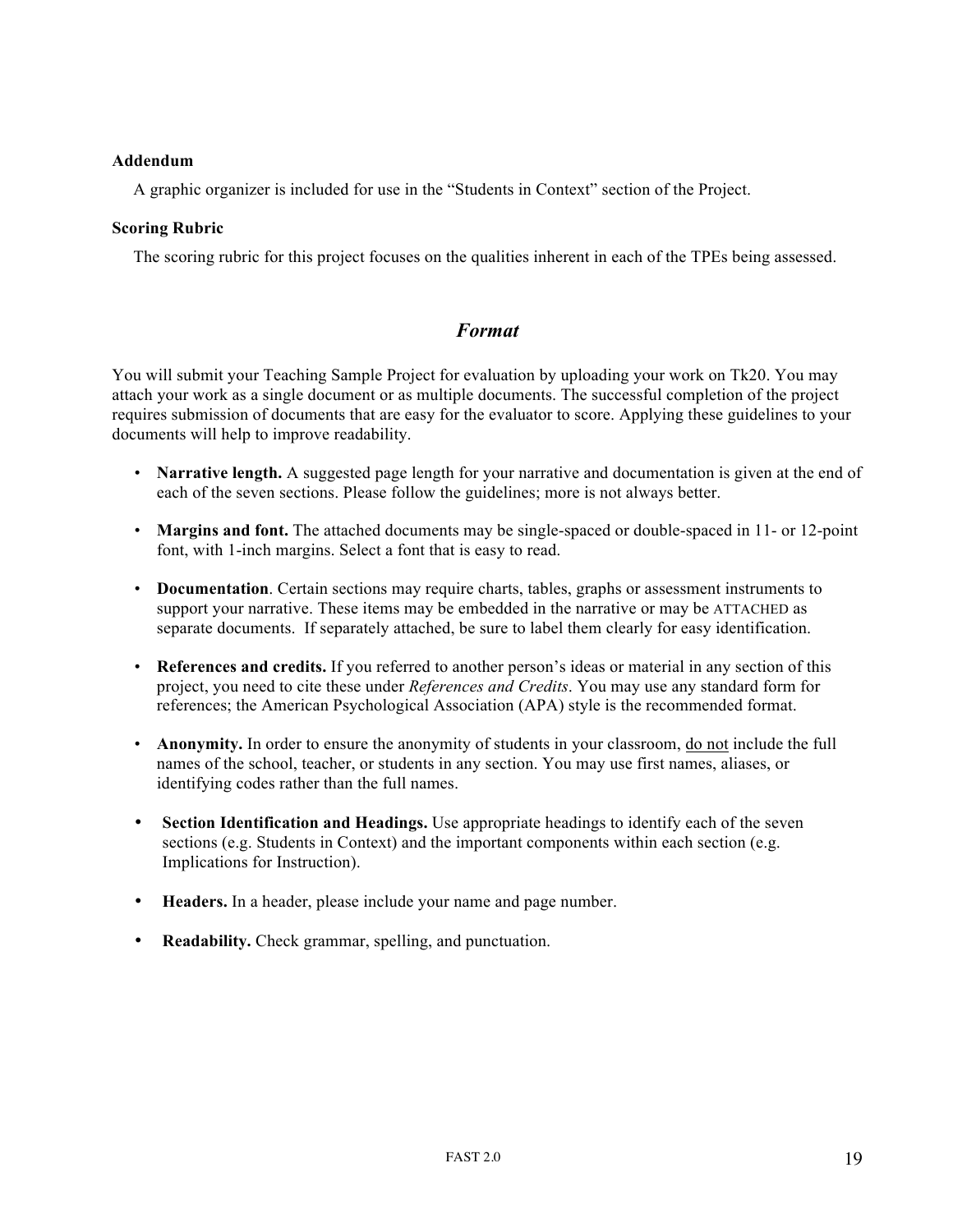### *Students in Context*

#### **Teaching Process Standard**

*The teacher uses information about the students, their individual characteristics and differences as well as information about the learning-teaching context to set learning outcomes and to plan instruction and assessment.* 

#### **Teaching Performance Expectations**

TPE 1: Engaging and Supporting All Students in Learning (1.6)

TPE 2: Creating and Maintaining Effective Environments for Student Learning (2.1, 2.3, 2.6)

TPE 4: Planning Instruction and Designing Learning Experiences for All Students (4.1)

TPE 5: Assessing Student Learning (5.8)

#### **Overview**

In this section you will:

- $\Box$  Collect data about students in your class to assist with planning instruction and assessment.
- **Describe the specific learning needs of three groups of students:** (1) English language learners, (2) students with identified special needs, and (3) students with different instructional needs. Identify how your instruction will meet their learning needs.
- $\Box$  Develop a classroom management plan appropriate for your students and the classroom context.

#### **Directions:** *How do I complete this section?*

#### q **Students and Context Data**

Complete the "Students in Context" chart in the project addendum by gathering data related to the school and students in your classroom. (For a digital version of the chart, see the Teaching Sample Project section of Tk20.) Office staff, state or district websites, mentor teacher, and special education teachers are good resources for this information.

#### q **Implications for Instruction**

Respond to the following questions:

(a) How will you design your instruction to meet the learning needs of students with differing levels of English language proficiency, *even if these levels are not represented in your class*? Be specific about the instructional approaches (e.g. SDAIE, focus on ELD, structured English immersion) you will use to enhance English language development and academic learning. *[NOTE: For World Languages, address the language development of the language you are teaching.]*

(b) How will you design instruction to address the identified special needs of your students (i.e. IEP, 504 plan, advanced learner, medical/physical)? Describe the specific learning needs and the methods you will use to support learning for two of your students with identified special needs. *[Note: If you do not have students with identified special needs in your class, select students who appear to be struggling with instruction.]*

(c) How will you design instruction to address the needs of another student or group of students that may have different instructional needs? Identify another student or group of students in your classroom you need to consider as you plan instruction. Describe the specific learning needs of the student or group of students and the methods you will use to support their learning.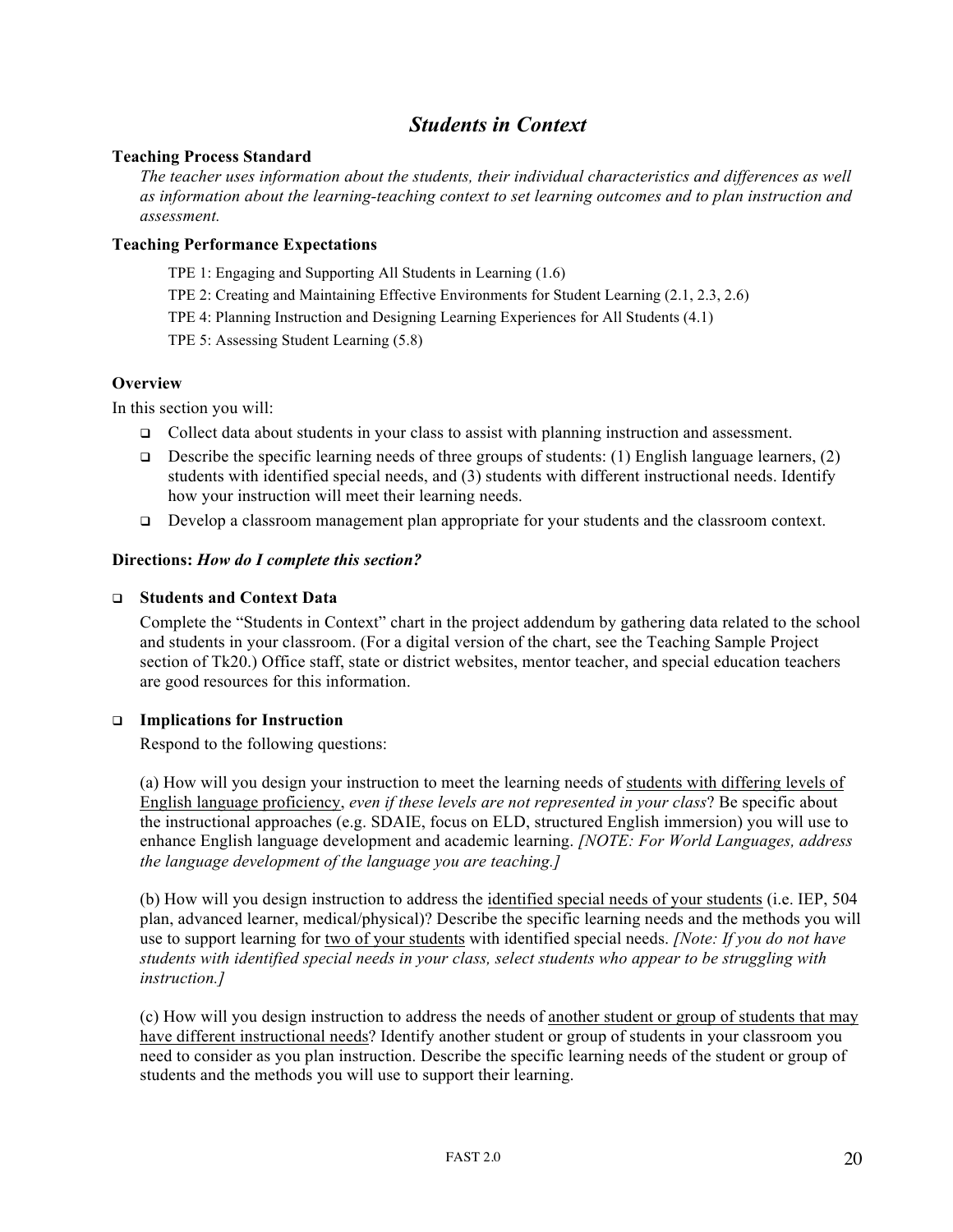#### q **Classroom Management Plan**

For this section use a format that easily conveys the required information. You may use a narrative, graphic organizer, or outline.

**Expectations and management strategies.** Identify three expectations for your students' behavior that will support academic learning. For each expectation give an example of how you will respond to behavior that does and does not meet the expectations. The three expectations must address these areas:

- o one expectation should be related to facilitating student independence and individual responsibility for behavior or learning (i.e. self-monitoring),
- o one expectation should be related to addressing instances of intolerance and harassment among students, such as bullying, racism, and sexism,
- o one expectation should reflect another aspect of creating an inclusive classroom climate.
- **Classroom routines.** Give examples of two classroom routines or procedures you have established in your classroom. For each routine:
	- o Explain how this routine will facilitate learning in your classroom.
	- o Describe how you communicated the expectations of this routine to your students when it was first introduced and throughout the year.

#### **Documentation (suggested page length)**

- 1. "Students in Context" chart (1-1 1/2 pages),
- 2. Instructional implications responses (2 pages),
- 3. Classroom management plan narrative or graphic organizer (2-3 pages)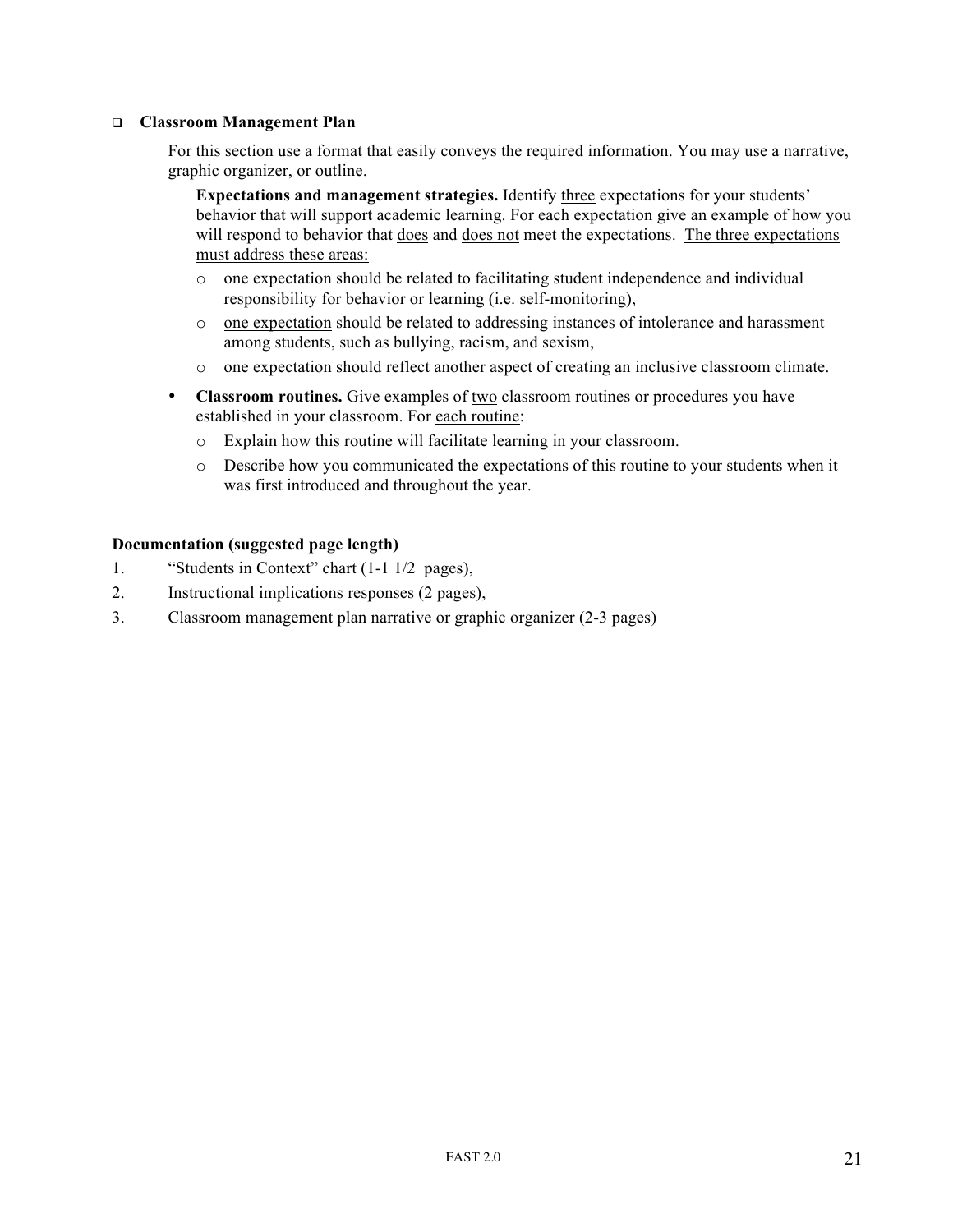### *Learning Outcomes*

#### **Teaching Process Standard**

*The teacher sets significant, challenging, varied and appropriate learning outcomes.* 

#### **Teaching Performance Expectations**

TPE 3: Understanding and Organizing Subject Matter for Student Learning (3.1, 3.2, 3.3)

#### **Overview**

In this section you will:

- Select state-adopted standards for your unit, with a focus on content knowledge and literacy skills, and describe how these standards will be addressed in your unit.
- Set the learning outcomes for the unit, connecting them to state-adopted standards.
- Provide a rationale for why this unit is appropriate for your students.

#### **Directions:** *How do I complete this section?*

#### $\Box$  Description of Unit

Select the state-adopted content standards you will address in your unit. The unit, containing at least 5 cohesive lessons, must address both subject matter content knowledge and literacy skills. For the literacy component of the unit, review the ELA/ELD framework and include CA ELA/Literacy and/or CA ELD standards. Multiple Subject candidates must use CA ELA/Literacy standards and subject matter content standards from another discipline (e.g. science, social studies, health) as part of an integrated unit. These standards will be listed in your Learning Outcomes table (see below).

Describe the general design of your unit and how the selected standards will be addressed in it. In this section you should address the "big picture" ideas, such as what are the most important concepts and skills reflected in the standards you want students to learn in this unit. This section is not the place to give details about individual lessons or activities.

#### q **Learning Outcomes**

In this section you will take the most important concepts and skills you identified in your description of the unit and state them as unit learning outcomes. Unit learning outcomes are broader than lesson objectives and are generally addressed in more than one lesson.

Use a table (similar to the one shown at the end of this section) to list three to five unit learning outcomes that will guide the planning, delivery, and assessment of your unit. (For a digital version of this table, see the Teaching Sample Project section of Tk20.)

**Unit Learning Outcomes.** These outcomes should be written in terms of student learning and be:

- significant *(i.e. reflect the big ideas or structure of the disciplines)*,
- challenging *(i.e. students will learn something they do not already know)*,
- observable *(i.e. you can identify what students will do to show you they are learning)*,
- and varied *(Across the learning outcomes you should include different levels or types of learning, such as DOK levels or cognitive/affective/psychomotor)*.

**Content Standards.** For each outcome, write out the state-adopted content standard(s) addressed by your outcome. You must include standards reflecting subject matter content and ELA/Literacy and/or ELD standards. You may highlight the portions of the content standard you are addressing. Each outcome may align with (a) only content standards, (b) only literacy standards, or (c) both content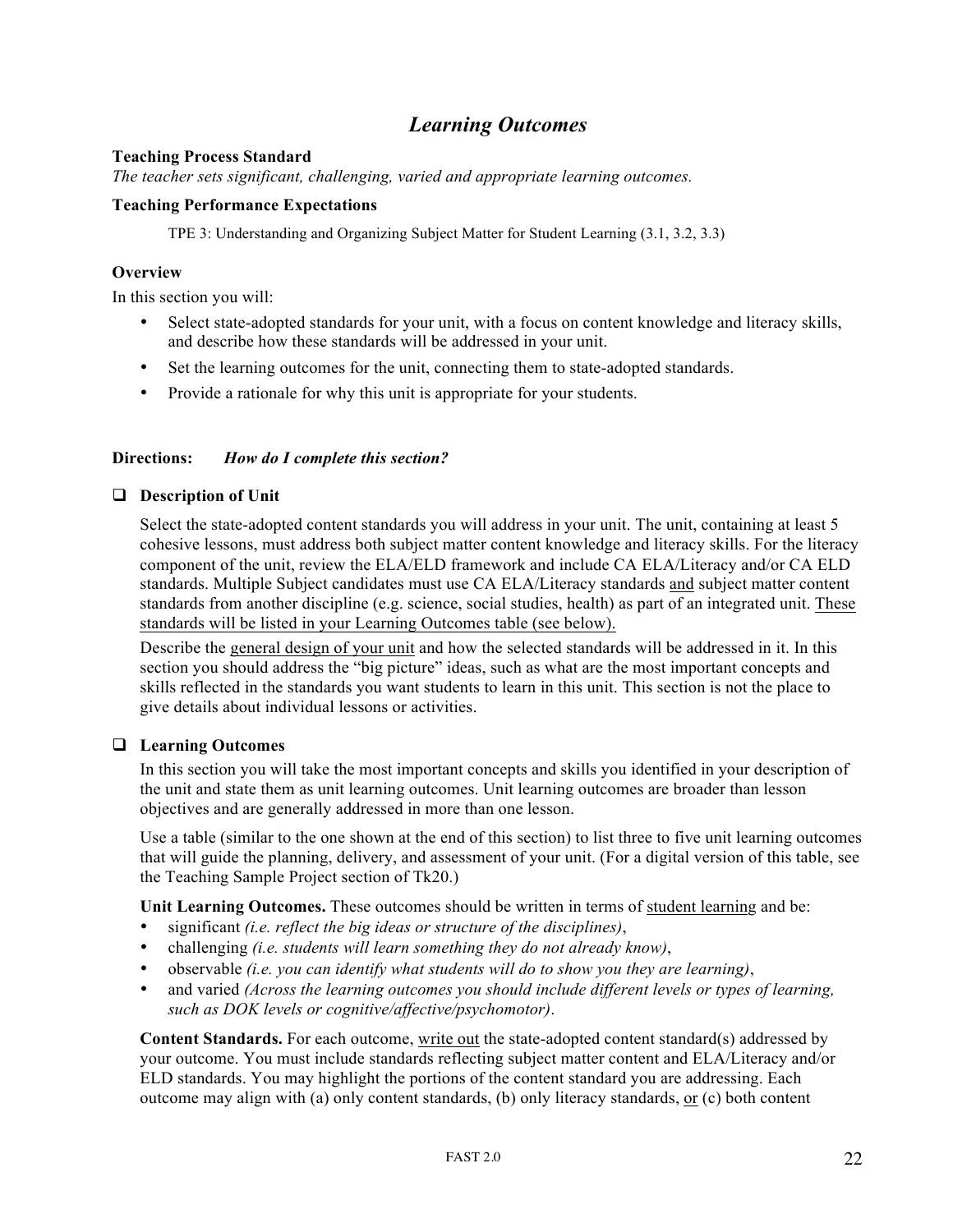standards and literacy standards. An outcome may address more than one standard, and a standard may be connected to more than one outcome.

#### q **Rationale of Unit: Appropriateness for Your Students**

Explain why this unit and these outcomes are appropriate for the students in your class. Your rationale should address the appropriateness of your unit in terms of:

- Development of both content knowledge and literacy skills
- Connections to past learning and experiences (pre-requisite knowledge and skills)
- Relevance to the students in your class
- Importance for future learning

#### **Documentation (suggested page length)**

- 1. Description of unit (1- 2 pages)
- 2. Table of outcomes (1 page)
- 3. Rationale of Unit (1- 2 pages)

| UNIT LEARNING OUTCOMES<br>(Include exact wording of each)<br>learning outcome) | <b>CONTENT STANDARD(S)</b><br>(include content area and text of standards) |                                                                          |  |
|--------------------------------------------------------------------------------|----------------------------------------------------------------------------|--------------------------------------------------------------------------|--|
|                                                                                | Content Standard $(s)^*$                                                   | Literacy Standard $(s)^*$<br>(e.g. ELA and/or ELD standards) $\parallel$ |  |
| Outcome 1:<br>Outcome statement                                                |                                                                            |                                                                          |  |
| Outcome 2:<br>Outcome statement                                                |                                                                            |                                                                          |  |
| Outcome 3:<br>Outcome statement                                                |                                                                            |                                                                          |  |

### **Format for Unit Learning Outcomes Table**

\*Each outcome may align with (a) only content standards, (b) only literacy standards, or (c) both content standards and literacy standards.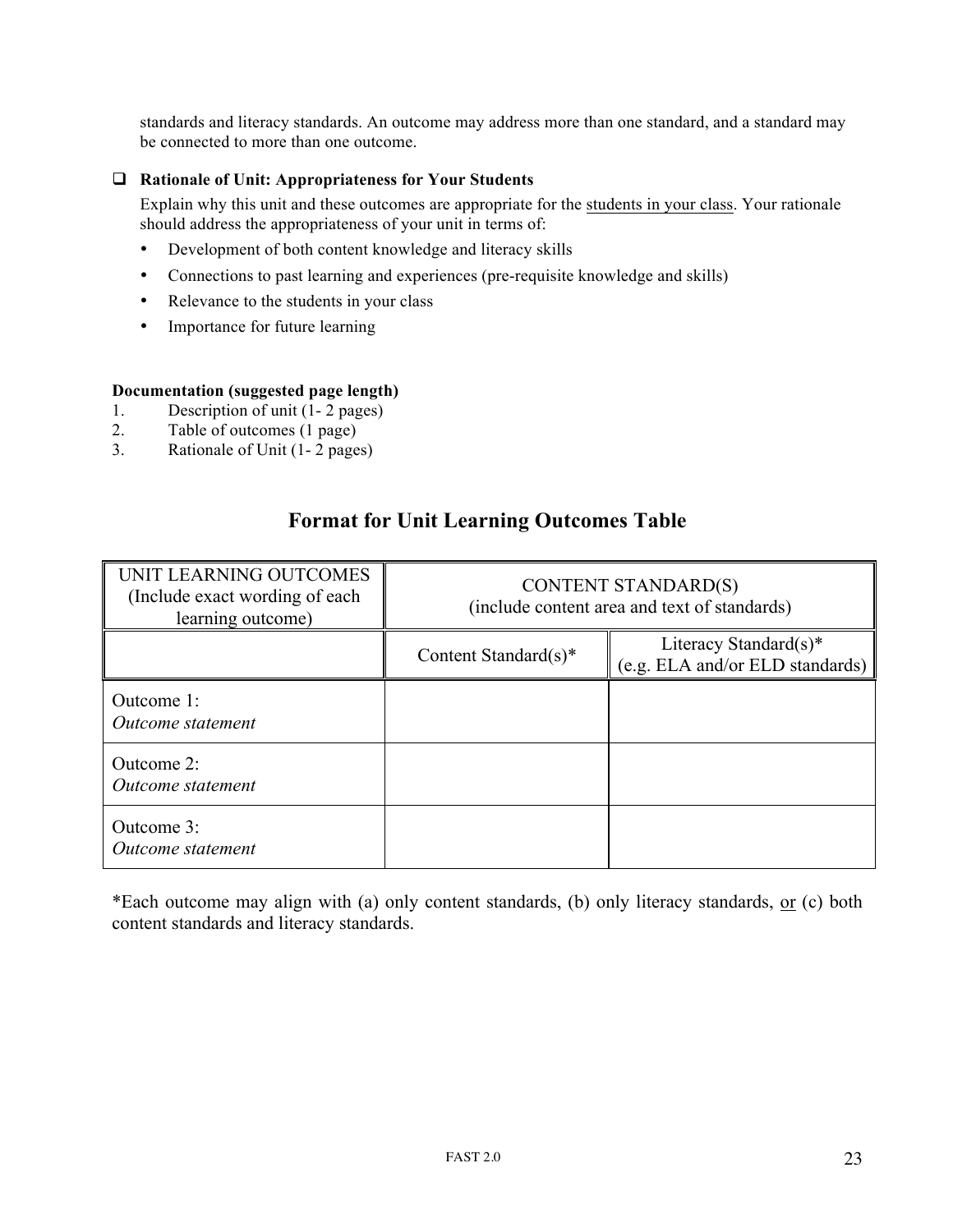#### *Assessment Plan*

#### **Teaching Process Standard**

*The teacher uses multiple assessment modes and approaches aligned with learning outcomes to assess student learning before, during and after instruction.* 

#### **Teaching Performance Expectations**

TPE 4: Planning Instruction and Designing Learning Experiences for All Students (4.3) TPE 5: Assessing Student Learning (5.1, 5.2)

#### **Overview**

In this section you will:

- Select, adapt, or develop pre-assessments, formative assessments, and summative assessments to assist in planning the unit, monitoring student progress toward the learning outcomes, and measuring student learning at the end of the unit.
- Describe in detail the pre- and summative assessments, scoring, and evaluation criteria for two of your learning outcomes.
- Describe formative assessments you plan to use during your unit for any of the unit outcomes.

#### **Directions:** *How do I complete this section?*

In this section you will describe the pre-assessments and summative assessments for two of your unit learning outcomes, and formative assessments for any of the unit outcomes.

*How should I choose the two learning outcomes?* The learning outcomes you select should vary by level or type of learning (e.g. low-level/high-level, cognitive/affective/psychomotor).

- Learning Outcome A must be pre-assessed using a method that results in an individual score for each student. The summative assessment should be aligned with the pre-assessment so the individual scores can be easily compared to show growth during the unit.
- Learning Outcome B does not need to result in an individual score for each student, but must capture the knowledge of a range of the students in the class. The method used *(e.g. documenting class discussions, reviewing prior work, sampling students to interview or observe, anecdotal records)* must provide evidence to indicate students' knowledge prior to instruction. The summative assessment must document the extent to which each student achieved the learning outcome.

*How should I decide what assessments to use?* You may find or adapt existing assessments or develop your own assessments. The assessments you describe should demonstrate your ability to use different types of assessment. The assessments should be appropriate for:

- (a) the type and level of the learning outcome (e.g. a cognitive outcome requiring analysis should not be assessed by a fact recall test) and
- (b) the development of the student (e.g. kindergarten students should not be expected to do extensive reading and writing).

All methods for assessing learning outcomes should allow you to make comparisons between what students knew prior to instruction and after instruction. The comparisons may be quantitative (comparing scores) or qualitative (describing changes in skills or knowledge).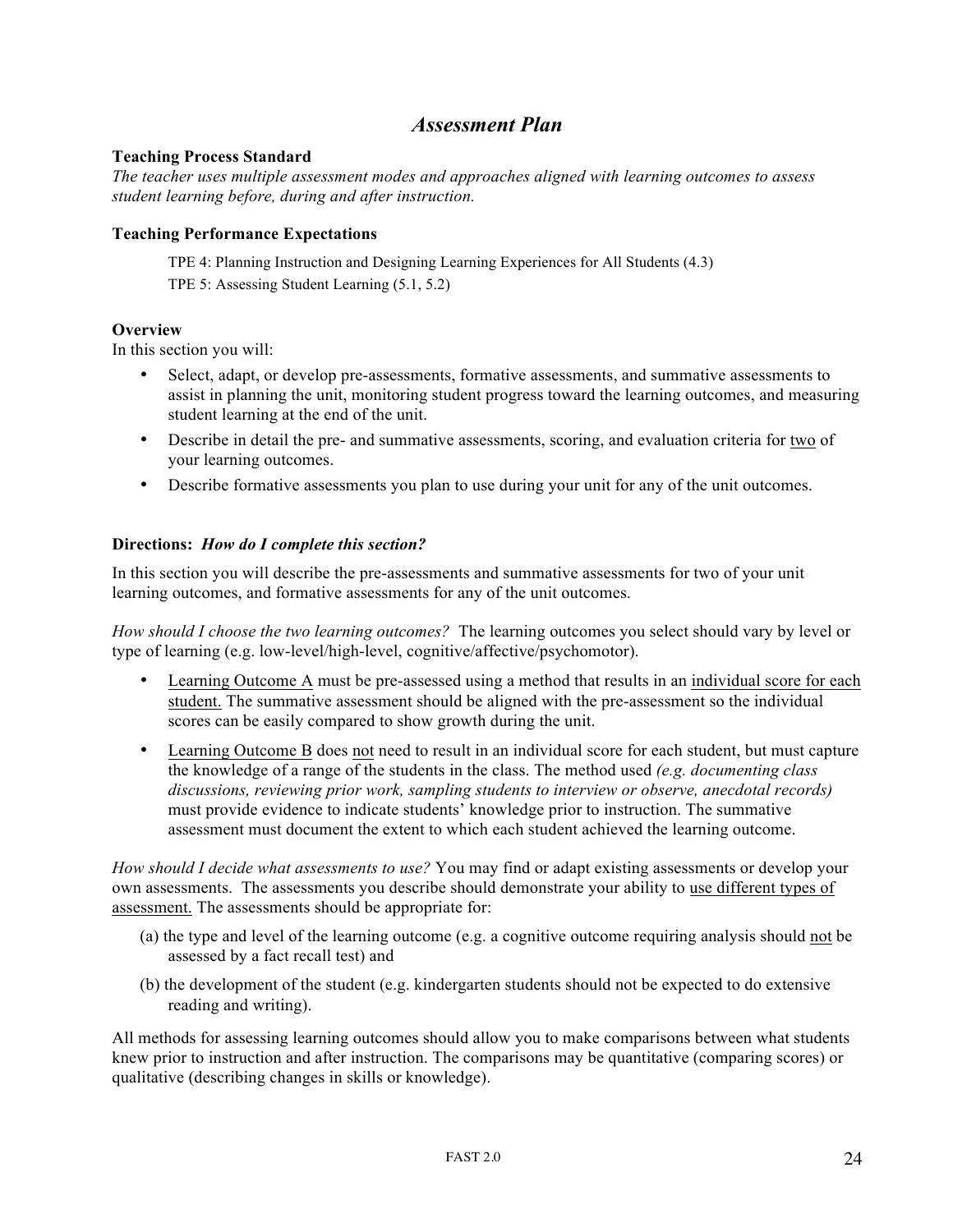#### $\Box$  **Learning Outcome** *A* (Your choice of outcome)

#### *NOTE: Annotated copies of the assessment instrument may be used to fulfill many of the requirements for the descriptions. An outline format or chart may also be used.*

#### *NOTE: If pre- and summative assessments are the same or similar, you do not have to restate all elements, just indicate what is the same and different.*

- Learning Outcome. Identify the learning outcome you have chosen to address by stating its exact wording from the Unit Learning Outcomes table.
- **Pre-assessment.** Learning Outcome *A* must be pre-assessed using a method that results in an individual score for each student. The score may be based on a rubric, point system, or percentage. Describe the pre-assessment for Learning Outcome *A* by including:
	- (a) exact tasks, items, questions, or methods used;
	- (b) wording of the oral or written directions given to the students;
	- (c) criteria for scoring or analyzing each item, including appropriate responses and scoring methods (e.g. rubric, point system, item weights, observation check list, rating scales);
	- (d) criteria for determining whether the students' performance meets the learning outcome. (e.g. "Students will demonstrate understanding by scoring 80% on the test items related to learning outcome A." Or "Students will demonstrate understanding by scoring at least a 3 on the 4-point rubric.") The performance criteria should reflect what you would expect students to score at the end of the unit to demonstrate proficiency.
- **Summative assessment.** The summative assessment for Learning Outcome *A* should be aligned with the pre-assessment so the individual scores can be easily compared to show the growth made by each student relative to the outcome. (Using the same or similar formats is one way to accomplish this requirement.) Describe the summative assessment for Learning Outcome *A* by including:
	- (a) exact tasks, items, questions, or methods used;
	- (b) wording of the oral or written directions given to the students;
	- (c) criteria for scoring or analyzing each item, including appropriate responses and scoring methods (e.g. rubric, point system, item weights); and
	- (d) criteria for determining whether the students' performance meets the learning outcome. (e.g. "Students will demonstrate understanding by scoring 80% on the test items related to learning outcome A." Or "Students will demonstrate understanding by scoring at least a 3 on the 4-point rubric.")

#### $\Box$  **Learning Outcome** *B* (Your choice of outcome)

*NOTE: Annotated copies of the assessment instrument may be used to fulfill many of the requirements for the descriptions. An outline format or chart may also be used.*

*NOTE: If pre- and summative assessments are the same or similar, you do not have to restate all elements, just indicate what is the same and different.*

• Learning Outcome. Identify the second learning outcome you have chosen to address by stating its exact wording from the Unit Learning Outcomes table.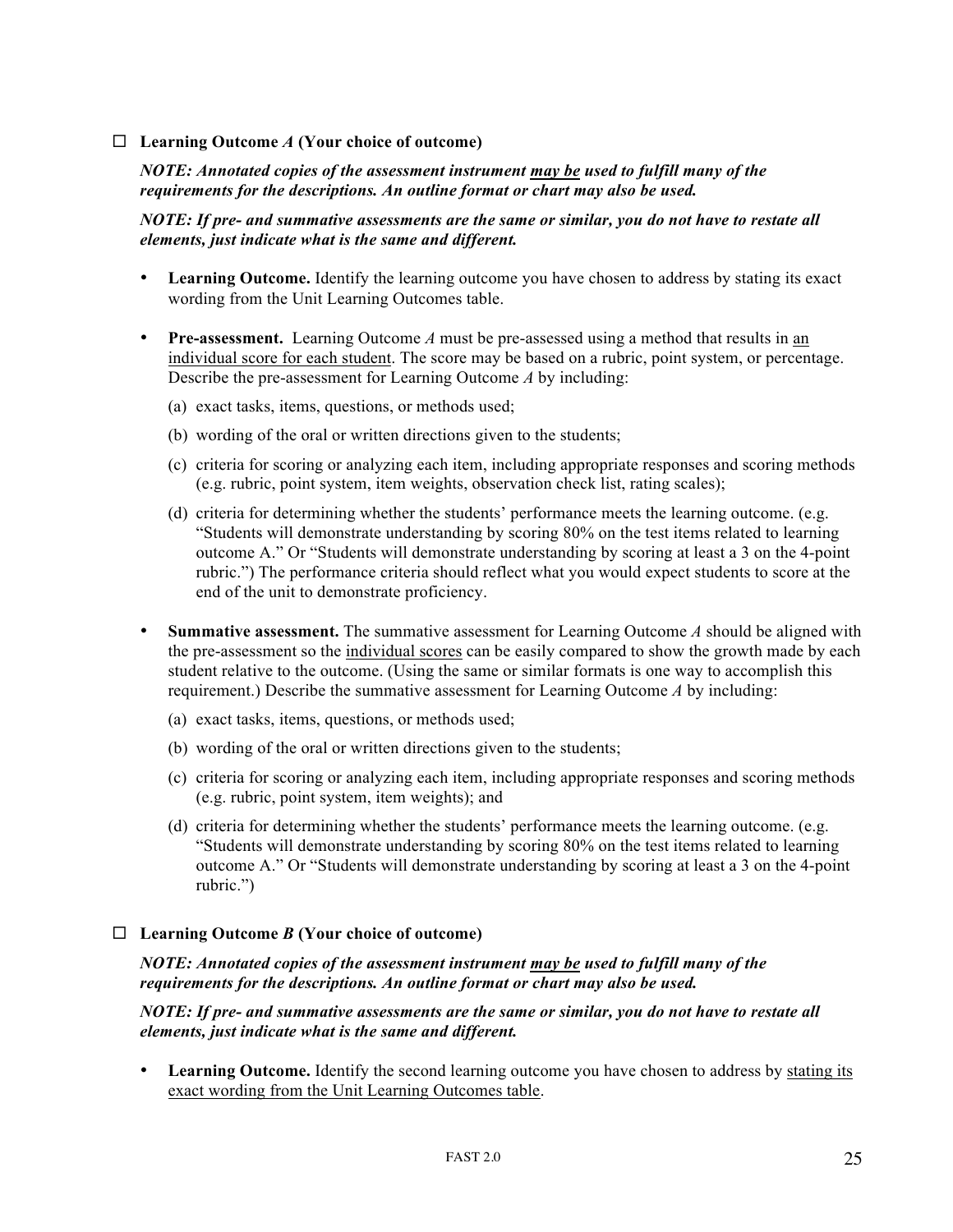- **Pre-assessment.** The pre-assessment for Learning Outcome *B* does not need to result in an individual score for each student, but must capture the knowledge of a range of the students in the class. The method used (e.g. documenting class discussions, reviewing prior work, sampling students to interview or observe, anecdotal records) must provide evidence to indicate, in general, students' knowledge relative to Learning Outcome *B* prior to instruction. Describe the pre-assessment you will use for Learning Outcome *B*. Provide enough detail for someone else to be able to implement and analyze the pre-assessment in a similar situation.
- **Summative assessment.** The summative assessment for Learning Outcome *B* must document the extent to which each student achieved the learning outcome. The summative assessment may include performance tasks, essays, lab reports, research projects, written tests, interviews, or other methods. Include:

(a) a description of the task, items, expectations, or methods for the summative assessment for Learning Outcome *B,*

(b) criteria for scoring or analyzing the assessment (rubric, point system, item weights, percentage),

(c) criteria for determining whether the students' performance meets the learning outcome.

#### $\Box$  **Formative Assessments** (may assess any of the learning outcomes)

• Describe at least two formative assessments you plan to use. Provide specific examples from your unit rather than a generic method. The formative assessment may include homework or classroom assignments, documented observation, class discussion, quick writes, quizzes, or other lesson assessments. The formative assessments may be related to any of your unit learning outcomes.

#### ¨ **Rationale for Assessments**

Respond to the following questions:

(a) Why did you choose these pre- and summative assessments for Learning Outcome A? How do the format and items for the pre- and summative assessments for Learning Outcome A match the learning outcome and the purpose of the assessment?

(b) Why did you choose these pre- and summative assessments for Learning Outcome B? How do the format and items for the pre- and summative assessments for Learning Outcome B match the learning outcome and the purpose of the assessment?

(c) How will the formative assessments be used to inform your instruction during your unit?

#### **Documentation (suggested page length):**

- 1. Description of pre- and summative assessment instruments for Learning Outcome *A* (1-2 pages and/or annotated copies of assessment instruments, including scoring rubrics/keys)
- 2. Description of pre- and summative assessments for Learning Outcome *B* (1-2 pages and/or annotated copies of assessment instruments, including scoring rubrics/keys)
- 3. Description of specific formative assessments (1 page)
- 4. Rationale for assessments: responses to the 3 questions (1-2 pages)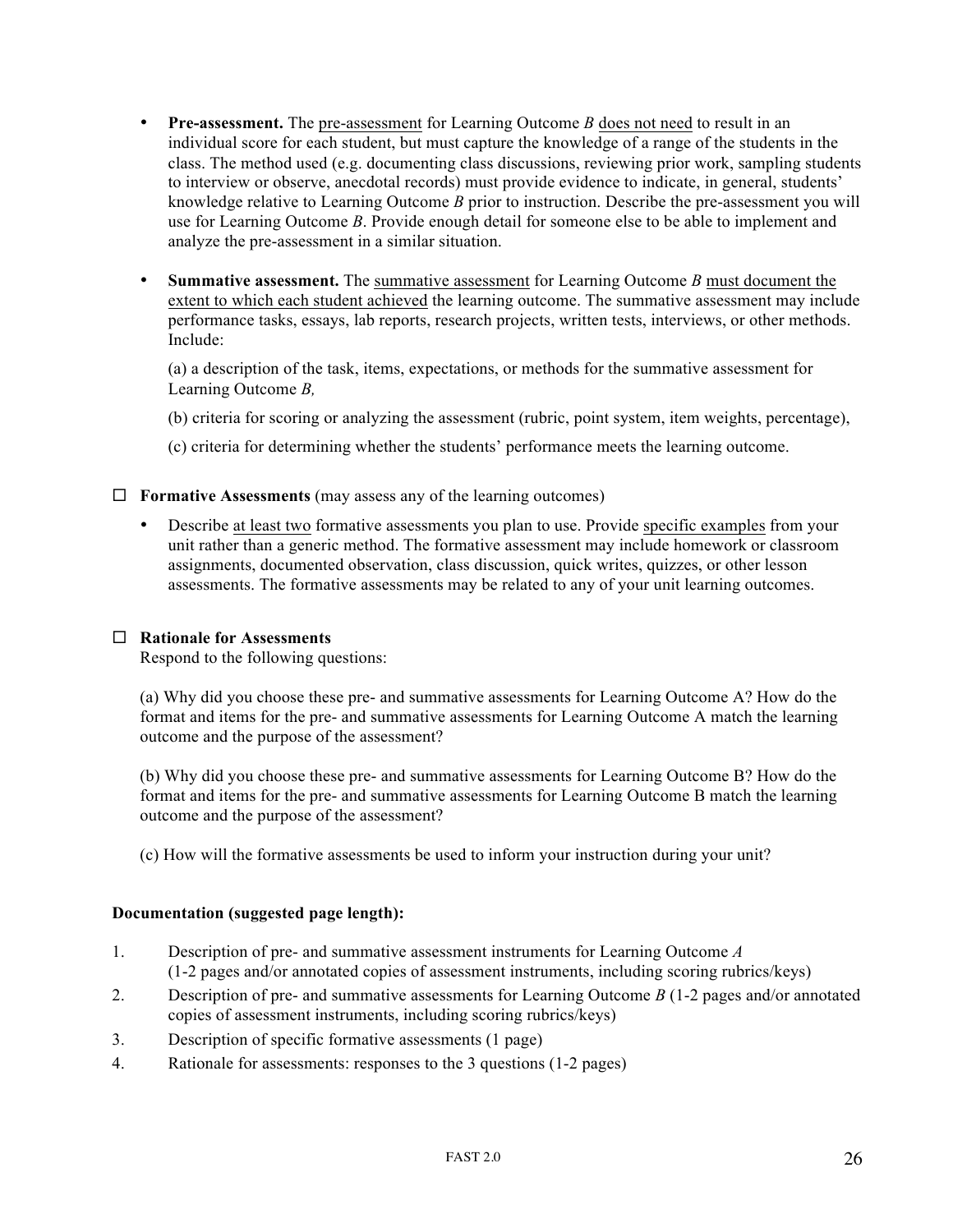## *Design for Instruction*

#### **Teaching Process Standard**

*The teacher designs instruction for specific learning outcomes, student characteristics and needs, and learning contexts.* 

#### **Teaching Performance Expectations**

TPE 1: Engaging and Supporting All Students in Learning 1.5, 1.6)

TPE 3: Understanding and Organizing Subject Matter for Student Learning (3.1, 3.2, 3.3 & Subject Specific Pedagogy)

TPE 4: Planning Instruction and Designing Learning Experiences for All Students (4.4, 4.7)

TPE 5: Assessing Student Learning (5.8)

#### **Overview**

In this section you will:

- Summarize the results of your pre-assessments for Learning Outcome *A* and Learning Outcome *B* and indicate how the results will influence your planning.
- Provide an overview of all the lessons in your unit. You must have a minimum of five cohesive lessons in your unit.
- Provide lesson plans for three (of the five +) lessons from your unit. You may use any lesson plan format for your lessons.
- Respond to questions that address your planning decisions related to students' characteristics and needs, the specific learning context, and your use of technology.

#### **Directions:** *How do I complete this section?*

#### ¨ **Summary of the Results of the Pre-Assessments**

- **Results of pre-assessment.** Summarize the results of the pre-assessments for Learning Outcome *A* and Learning Outcome *B*. What knowledge do students have, related to your learning outcomes, prior to instruction? Tables or graphs may help you analyze your results and support your summary.
- **Implications for planning.** Describe how the pre-assessment data will influence your instructional design (e.g. more/less time spent on an outcome, building prerequisite knowledge, differentiated instruction) and/or changes to the learning outcomes (e.g. If many students demonstrate an understanding of an outcome, you might change or eliminate it.). Be specific.

#### □ **Overview of the Unit**

**Unit overview.** Use a visual organizer (table, block plan, outline, etc.) to show all the lessons in your unit. For each lesson include

- (a) the unit learning outcome (use the exact wording as in the Unit Learning Outcomes table),
- (b) the topic,
- (c) lesson intent or objective, and
- (d) general description of activity.

Make sure that every unit outcome is aligned to at least one lesson and that every lesson aligns with at least one unit outcome.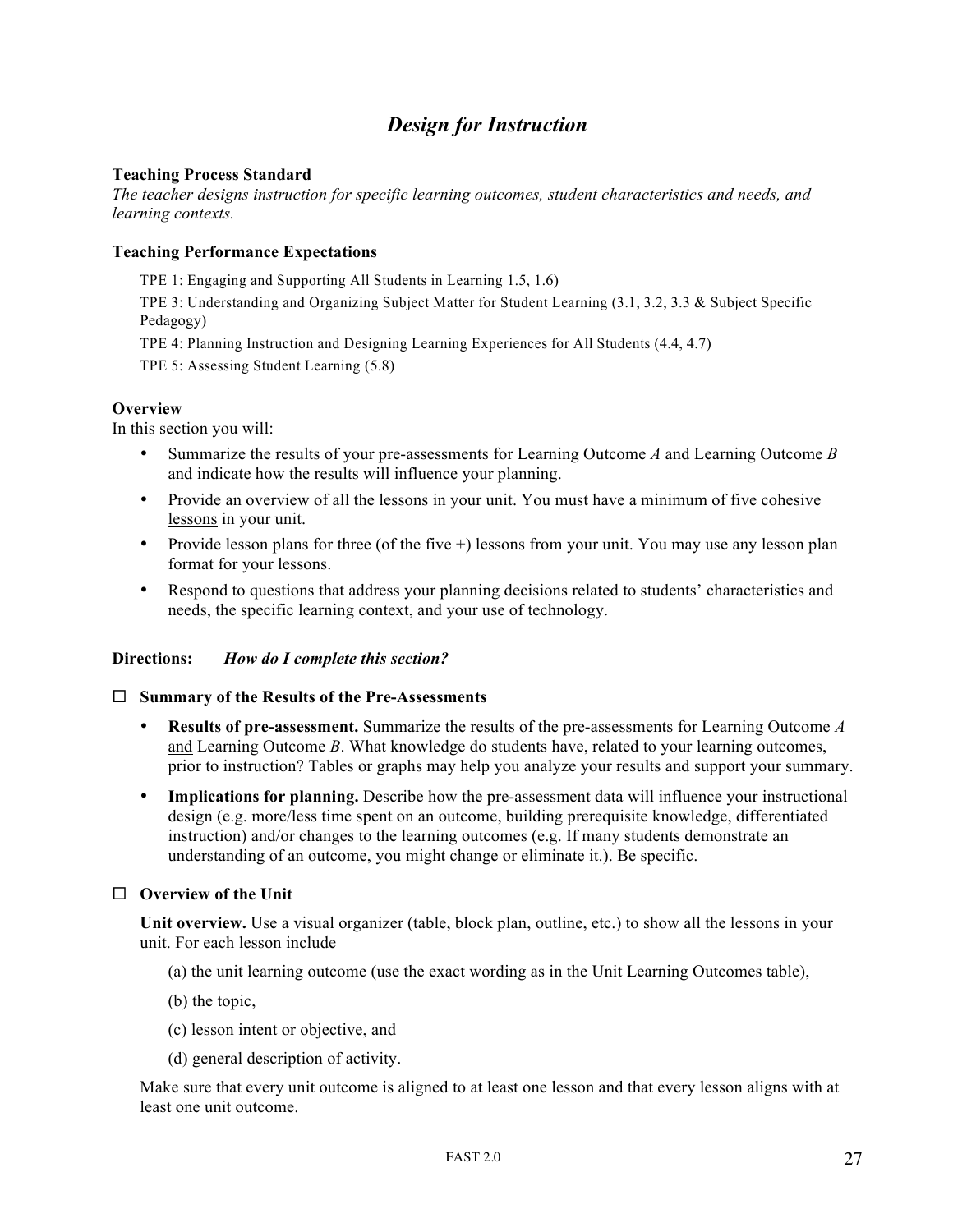#### ¨ **3 Lessons (Your choice: Lesson A, Lesson B, Lesson C)**

You will provide three lesson plans from your unit that reflect a variety in instruction.

*How should I choose the lessons?* The three lessons you select should represent different types of lessons (e.g. whole class, group work, teacher-directed, student-centered, discussion, project-based, problem solving, inquiry, fact-building, etc.), a variety of instructional strategies, and activities that promote critical and creative thinking. At least one lesson must incorporate the use of technology.

- o **Detailed lesson plans.** Provide enough detail about the lesson so that someone who did not see the lesson can visualize what happened. Ask yourself, "Could someone else teach the lesson from this lesson plan?" Make sure the following items are included:
	- (a) unit learning outcome *(the same wording as from the table in the Learning Outcome section)*
	- (b) lesson objective(s) *(What do you want students to learn by the end of the lesson?)*
	- (c) planning considerations *(How does your lesson plan assure that the learning needs of all students are met? E.g. elements of universal design, strategies for language acquisition, culturally sustaining pedagogy, modifications, differentiation)*
	- (d) lesson assessment *(How will you know students have learned the intended objective?)*
	- (e) flow of the lesson *(e.g. sequence of lesson, what students will do, activities)*
	- (f) closure

#### $\Box$  Questions about Lessons

Write a response for each of these questions. Be specific.

- (a) ACCESS TO CONTENT: How have you designed your lessons to provide access to the content for all students, especially those with special learning needs? For example, have you incorporated universal design, assistive technology, modifications, developmentally/culturally appropriate activities?
	- o Provide two specific examples from your lessons showing how you provided access to the content for students with special learning needs.
- (b) ENGLISH LANGUAGE DEVELOPMENT AND LITERACY SKILLS: How have you designed your lessons to support the acquisition of English language (e.g. focus on ELD, SDAIE, structured English immersion) and the development of literacy skills (e.g. reading, writing, speaking, listening) for the full range of English proficiency?
	- o Provide two specific examples describing how you developed English language and literacy skills. *[NOTE: For World Languages, respond related to the language you are teaching.]*
- (d) TECHNOLOGY: How did you use technology in your planning and instruction? Justify your instructional decisions related to the use of technology.

#### **Documentation (suggested page length)**:

- 1. Summary of pre-assessment (1-2 pages);
- 2. Unit overview (1 page);
- 3. Three lesson plans (of the 5+ lessons in your unit) (5-8 pages)
- 4. Responses to Questions about Lessons (2-3 pages)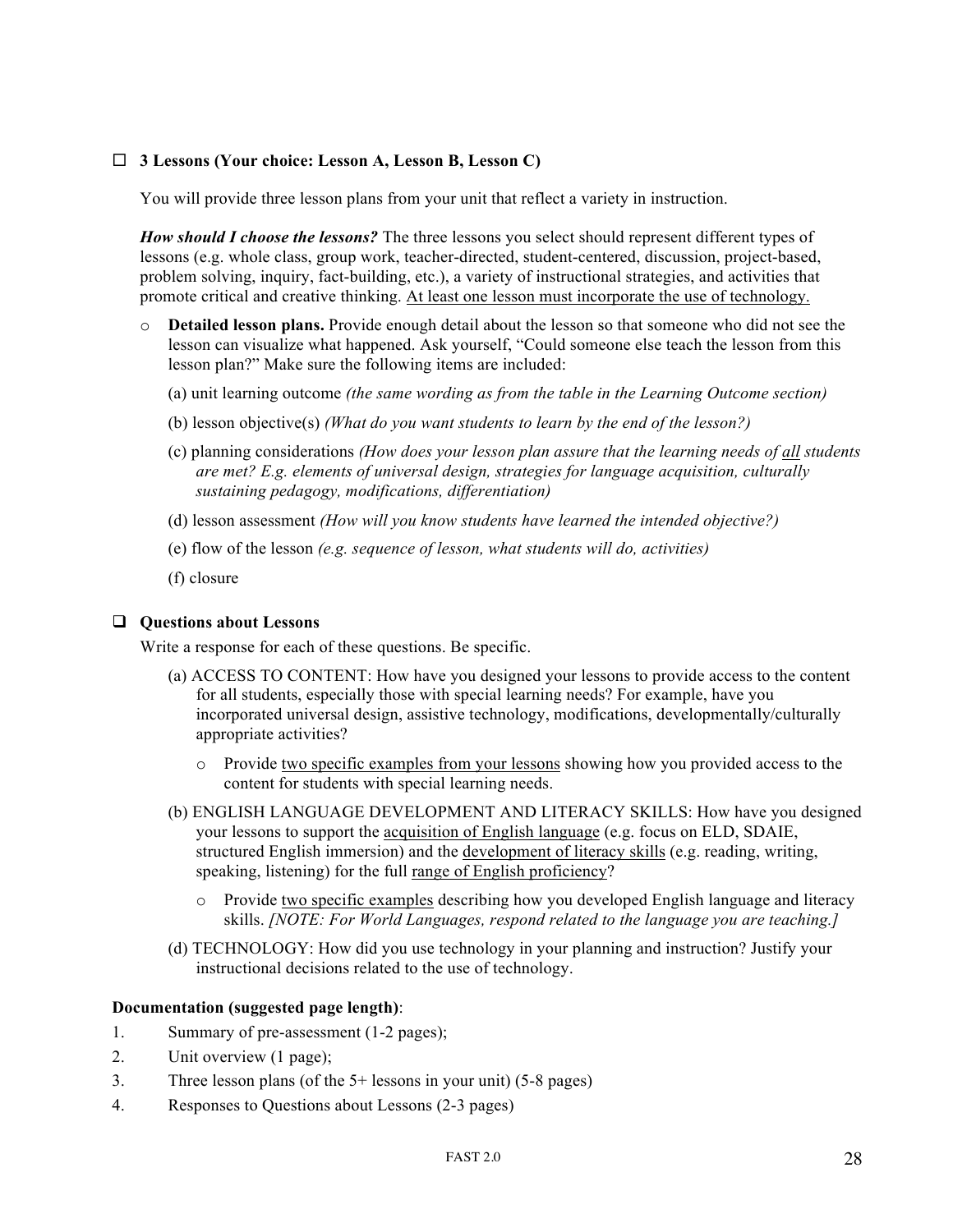## *Instructional Decision-Making*

#### **Teaching Process Standard**

*The teacher uses on-going analysis of student learning to make instructional decisions.* 

#### **Teaching Performance Expectations**

TPE 1: Engaging and Supporting All Students in Learning (1.8)

TPE 3: Understanding and Organizing Subject Matter for Student Learning (3.2)

#### **Overview**

In this section you will:

• Provide two examples of instructional decision-making based on students' learning or responses.

#### **Directions:** *How do I complete this section?*

#### • **Instructional Decision A**

Think of a time during your unit when you adjusted your original design for instruction based on student learning. You may have chosen to change the lesson in the middle of teaching or you may have changed a future lesson (or lessons) because of what you saw or heard. For this example, include:

- How were you monitoring students to know that you needed to adjust your plans? What did students do or say that was different than what you expected? How and why did this response influence your decision to change your plans?
- What did you change?
- Why did you think this would improve students' progress toward the learning outcome(s)?

#### • **Instructional Decision B**

Think of another time during your unit when you adjusted your original design for instruction based on student learning. For this example, include:

- How were you monitoring students to know that you needed to adjust your plans? What did students do or say that was different than what you expected? How and why did this response influence your decision to change your plans?
- What did you change?
- Why did you think this would improve students' progress toward the learning outcome(s)?

#### **Documentation (suggested page length)**

1. Two examples of lesson adjustments (1-3 pages)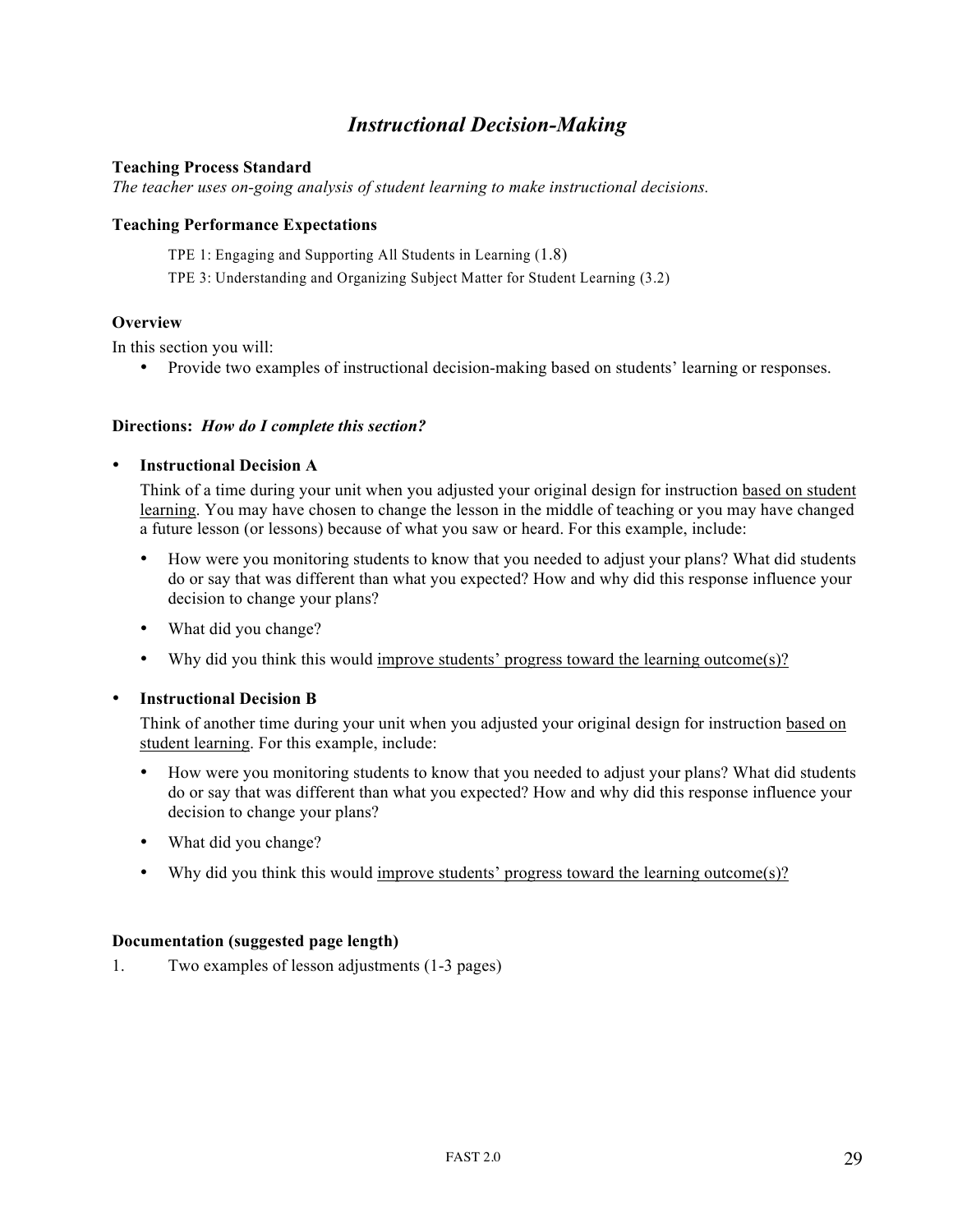## *Analysis of Student Learning*

#### **Teaching Process Standard**

*The teacher uses assessment data to profile student learning and communicate information about student progress and achievement.* 

#### **Teaching Performance Expectations**

TPE 5: Assessing Student Learning (5.2, 5.5)

#### **Overview**

In this section you will:

- Present and analyze your assessment data from Learning Outcomes A and B (which were identified in your *Assessment Plan)* for your whole class*.* Compare students' knowledge from pre-assessments and summative assessments to describe what students learned and identify their progress related to Learning Outcomes A and B.
- Select one of your struggling students and write a brief progress report that could be sent home.

#### **Directions:** *How do I complete this section?*

#### ¨ **Class Analysis**

Analyze the progress of your whole class on Learning Outcomes *A* and *B*, identified in *Assessment Plan*.

- **Learning Outcomes:** List the exact wording of Learning Outcomes A and B from your Unit Learning Outcomes table (found in the *Learning Outcomes* section).
- **Data.** Organize the data from the pre-assessments and summative assessments for Learning Outcomes *A* and *B* to document students' learning. Tables or graphs may be used to highlight patterns of learning.
- **Analysis of learning.** Use evidence from the pre- and summative assessments to describe the extent to which your students made progress toward the learning criteria that you identified for Learning Outcomes A and B. (How many students met the learning outcome, made progress, and made no progress?) Use examples from individual students to support your analysis. Be sure to address what students learned related to the outcomes, not just a description of the scores.
- **Conclusions.** Draw conclusions about students' learning related to Learning Outcomes *A* & *B* based on the analysis of data. What patterns are evident in the knowledge students gained or did not gain?

#### □ **Progress Report**

Select one of your students who struggled with the instruction in this unit. Write a brief progress report that could be sent home. Write the report so it will be easily understood by a non-educator. Include:

- **Analysis of learning with supporting data.** Describe the student's strengths and areas for growth related to Learning Outcomes A and B from this unit. Provide evidence, including relevant data from this unit, to support your analysis.
- **Suggestions.** Make suggestions for improving the student's understanding related to Learning Outcomes A and B from this unit. The suggestions could be supports provided by the teacher, school, and/or parents.

#### **Documentation (suggested page length):**

- 1. Class analysis (2-3 pages plus visual organizer)
- 2. Progress report (1-2 pages)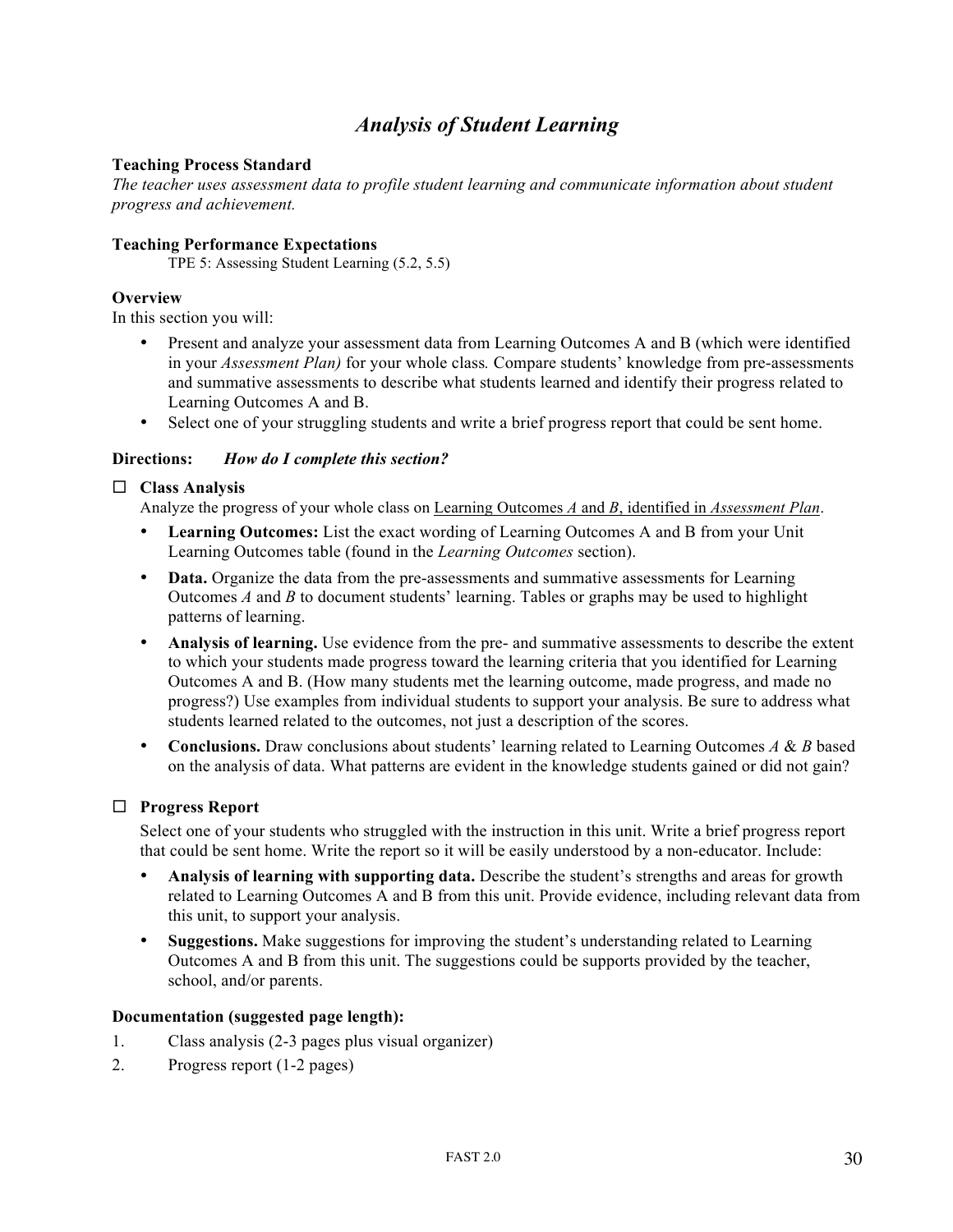## *Reflection and Self-Evaluation*

#### **Teaching Process Standard**

*The teacher analyzes the relationship between his or her instruction and student learning in order to improve teaching practice.* 

#### **Teaching Performance Expectations**

TPE 6: Developing as a Professional Educator (6.1, 6.3, 6.5)

#### **Overview**

In this section you will:

- o Reflect on your performance as a teacher, describe effective instruction, analyze effectiveness of your assessment, and provide suggestions for improving your practice linked to student learning.
- o Establish a professional learning goal and actions for professional growth related to your experiences planning and teaching this unit and assessing your students' learning.

#### **Directions:** *How do I complete this section?*

#### □ **Reflection on Instruction, Assessment, and Student Learning**

- **Effective instruction.** 
	- o What instructional strategies and activities do you think contributed most to student learning? Why?
	- o How did you ensure all students (including students with a range of English proficiency, those with identified special needs, and students with different learning needs) had appropriate opportunities to learn the content of your unit? What evidence supports your opinion?
- **Assessment.**
	- o How well do you think your assessments were aligned to and measured your students' learning in relation to your learning outcomes? What evidence supports your opinion?
- **Subject-matter knowledge.** 
	- o How did your own level of subject-matter knowledge influence the success of this unit?
	- o What additional content knowledge, related to your unit, would you like to develop?
- **Changes.** 
	- $\circ$  If you had an opportunity to teach this unit again, what are at least two things you would do differently? Why? Consider your learning outcomes, instruction, assessment, and other factors under your control.

#### ¨ **Reflection on Professional Development**

- **Professional learning goal.** Establish one professional learning goal that emerged from your insights and experiences with planning and teaching this unit.
- Next steps. Identify two specific steps you will take to improve your performance related to the goal you identified.

#### **Documentation (suggested page length):**

- 1. Reflection on instruction and assessment (3-4 pages);
- 2. Reflection on professional development (1 page)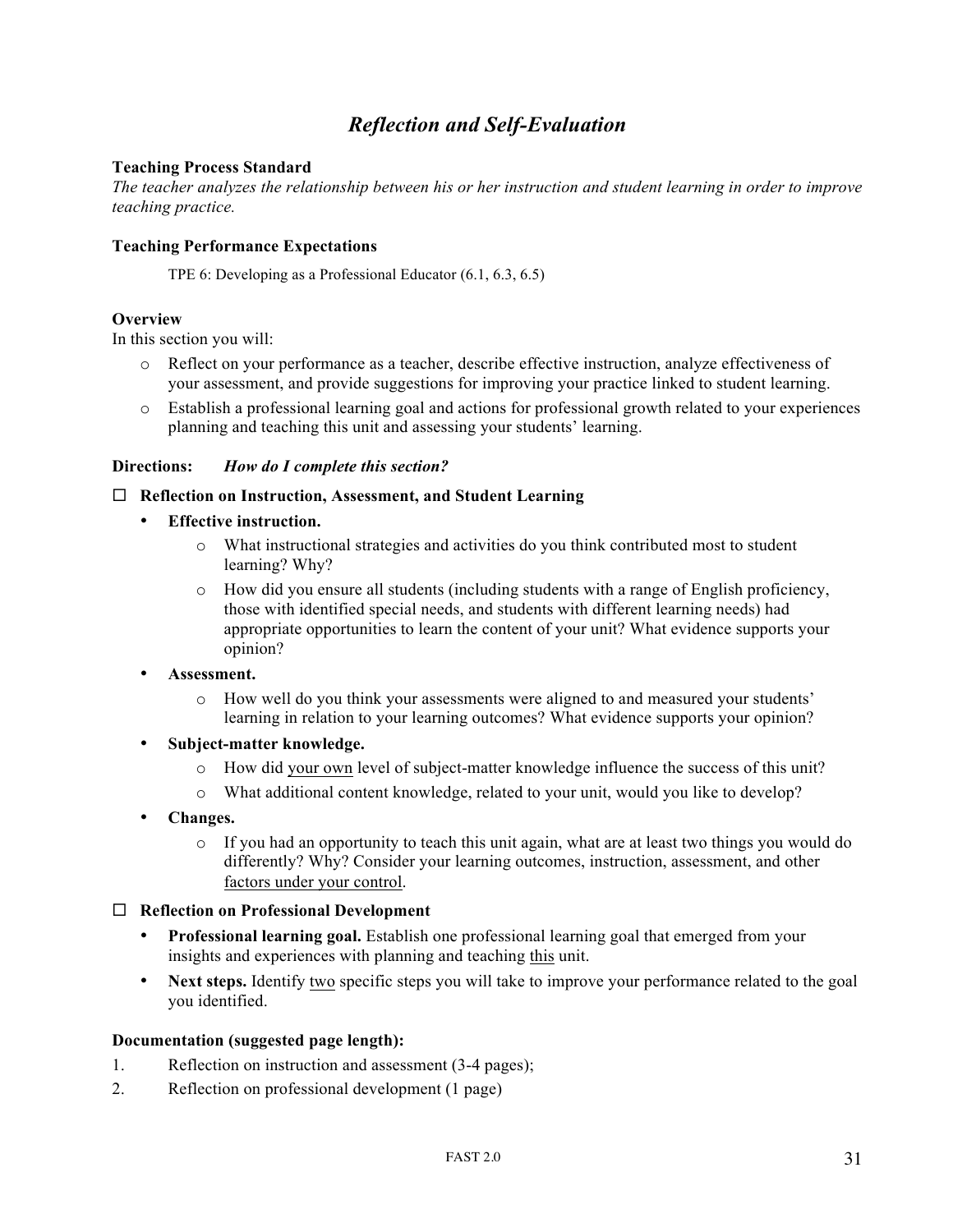## *Addendum: Students in Context*

| <b>THE SCHOOL</b>                                     |                                                        |                                       |  |  |  |
|-------------------------------------------------------|--------------------------------------------------------|---------------------------------------|--|--|--|
| Grade levels in school                                |                                                        | Number of students enrolled in school |  |  |  |
|                                                       | Percentage of students receiving free or reduced lunch | Percentage of students with IEPs      |  |  |  |
| Percentage of students identified as English learners |                                                        |                                       |  |  |  |
|                                                       |                                                        |                                       |  |  |  |

 $\lceil$ 

|                                                                                                                                                     |  | THE STUDENTS IN THE CLASSROOM                                         |                                                                                                                |  |  |
|-----------------------------------------------------------------------------------------------------------------------------------------------------|--|-----------------------------------------------------------------------|----------------------------------------------------------------------------------------------------------------|--|--|
|                                                                                                                                                     |  |                                                                       |                                                                                                                |  |  |
| Number of students enrolled: Male                                                                                                                   |  |                                                                       | Nonbinary ______                                                                                               |  |  |
| Number of students typically present:                                                                                                               |  |                                                                       |                                                                                                                |  |  |
| Ethnicity of students (give number or percentage):<br>African American or Black<br>Asian, Filipino, or Pacific Islander<br>Hispanic or Latino       |  | European American or white<br>Two or more races                       | American Indian/Alaskan Native                                                                                 |  |  |
| English language proficiency (see ELD standards and ELPAC performance level descriptors for descriptions):<br>$#$ emerging $\_\_\_\_\_\_\_\_\_\_\_$ |  |                                                                       |                                                                                                                |  |  |
| Languages spoken (list all that apply):                                                                                                             |  |                                                                       |                                                                                                                |  |  |
| and source of this information:                                                                                                                     |  |                                                                       | Description of reading ability (in relation to grade level (above, at, below) or specific reading grade level) |  |  |
| Description of writing ability and source of this information:                                                                                      |  |                                                                       |                                                                                                                |  |  |
| Description of other student factors related to learning, such as interests, learning preferences, etc.:                                            |  |                                                                       |                                                                                                                |  |  |
| Number of students with IEPs (or formally identified with special needs)                                                                            |  | List specific categories and number of each student in each category. |                                                                                                                |  |  |
| behaviors):                                                                                                                                         |  |                                                                       | Description of special needs of students who do not have IEPs (e.g. learning needs, health issues, challenging |  |  |
|                                                                                                                                                     |  |                                                                       |                                                                                                                |  |  |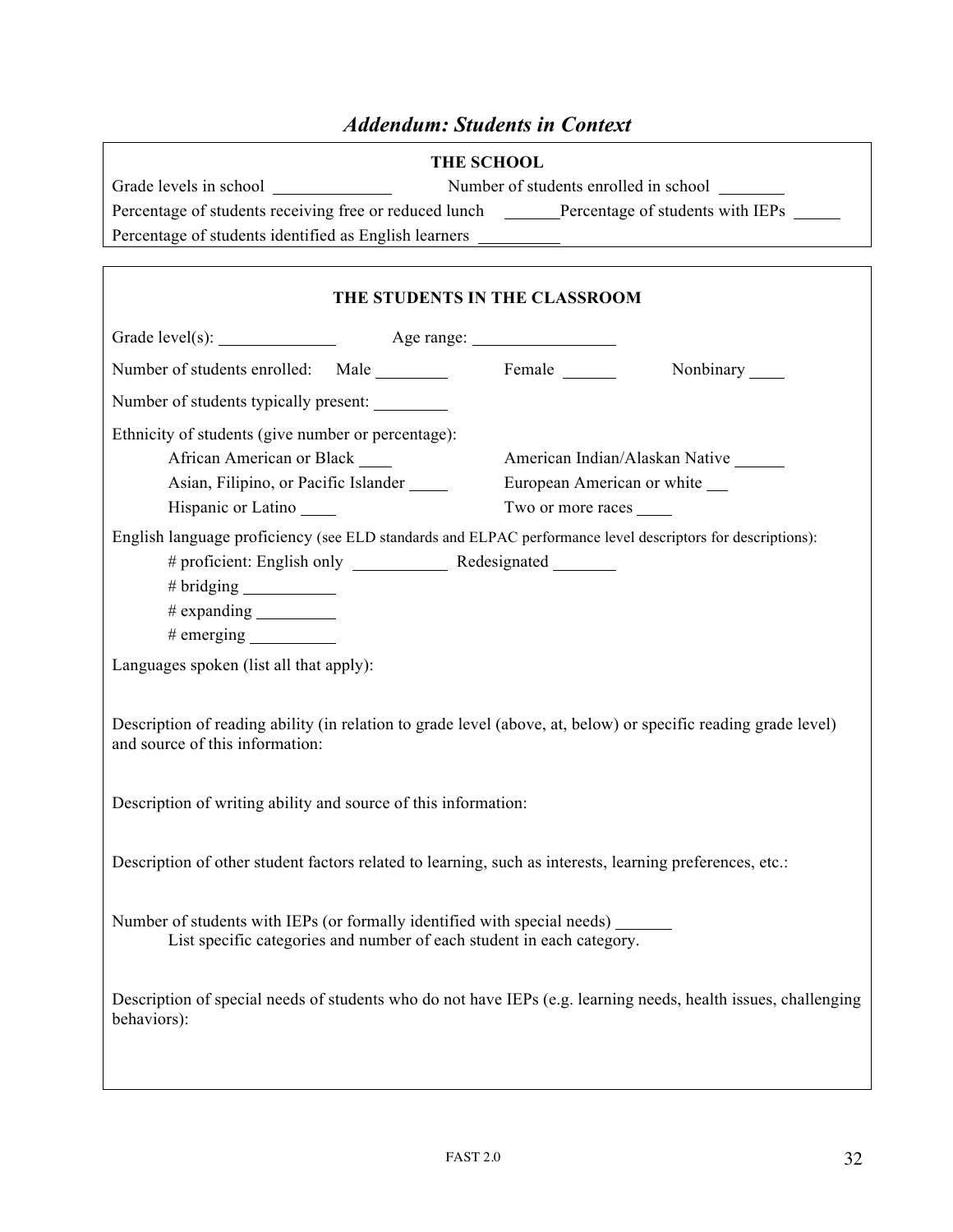## **Teaching Sample Project Scoring Rubrics**

## **Students in Context**

**Teaching Process Standard:** *The teacher uses information about the students, their individual characteristics and differences as well as information about the learning-teaching context to set learning outcomes and to plan instruction and assessment.*

> TPE 1: Engaging and Supporting All Students in Learning; TPE 2: Creating and Maintaining Effective Environments for Student Learning; TPE 4 Planning Instruction and Designing Learning Experiences for All Students TPE 5: Assessing Student Learning

| Rating $\rightarrow$<br>Indicator ↓                                              | 1<br>Does Not<br>Meet Expectations                                                                                                                                                                                                                                                                                                                | $\overline{2}$<br>Meets<br>Expectations                                                                                                                                                                                                                                                                                                       | 3<br><b>Meets Expectations</b><br>at a High Level                                                                                                                                                                                                                                                                                                                                                                                        | 4<br>Exceeds<br>Expectations                                                                                                                                                                                                                                                                                                                                                                                                                                                                                                                           |
|----------------------------------------------------------------------------------|---------------------------------------------------------------------------------------------------------------------------------------------------------------------------------------------------------------------------------------------------------------------------------------------------------------------------------------------------|-----------------------------------------------------------------------------------------------------------------------------------------------------------------------------------------------------------------------------------------------------------------------------------------------------------------------------------------------|------------------------------------------------------------------------------------------------------------------------------------------------------------------------------------------------------------------------------------------------------------------------------------------------------------------------------------------------------------------------------------------------------------------------------------------|--------------------------------------------------------------------------------------------------------------------------------------------------------------------------------------------------------------------------------------------------------------------------------------------------------------------------------------------------------------------------------------------------------------------------------------------------------------------------------------------------------------------------------------------------------|
| Implications for<br>Instruction<br>TPE 1.6, 4.1,<br>5.8                          | Descriptions of<br>instructional<br>approaches are<br>limited or<br>inappropriate for at<br>least two of the<br>following groups:<br>(a) different levels of<br>English proficiency,<br>(b) students with<br>identified special<br>needs,<br>(c) students with<br>different instructional<br>needs.                                               | Descriptions of<br>instructional<br>approaches are<br>generally appropriate<br>for at least two of the<br>following groups:<br>(a) different levels of<br>English proficiency,<br>(b) students with<br>identified special<br>needs,<br>(c) students with<br>different instructional<br>needs.                                                 | Descriptions of<br>instructional approaches<br>are specifically aligned<br>with the needs of at least<br>two of the following<br>groups:<br>(a) different levels of<br>English proficiency,<br>(b) students with<br>identified special needs,<br>(c) students with<br>different instructional<br>needs.                                                                                                                                  | Description of instructional<br>approaches are detailed and<br>specifically aligned with the<br>needs of all of the following<br>groups:<br>(a) a full range of English<br>proficiency levels,<br>(b) students with identified<br>special needs,<br>(c) students with different<br>instructional needs.                                                                                                                                                                                                                                                |
| Creating and<br>Maintaining<br>Effective<br>Environments<br>TPE 2.1, 2.3,<br>2.6 | Expectations for, and<br>responses to,<br>behavior are limited<br>or inappropriate<br>related to at least two<br>of the following:<br>(a) individual<br>responsibility,<br>(b) intolerance,<br>(c) an inclusive<br>climate.<br>Routines are<br>ineffective, with no<br>or limited description<br>of how they were<br>communicated to<br>students. | Expectations for, and<br>responses to,<br>behavior include<br>general examples<br>related to at least two<br>of the following:<br>(a) individual<br>responsibility,<br>(b) intolerance,<br>(c) an inclusive<br>climate.<br>Routines focus on<br>management, with a<br>general description<br>of how they were<br>communicated to<br>students. | Expectations for, and<br>responses to, behavior<br>include specific<br>examples related to all<br>of the following:<br>(a) individual<br>responsibility,<br>(b) intolerance,<br>(c) an inclusive climate,<br>and focus on positive,<br>fair and respectful<br>treatment of students.<br>Routines are specifically<br>designed to facilitate<br>learning, with a detailed<br>description of how they<br>were communicated to<br>students. | Expectations for, and<br>responses to, behavior<br>include specific examples and<br>justification related to (a)<br>individual responsibility, (b)<br>intolerance, and (c) an<br>inclusive environment, which<br>reflect fair and respectful<br>treatment specifically<br>designed for the full range of<br>students in the class.<br>Routines, designed to<br>facilitate learning, are<br>described and justified,<br>including a description of<br>how they were communicated<br>to students and families, and<br>maintained throughout the<br>year. |

**Circle overall rating: STUDENTS IN CONTEXT 1 2 3 4**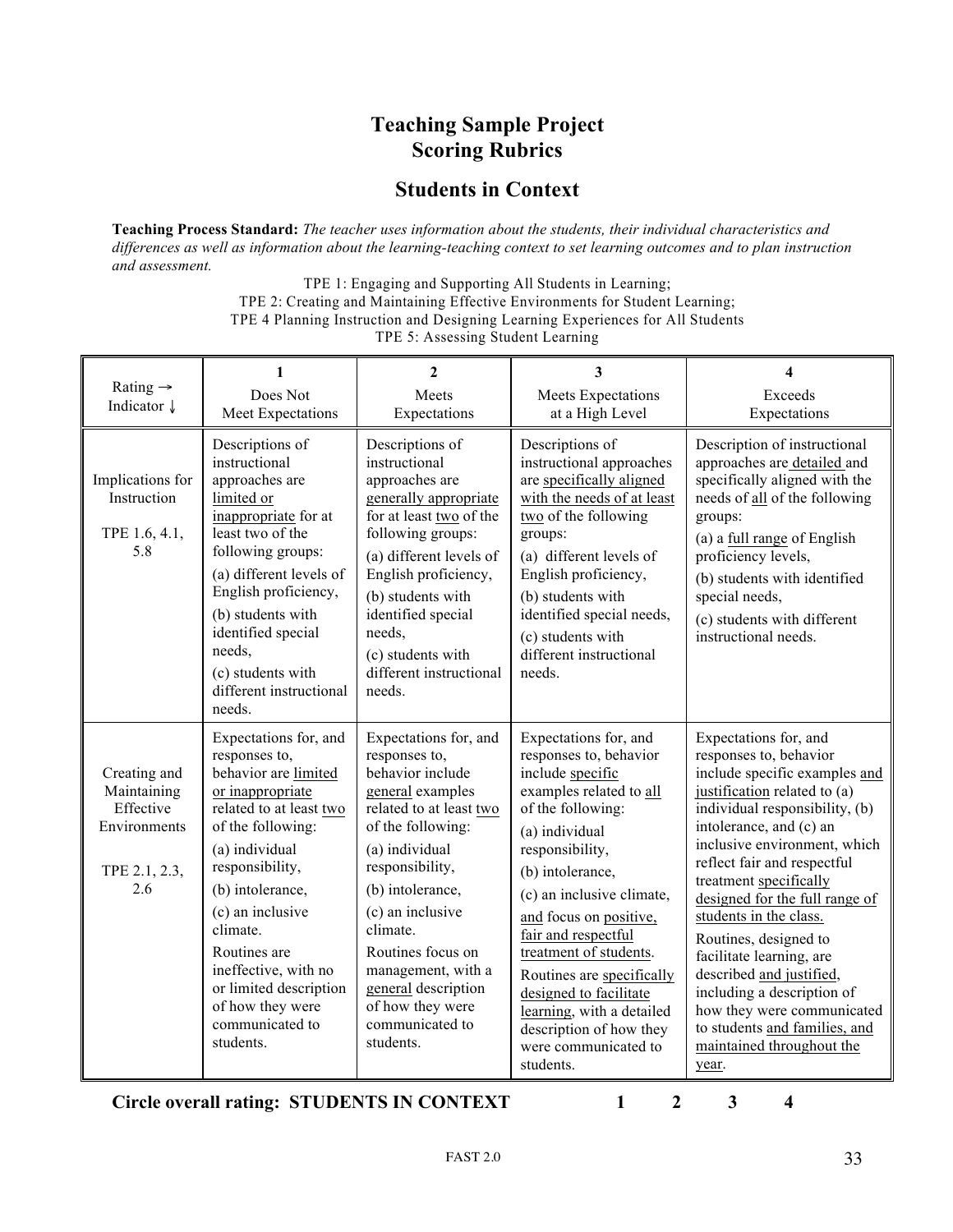## **Learning Outcomes**

**Teaching Process Standard:** *The teacher sets significant, challenging, varied and appropriate learning outcomes.*

| Rating $\rightarrow$<br>Indicator $\downarrow$               | 1<br>Does Not<br>Meet Expectations                                                                                                                                                                                                                                                                                            | $\mathbf{2}$<br>Meets<br>Expectations                                                                                                                                                                                                                                                         | 3<br><b>Meets Expectations</b><br>at a High Level                                                                                                                                                                                                                                                                 | 4<br>Exceeds<br>Expectations                                                                                                                                                                                                                                                                                                                                 |
|--------------------------------------------------------------|-------------------------------------------------------------------------------------------------------------------------------------------------------------------------------------------------------------------------------------------------------------------------------------------------------------------------------|-----------------------------------------------------------------------------------------------------------------------------------------------------------------------------------------------------------------------------------------------------------------------------------------------|-------------------------------------------------------------------------------------------------------------------------------------------------------------------------------------------------------------------------------------------------------------------------------------------------------------------|--------------------------------------------------------------------------------------------------------------------------------------------------------------------------------------------------------------------------------------------------------------------------------------------------------------------------------------------------------------|
| Learning<br>Outcomes and<br><b>Standards</b><br>TPE 3.1, 3.3 | Outcomes are not<br>clearly related to<br>content or literacy<br>standards.<br>Outcomes poorly<br>represent the content<br>and level of learning<br>(e.g. DOK level)<br>reflected in the content<br>standards or address a<br>limited range in the<br>level of learning.                                                      | Outcomes primarily<br>address either content or<br>literacy standards.<br>Most outcomes<br>represent the content<br>and level of learning<br>(e.g. DOK level)<br>reflected in the content<br>standards, though they<br>primarily focus on<br>lower levels of learning.                        | Outcomes clearly<br>address both content<br>and literacy standards.<br>Most outcomes<br>represent the content<br>and level of learning<br>(e.g. DOK level)<br>reflected in the content<br>standards and address a<br>range in the type or<br>level of learning,<br>including a focus on<br>higher level learning. | Outcomes clearly<br>integrate content and<br>literacy standards.<br>All outcomes represent<br>the content and level of<br>learning (e.g. DOK<br>level) reflected in the<br>content standards,<br>address a range in the<br>type or level of learning,<br>including a focus on<br>higher level learning,<br>and real world<br>connections.                    |
| Appropriateness<br>For Students<br><b>TPE 3.2</b>            | Description of unit and<br>rationale provide<br>limited justification for<br>the appropriateness of<br>the unit for:<br>(a) development of<br>content knowledge or<br>literacy skills,<br>(b) past experiences,<br>pre-requisite<br>knowledge, or future<br>learning,<br>(c) relevance for<br>students at that grade<br>level | Description of unit and<br>rationale provide<br>general justification for:<br>(a) development of<br>either content<br>knowledge or literacy<br>skills,<br>(b) past experiences,<br>pre-requisite<br>knowledge, or future<br>learning,<br>(c) relevance for<br>students at that grade<br>level | Description of unit and<br>rationale provide<br>specific justification<br>for:<br>(a) development of<br>content knowledge and<br>literacy skills,<br>(b) past experiences,<br>pre-requisite<br>knowledge, or future<br>learning,<br>(c) relevance for<br>students in that class.                                  | Description of unit and<br>rationale provide specific<br>justification for:<br>(a) integration of content<br>knowledge and literacy<br>skills.<br>(b) past experiences, pre-<br>requisite knowledge, and<br>future learning,<br>(c) relevance for students<br>in that class, specifically<br>referencing information<br>from Students in Context<br>section. |

TPE 3: Understanding and Organizing Subject Matter for Student Learning

**Circle overall rating: LEARNING OUTCOMES 1 2 3 4**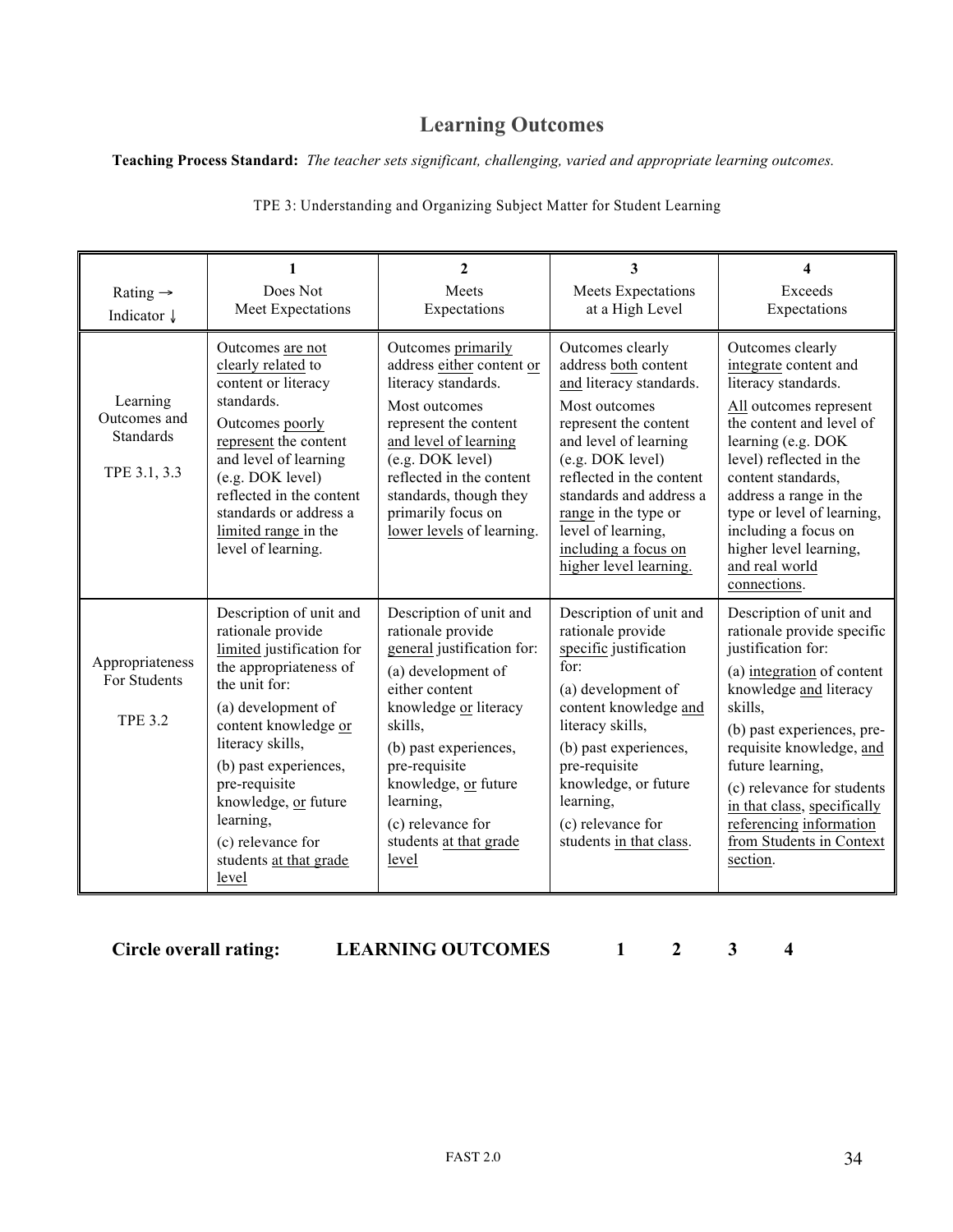## **Assessment Plan**

**Teaching Process Standard***: The teacher uses multiple assessment modes and approaches aligned with learning outcomes to assess student learning before, during and after instruction.*

|                                                                          | 1                                                                                                                                                                                                                                                                 | $\overline{2}$                                                                                                                                                                                                                                                              | 3                                                                                                                                                                                                                                                                                          | $\overline{\mathbf{4}}$                                                                                                                                                                                                                                                                                                                          |
|--------------------------------------------------------------------------|-------------------------------------------------------------------------------------------------------------------------------------------------------------------------------------------------------------------------------------------------------------------|-----------------------------------------------------------------------------------------------------------------------------------------------------------------------------------------------------------------------------------------------------------------------------|--------------------------------------------------------------------------------------------------------------------------------------------------------------------------------------------------------------------------------------------------------------------------------------------|--------------------------------------------------------------------------------------------------------------------------------------------------------------------------------------------------------------------------------------------------------------------------------------------------------------------------------------------------|
| Rating $\rightarrow$<br>Indicator $\downarrow$                           | Does Not<br>Meet Expectations                                                                                                                                                                                                                                     | Meets<br>Expectations                                                                                                                                                                                                                                                       | <b>Meets Expectations</b><br>at a High Level                                                                                                                                                                                                                                               | Exceeds<br>Expectations                                                                                                                                                                                                                                                                                                                          |
| Congruence<br>with Learning<br>Outcomes and<br>Content<br><b>TPE 4.3</b> | Most methods of<br>assessment lack<br>congruence with<br>learning outcomes and<br>level of learning (e.g.<br>DOK level).<br>Little or no attention<br>to the assessment of<br>content knowledge or<br>literacy skills.                                            | Most assessment<br>methods are congruent<br>with learning outcomes<br>in either content or<br>level of learning (e.g.<br>DOK level).<br>Attention to assessment<br>of content knowledge<br>or literacy skills.                                                              | Most assessment<br>methods are congruent<br>with learning outcomes<br>in content and level of<br>learning (e.g. DOK<br>level).<br>Attention to assessment<br>of both content<br>knowledge and literacy<br>skills.                                                                          | All assessments are clearly<br>congruent with the learning<br>outcomes in both content and<br>level of learning (e.g. DOK<br>level).<br>Specific attention to the<br>assessment of integrated<br>content knowledge and<br>literacy skills.                                                                                                       |
| Variety in<br>Methods of<br>Assessment<br><b>TPE 5.2</b>                 | The assessment plan is<br>limited or does not<br>assess students before,<br>during, and after<br>instruction, or uses<br>only one method of<br>assessment.                                                                                                        | The assessment plan<br>assesses student<br>knowledge or<br>performance before,<br>during, and after<br>instruction, with some<br>variety in the<br>assessment methods.                                                                                                      | The assessment plan<br>assesses student<br>knowledge or<br>performance before,<br>during and after<br>instruction, includes a<br>variety of assessment<br>methods, including<br>assessment of higher<br>level thinking (e.g.<br>complex task).                                             | The assessment plan assesses<br>student knowledge and<br>performance before, during<br>and after instruction, includes<br>a variety of assessment<br>methods, including those<br>requiring an integration of<br>knowledge, skills, and<br>reasoning.                                                                                             |
| Clarity of<br>Assessment<br>Methods<br><b>TPE 5.1</b>                    | Prompts, directions,<br>scoring procedures,<br>and criteria for<br>meeting learning<br>outcomes are not<br>clearly described.<br>Candidate<br>demonstrates little<br>understanding of the<br>relationship between<br>the format and<br>purpose of<br>assessments. | Prompts, directions,<br>scoring procedures, and<br>criteria for meeting<br>learning outcomes are<br>given for most<br>assessment methods.<br>Candidate describes<br>how the format of the<br>assessments match the<br>learning outcomes and<br>the purpose of<br>assessing. | Prompts, directions,<br>scoring procedures, and<br>criteria for meeting<br>learning outcomes are<br>clearly described for<br>most assessment<br>methods.<br>Candidate evaluates<br>how the format of the<br>assessments match the<br>learning outcomes and<br>the purpose of<br>assessing. | Prompts, directions, scoring<br>procedures, and criteria for<br>meeting learning outcomes<br>are clearly described for all<br>assessment methods, and<br>explicitly linked to learning<br>outcomes.<br>Candidate evaluates and<br>justifies how the format of<br>the assessments match the<br>learning outcomes and the<br>purpose of assessing. |

TPE 4: Planning Instruction and Designing Learning Experiences for All Students TPE 5: Assessing Student Learning

**Circle overall rating: ASSESSMENT PLAN 1 2 3 4**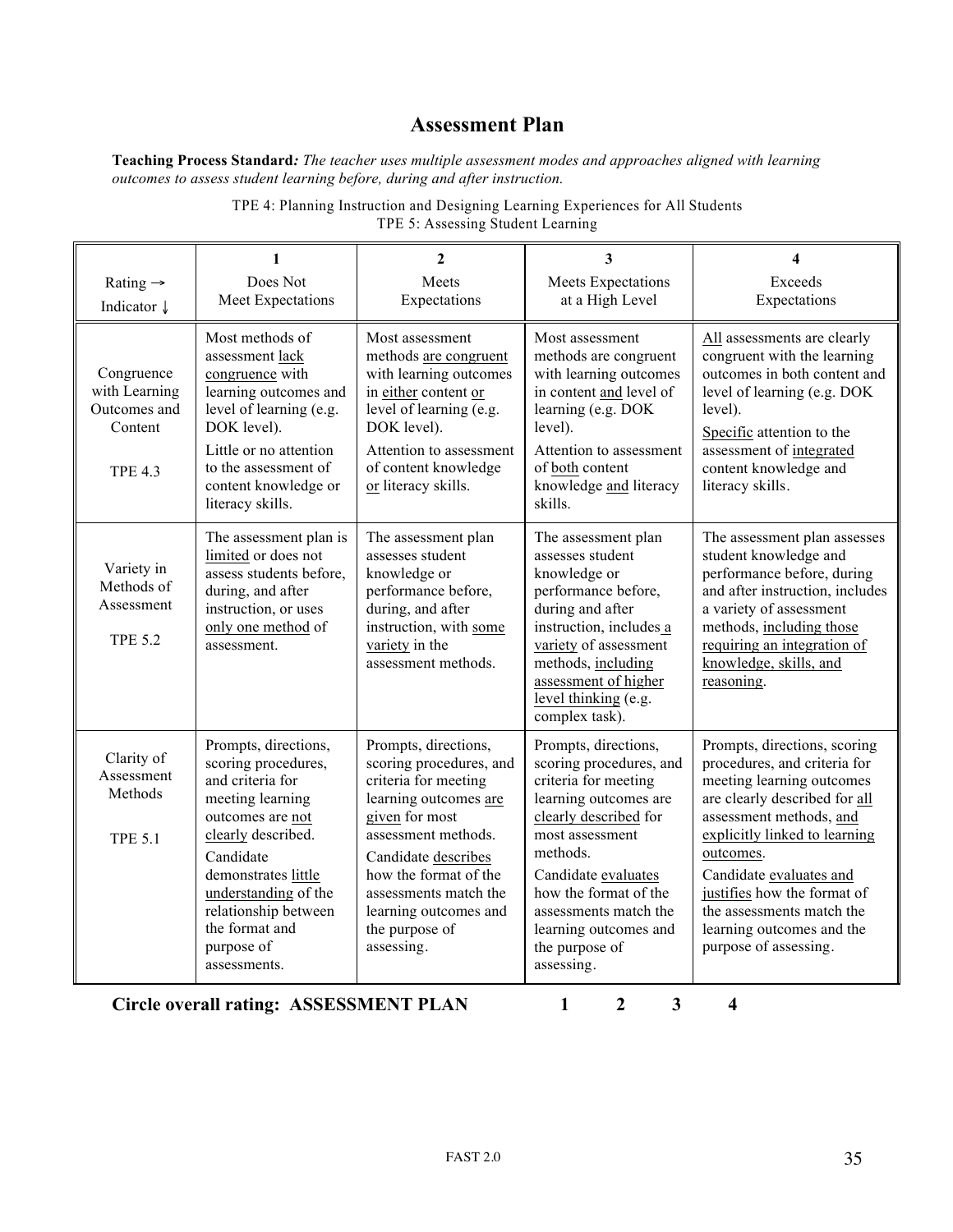## **Design for Instruction**

**Teaching Process Standard:** *The teacher designs instruction for specific learning outcomes, student characteristics and needs, and learning contexts.*

> TPE 1: Engaging and Supporting All Students in Learning TPE 3: Understanding and Organizing Subject Matter for Student Learning; TPE 4: Planning Instruction and Designing Learning Experiences for All Students TPE 5: Assessing Student Learning

| Rating $\rightarrow$<br>Indicator $\downarrow$                                                        | $\mathbf{1}$<br>Does Not<br>Meet Expectations                                                                                                                                                                                                    | $\mathbf{2}$<br>Meets<br>Expectations                                                                                                                                                                                                                                                                                                             | 3<br>Meets Expectations<br>at a High Level                                                                                                                                                                                                                                                                                               | $\overline{\mathbf{4}}$<br>Exceeds<br>Expectations                                                                                                                                                                                                                                                                                                  |
|-------------------------------------------------------------------------------------------------------|--------------------------------------------------------------------------------------------------------------------------------------------------------------------------------------------------------------------------------------------------|---------------------------------------------------------------------------------------------------------------------------------------------------------------------------------------------------------------------------------------------------------------------------------------------------------------------------------------------------|------------------------------------------------------------------------------------------------------------------------------------------------------------------------------------------------------------------------------------------------------------------------------------------------------------------------------------------|-----------------------------------------------------------------------------------------------------------------------------------------------------------------------------------------------------------------------------------------------------------------------------------------------------------------------------------------------------|
| Use of<br>Contextual<br>Information and<br>Data to Inform<br>Instruction<br>TPE 1.6, 3.2, 4.4,<br>5.8 | Lessons are in<br>conflict with the<br>results of the pre-<br>assessment and/or<br>the contextual<br>factors.<br>Lessons include<br>limited or<br>inappropriate ways<br>to provide access<br>to the content or to<br>develop literacy<br>skills. | Lessons show some<br>attention to pre-<br>assessment results and<br>contextual factors.<br>Lessons provide access<br>to content or develop<br>literacy skills for at<br>least two of the<br>following: $(a)$<br>identified special<br>needs, (b) different<br>levels of English<br>language proficiency,<br>(c) different<br>instructional needs. | Lessons are in alignment<br>with pre-assessment<br>results and contextual<br>factors.<br>Lessons provide access<br>to content and develop<br>literacy skills for at least<br>two of the following: (a)<br>identified special needs,<br>(b) different levels of<br>English language<br>proficiency, (c) different<br>instructional needs. | Lessons have been designed<br>with specific reference to pre-<br>assessment data and contextual<br>factors.<br>Lessons provide access to<br>content and develop literacy<br>skills for all of the following:<br>(a) identified special needs, (b)<br>different levels of English<br>language proficiency, (c)<br>different instructional needs.     |
| Alignment with<br>Learning<br>Outcomes &<br><b>Standards</b><br>TPE 3.1, 3.3                          | Lessons are<br>minimally aligned<br>with the unit<br>learning outcomes<br>or are inconsistent<br>with current<br>subject-specific<br>pedagogy in the<br>content area.                                                                            | Lessons are aligned<br>with unit learning<br>outcomes and are<br>consistent with current<br>subject-specific<br>pedagogy in the content<br>area of instruction or<br>literacy skills.                                                                                                                                                             | Lessons are aligned with<br>unit learning outcomes<br>and are consistent with<br>current subject-specific<br>pedagogy in the content<br>area of instruction and<br>the development of<br>literacy skills.                                                                                                                                | Lessons are aligned with<br>learning outcomes, consistent<br>with current subject-specific<br>pedagogy in the content area<br>of instruction and the<br>development of literacy skills,<br>and demonstrate seamless<br>integration of content and<br>literacy.                                                                                      |
| Variety in<br>Instruction<br>TPE 1.5, 4.4, 4.7                                                        | Limited variety in<br>instructional<br>methods and<br>engagement<br>strategies.<br>Limited or<br>inappropriate use<br>of technology.                                                                                                             | A variety of<br>instructional methods<br>and engagement<br>strategies.<br>Appropriate use of<br>technology to engage<br>students or promote<br>access to content,<br>though primarily used<br>by teacher.                                                                                                                                         | A variety of<br>instructional methods<br>and engagement<br>strategies, including<br>activities that provide<br>students opportunities<br>for critical and creative<br>thinking.<br>Appropriate use of<br>technology to engage<br>students or promote<br>equitable access to<br>content.                                                  | A variety of instructional<br>methods and engagement<br>strategies, including activities<br>that provide opportunities for<br>critical and creative thinking<br>and utilize a range of<br>communication or activity<br>modes.<br>Clear justification for the use<br>of technology to engage<br>students and promote equitable<br>access to content. |

**Circle overall rating: DESIGN FOR INSTRUCTION 1 2 3 4**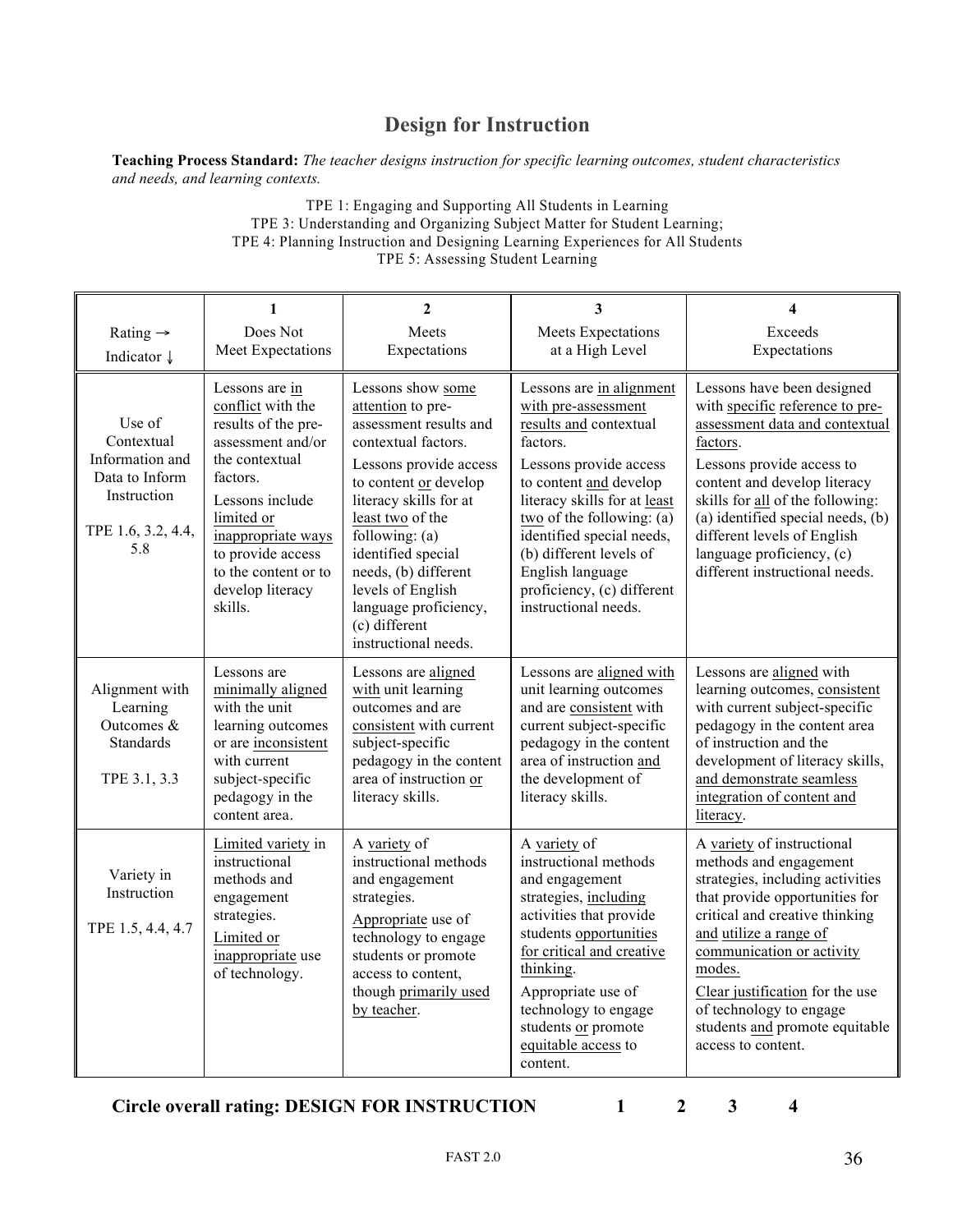## **Instructional Decision-Making**

#### **Teaching Process Standard:** *The teacher uses on-going analysis of student learning to make instructional decisions.*

| Rating $\rightarrow$<br>Indicator ↓                                                                                              | 1<br>Does Not<br>Meet Expectations                                                                                                                                                         | $\mathbf{2}$<br>Meets<br>Expectations                                                                                                                                                                | 3<br>Meets Expectations<br>at a High Level                                                                                                                                                                                                                                                | 4<br>Exceeds<br>Expectations                                                                                                                                                                                                                                                                                                              |
|----------------------------------------------------------------------------------------------------------------------------------|--------------------------------------------------------------------------------------------------------------------------------------------------------------------------------------------|------------------------------------------------------------------------------------------------------------------------------------------------------------------------------------------------------|-------------------------------------------------------------------------------------------------------------------------------------------------------------------------------------------------------------------------------------------------------------------------------------------|-------------------------------------------------------------------------------------------------------------------------------------------------------------------------------------------------------------------------------------------------------------------------------------------------------------------------------------------|
| Monitoring<br><b>Student Learning</b><br><b>TPE 18</b>                                                                           | No or limited evidence<br>of monitoring students<br>during instruction.<br>Focus is on external<br>factors (e.g. time,<br>schedule) rather than<br>student behavior or<br>learning.        | Evidence of monitoring<br>students during<br>instruction is implied or<br>general.<br>Focus is primarily on<br>behavior or lesson<br>structure rather than<br>student learning.                      | Evidence of<br>monitoring students<br>during instruction is<br>specifically described.<br>Focus is on student<br>learning and<br>engagement.                                                                                                                                              | Evidence of monitoring<br>students during<br>instruction is connected to<br>specific individuals and<br>groups of students in the<br>class.<br>Focus is on productive<br>student learning and<br>active engagement by all<br>students.                                                                                                    |
| Adjustments<br>Based on<br>Knowledge of<br><b>Student Learning</b><br>and Providing<br>Access to<br>Curriculum<br><b>TPE 3.2</b> | Teacher treats class as<br>"one plan fits all" with<br>no adjustments OR<br>information about<br>student learning is not<br>used, or used<br>inappropriately, to<br>adjust instruction.    | Some adjustments of<br>the instructional plan<br>are made to address<br>general student needs,<br>with some connections<br>to knowledge of student<br>learning or providing<br>access to curriculum. | Appropriate<br>adjustments of the<br>instructional plan are<br>made to specifically<br>address needs of<br>students in this class.<br>These adjustments are<br>informed by the<br>knowledge of student<br>learning related to the<br>unit topic and<br>providing access to<br>curriculum. | Appropriate adjustments<br>of the instructional plan<br>are made to specifically<br>address needs of both<br>whole group and specific<br>students. These<br>adjustments are explicitly<br>informed by the<br>knowledge of student<br>learning, with specific<br>reference to learning<br>outcomes, and providing<br>access to curriculum. |
| Alignment<br>Between<br>Adjustments and<br>Learning<br>Outcomes<br><b>TPE 3.2</b>                                                | Adjustments to<br>instruction are<br>minimally or not<br>aligned with learning<br>outcomes.<br>Limited or no reasons<br>given for how<br>adjustments would<br>improve student<br>progress. | Adjustments to<br>instruction are generally<br>aligned with learning<br>outcomes.<br>Reasons for adjustments<br>address efforts to<br>improve student<br>progress.                                   | Adjustments to<br>instruction are<br>specifically aligned<br>with learning<br>outcomes.<br>Reasons for the<br>adjustments<br>specifically address<br>how they would<br>improve student<br>progress.                                                                                       | Adjustments to<br>instruction are explicitly<br>aligned to learning<br>outcomes.<br>Reasons for adjustments<br>include how they would<br>improve student progress<br>for the whole class and<br>specific students.                                                                                                                        |

TPE 1: Engaging and Supporting All Students in Learning TPE 3: Understanding and Organizing Subject Matter for Student Learning

**Circle overall rating: INSTRUCTIONAL DECISION-MAKING 1 2 3 4**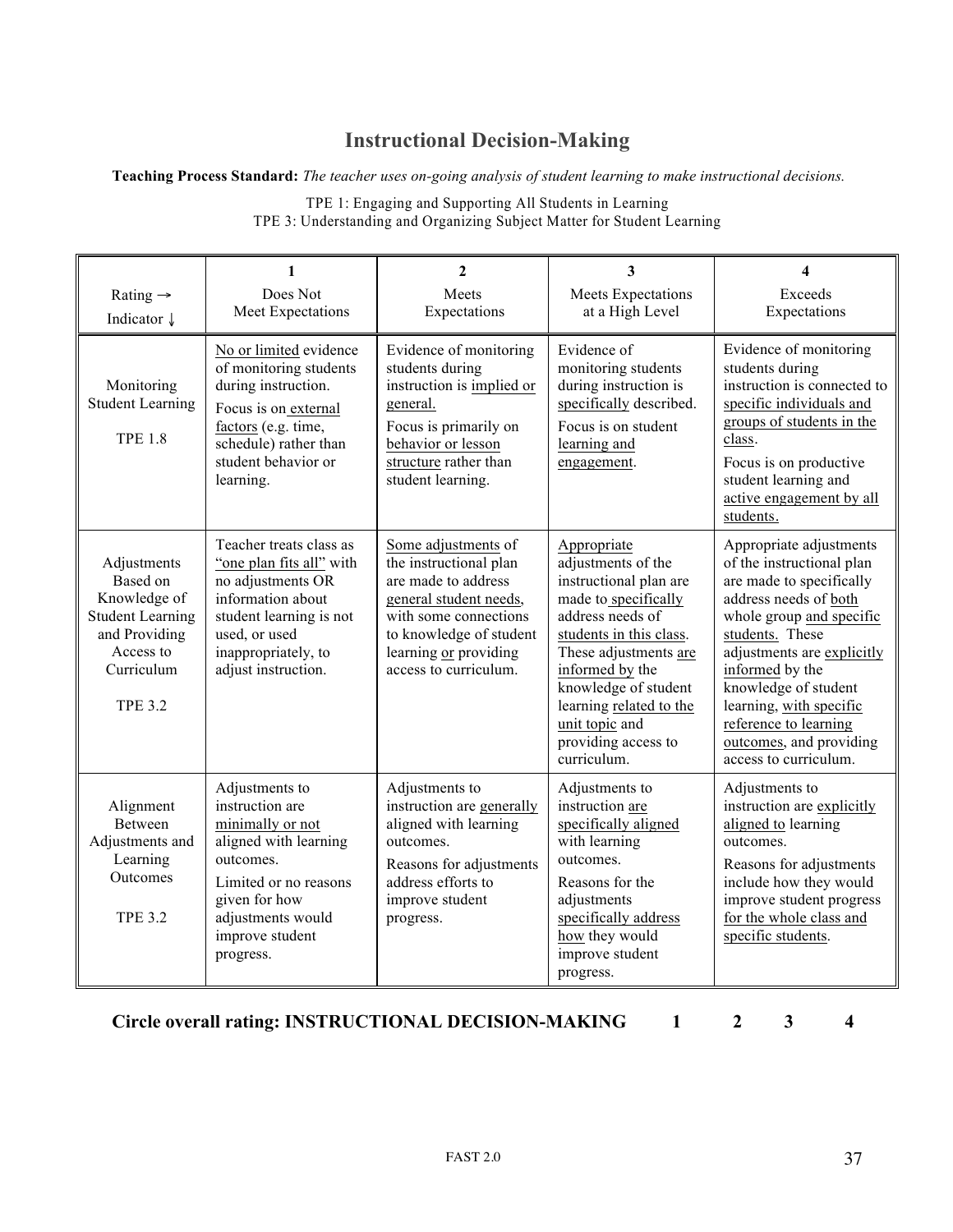## **Analysis of Student Learning**

**Teaching Process Standard:** *The teacher uses assessment data to profile student learning and communicate information about student progress and achievement.*

| Rating $\rightarrow$                                        | 1<br>Does Not                                                                                                                                                                                                                                                                                                                   | $\mathbf{2}$<br>Meets                                                                                                                                                                                                                                                                                                                             | 3<br><b>Meets Expectations</b>                                                                                                                                                                                                                                                                                                                          | 4<br>Exceeds                                                                                                                                                                                                                                                                                                                                                                                                                                                                 |
|-------------------------------------------------------------|---------------------------------------------------------------------------------------------------------------------------------------------------------------------------------------------------------------------------------------------------------------------------------------------------------------------------------|---------------------------------------------------------------------------------------------------------------------------------------------------------------------------------------------------------------------------------------------------------------------------------------------------------------------------------------------------|---------------------------------------------------------------------------------------------------------------------------------------------------------------------------------------------------------------------------------------------------------------------------------------------------------------------------------------------------------|------------------------------------------------------------------------------------------------------------------------------------------------------------------------------------------------------------------------------------------------------------------------------------------------------------------------------------------------------------------------------------------------------------------------------------------------------------------------------|
| Indicator $\downarrow$                                      | Meet Expectations                                                                                                                                                                                                                                                                                                               | Expectations                                                                                                                                                                                                                                                                                                                                      | at a High Level                                                                                                                                                                                                                                                                                                                                         | Expectations                                                                                                                                                                                                                                                                                                                                                                                                                                                                 |
| Analysis and<br>Interpretation of<br>Data<br><b>TPE 5.2</b> | Analysis and<br>interpretation of data:<br>(a) provides limited<br>or no evidence of the<br>number of students<br>meeting the learning<br>outcomes:<br>(b) is missing,<br>inaccurate, or<br>unsupported by<br>evidence;<br>(c) provides a limited<br>description of how<br>the data/scores<br>reflect the learning<br>outcomes. | Analysis and<br>interpretation of data:<br>(a) provides some<br>evidence of the<br>number of students<br>meeting at least one of<br>the learning outcomes;<br>(b) is generally<br>accurate, with some<br>supporting evidence;<br>(c) describes how the<br>data/scores reflect<br>learning related to at<br>least one of the<br>learning outcomes. | Analysis and<br>interpretation of data:<br>(a) provides clear<br>evidence of the number of<br>students meeting each of<br>the two learning<br>outcomes;<br>(b) is generally accurate<br>and clearly supported by<br>evidence from data;<br>(c) describes how the<br>data/scores reflect<br>learning related to each of<br>the two learning<br>outcomes. | Analysis and interpretation<br>of data:<br>(a) provides clear evidence<br>of the number of students<br>meeting each of the two<br>learning outcomes and<br>making some or no<br>progress toward the<br>learning outcomes;<br>(b) is completely accurate,<br>clearly supported by<br>evidence from data with<br>specific examples to<br>support statements;<br>(c) uses specific examples<br>to describe how the<br>data/scores reflect each of<br>the two learning outcomes. |
| Progress Report<br>5.5                                      | Progress report for<br>student who<br>struggled:<br>(a) uses limited or<br>inappropriate data or<br>examples to describe<br>strengths or areas for<br>growth related to one<br>of the unit outcomes;<br>(b) provides no,<br>limited, or unrealistic<br>suggestions for<br>improving student<br>learning.                        | Progress report for<br>student who struggled:<br>(a) uses some data or<br>examples to describe<br>strengths or areas for<br>growth related to one<br>of the unit outcomes;<br>(b) provides general<br>suggestions for<br>improving student<br>learning.                                                                                           | Progress report for<br>student who struggled:<br>(a) uses appropriate data<br>and examples to describe<br>strengths and areas for<br>growth related to at least<br>one of the unit outcomes;<br>(b) provides realistic<br>suggestions for improving<br>student learning related to<br>these learning outcomes.                                          | Progress report for student<br>who struggled:<br>(a) uses appropriate data<br>and examples to describe<br>strengths and areas for<br>growth related to both of<br>the unit outcomes;<br>(b) provides realistic and<br>specific suggestions for<br>improving student learning<br>related to these learning<br>outcomes for the needs of<br>this student.                                                                                                                      |

**Circle overall rating: ANALYSIS OF STUDENT LEARNING 1 2 3 4**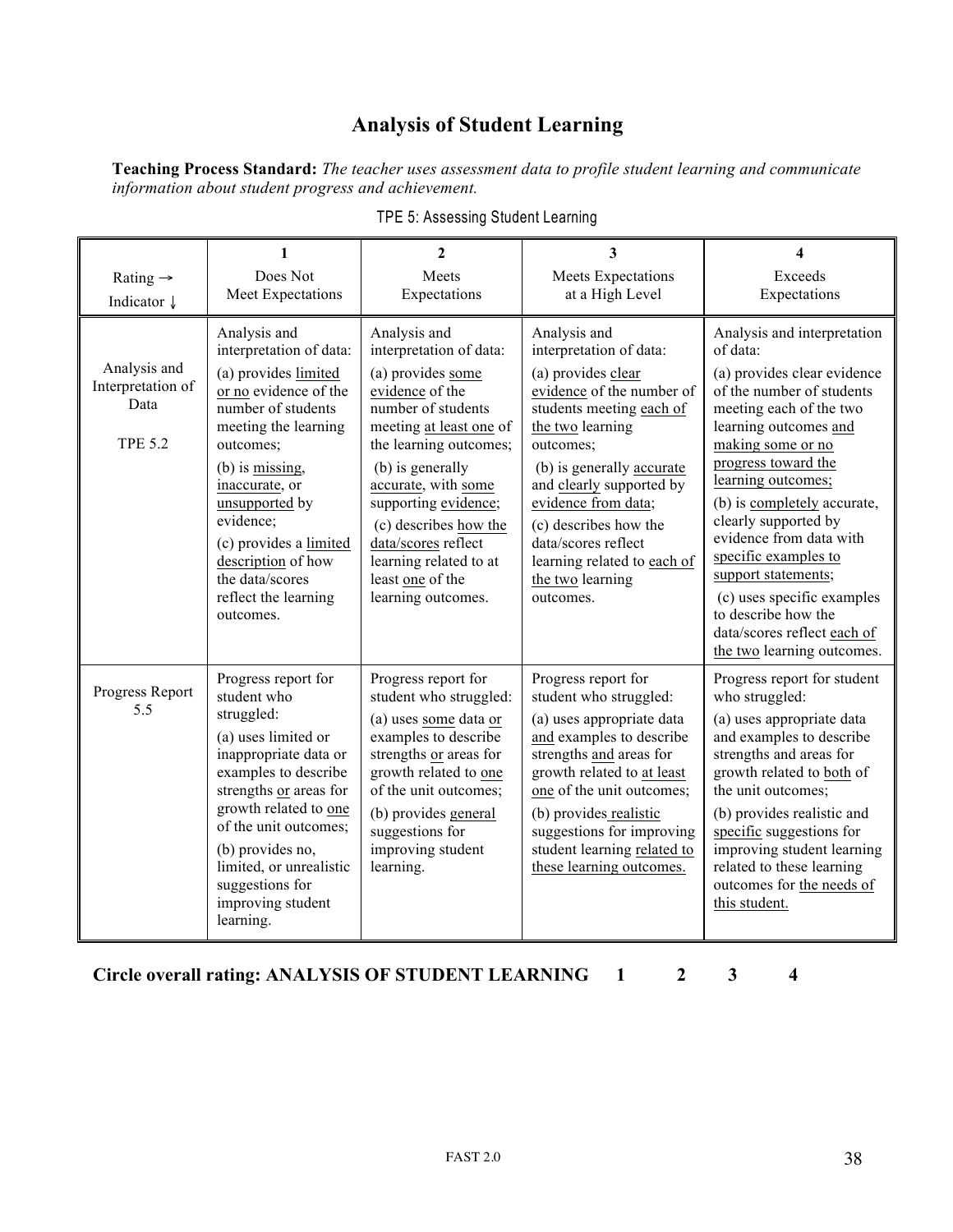## **Reflection and Self-Evaluation**

**Teaching Process Standard:** *The teacher analyzes the relationship between his or her instruction and student learning in order to improve teaching practice.*

|                                                                           | 1                                                                                                                                                                                                                                                                                                                                                                                                                                                                                                                   | $\overline{2}$                                                                                                                                                                                                                                                                                                                                                                                          | 3                                                                                                                                                                                                                                                                                                                                                                                                                                                                                  | 4                                                                                                                                                                                                                                                                                                                                                                                                                                                                                                                                                                                          |
|---------------------------------------------------------------------------|---------------------------------------------------------------------------------------------------------------------------------------------------------------------------------------------------------------------------------------------------------------------------------------------------------------------------------------------------------------------------------------------------------------------------------------------------------------------------------------------------------------------|---------------------------------------------------------------------------------------------------------------------------------------------------------------------------------------------------------------------------------------------------------------------------------------------------------------------------------------------------------------------------------------------------------|------------------------------------------------------------------------------------------------------------------------------------------------------------------------------------------------------------------------------------------------------------------------------------------------------------------------------------------------------------------------------------------------------------------------------------------------------------------------------------|--------------------------------------------------------------------------------------------------------------------------------------------------------------------------------------------------------------------------------------------------------------------------------------------------------------------------------------------------------------------------------------------------------------------------------------------------------------------------------------------------------------------------------------------------------------------------------------------|
| Rating $\rightarrow$<br>Indicator $\downarrow$                            | Does Not<br>Meet Expectations                                                                                                                                                                                                                                                                                                                                                                                                                                                                                       | Meets<br>Expectations                                                                                                                                                                                                                                                                                                                                                                                   | Meets Expectations<br>at a High Level                                                                                                                                                                                                                                                                                                                                                                                                                                              | Exceeds<br>Expectations                                                                                                                                                                                                                                                                                                                                                                                                                                                                                                                                                                    |
| Insights on<br>Effective<br>Instruction and<br>Assessment<br>TPE 6.1, 6.5 | Does not describe<br>effective instructional<br>activities for at least<br>two of these categories:<br>(a) a range of English<br>proficiency,<br>(b) students with<br>identified special<br>learning needs,<br>(c) students with<br>different learning needs.<br>Provides limited or no<br>statements about the<br>alignment between<br>assessments and<br>learning outcomes.<br>Does not describe<br>subject matter<br>knowledge OR<br>description of subject<br>matter knowledge does<br>not relate to this unit. | Describes effective<br>instructional activities<br>for at least two of these<br>categories:<br>(a) a range of English<br>proficiency,<br>(b) students with<br>identified special<br>learning needs,<br>(c) students with<br>different learning<br>needs.<br>Identifies the alignment<br>between assessments<br>and learning outcomes.<br>Describes subject<br>matter knowledge<br>related to this unit. | Describes effective<br>instructional activities<br>and provides plausible<br>justification for at least<br>two of these categories:<br>(a) a range of English<br>proficiency,<br>(b) students with<br>identified special<br>learning needs,<br>(c) students with<br>different learning needs.<br>Identifies and justifies<br>the alignment between<br>assessments and<br>learning outcomes.<br>Describes how subject<br>matter knowledge<br>influenced the success of<br>the unit. | Describes effective<br>instructional activities and<br>provides plausible<br>justification with<br>supporting evidence for all<br>of these categories:<br>(a) a range of English<br>proficiency,<br>(b) students with identified<br>special learning needs,<br>(c) students with different<br>learning needs.<br>Identifies and justifies the<br>alignment between<br>assessments and learning<br>outcomes, including<br>supporting evidence.<br>Describes how subject<br>matter knowledge<br>influenced the success of<br>the unit, and provides<br>supporting evidence from<br>the unit. |
| Implications for<br><b>Future Teaching</b><br><b>TPE 6.1</b>              | Provides limited or<br>inappropriate<br>suggestions for<br>redesigning learning<br>outcomes, instruction,<br>or assessment.                                                                                                                                                                                                                                                                                                                                                                                         | Provides appropriate<br>suggestions for<br>redesigning learning<br>outcomes, instruction,<br>or assessment.                                                                                                                                                                                                                                                                                             | Provides appropriate<br>suggestions for<br>redesigning learning<br>outcomes, instruction, or<br>assessment and explains<br>why these adjustments<br>would improve student<br>learning.                                                                                                                                                                                                                                                                                             | Provides appropriate<br>suggestions for<br>redesigning learning<br>outcomes, instruction, and<br>assessment, connects these<br>suggestions to assessment<br>data, and explains why<br>these adjustments would<br>improve student learning.                                                                                                                                                                                                                                                                                                                                                 |
| Implications for<br>Professional<br>Development<br><b>TPE 6.3</b>         | Professional learning<br>goal is not related to<br>practice. Steps are<br>impractical or<br>inappropriate.                                                                                                                                                                                                                                                                                                                                                                                                          | Presents a reasonable<br>professional learning<br>goal connected to<br>teaching in general.<br>Appropriate steps<br>described in general<br>terms.                                                                                                                                                                                                                                                      | Presents a reasonable<br>professional learning<br>goal connected to the<br>unit. Appropriate steps<br>described in specific<br>terms.                                                                                                                                                                                                                                                                                                                                              | Presents a reasonable<br>professional learning goal<br>based on student learning<br>documented in the unit.<br>Appropriate steps<br>described in specific terms.                                                                                                                                                                                                                                                                                                                                                                                                                           |

|  |  | TPE 6: Developing as a Professional Educator |  |
|--|--|----------------------------------------------|--|
|  |  |                                              |  |

**Circle overall rating: REFLECTION AND SELF EVALUATION 1 2 3 4**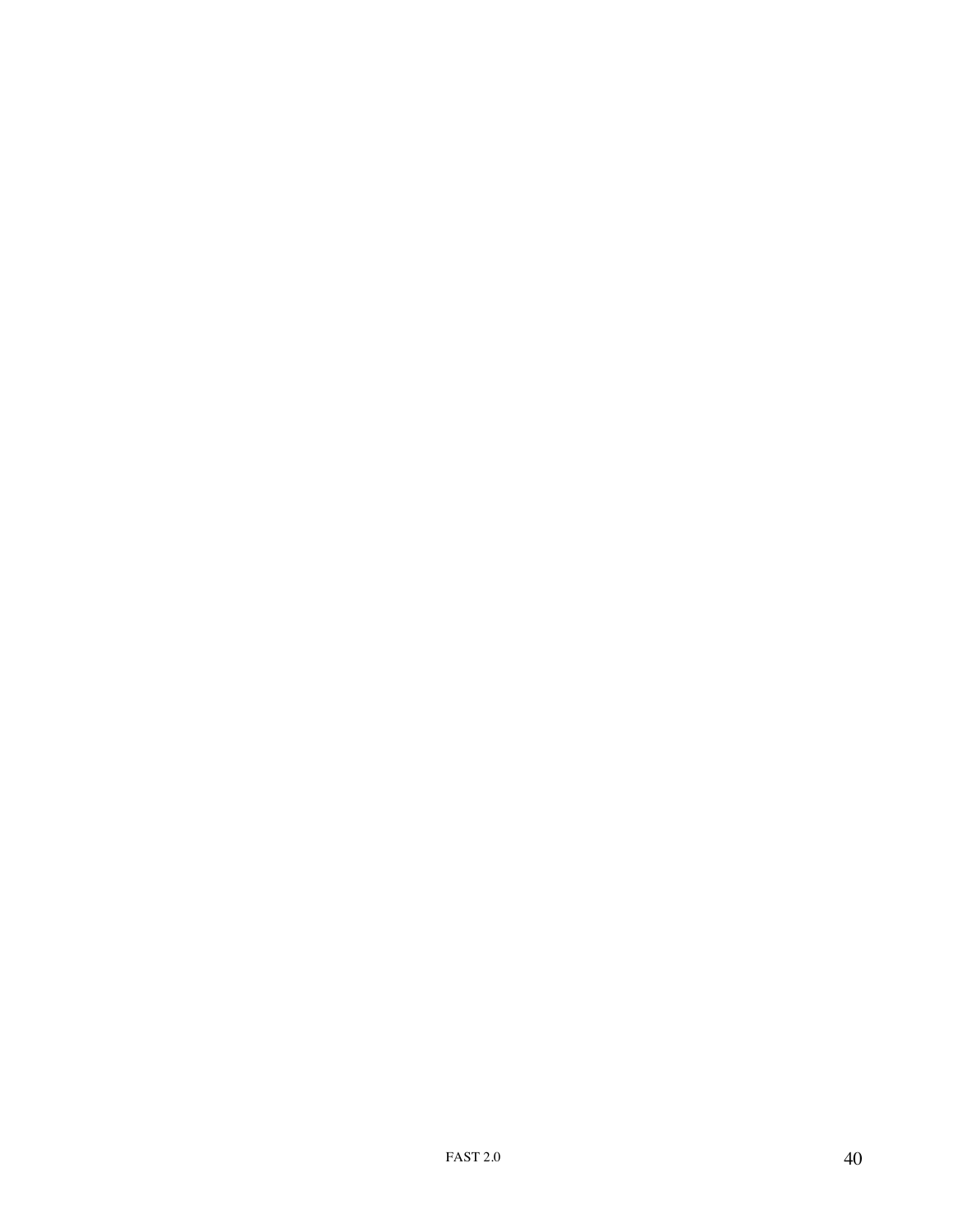## **FAST POLICIES AND PROCEDURES**

## *INTENDED USE POLICY*

The Fresno Assessment of Student Teachers (FAST) has been approved by the Commission on Teacher Credentialing as an alternative teacher performance assessment in accordance with the Commission's Assessment Design Standards and the provisions of EC 44320.2(b)(1). FAST is designed to provide evidence on the pedagogical competence of Multiple and Single Subject Credential Candidates at California State University, Fresno, as measured by the California Teaching Performance Expectations (TPEs), and to provide information useful for determining program quality and effectiveness. Tasks are to be completed in fieldwork placements by teacher candidates and scored by trained scorers using FAST task-specific rubrics.

#### **The candidate's response to each of the Project prompts must reflect the student's own unaided work. Unacceptable assistance will result in no credit for the field experience course and the need to request special consideration to retake the course.**

Note that the successful completion of all FAST projects is just one of the requirements for earning a California Preliminary Multiple Subject or Single Subject Credential. Consult your university catalog, student teaching handbook and field- and coursework syllabi for information about other requirements.

## *ACCOMMODATIONS FOR STUDENTS WITH DISABILITIES*

Teacher candidates with disabilities will be reasonably accommodated in completing the FAST projects. Teacher candidates with disabilities that may affect their ability to complete the projects with reliability are directed to contact their University Coaches and the University Services for Students with Disabilities. The service office will notify the appropriate faculty and coaches regarding necessary accommodations and will assist in providing those accommodations as needed.

## *NON-PASSING SCORE PROCEDURE*

Teacher candidates who fail to earn a passing score of "2" or more on any section of a FAST Project in their initial attempt will be given an opportunity to resubmit the revised section for rescoring.

If a passing score is earned, it will be considered the candidate's "official score," but both the failing score and passing score will be recorded and sent to the California Commission on Teaching Credentialing as required.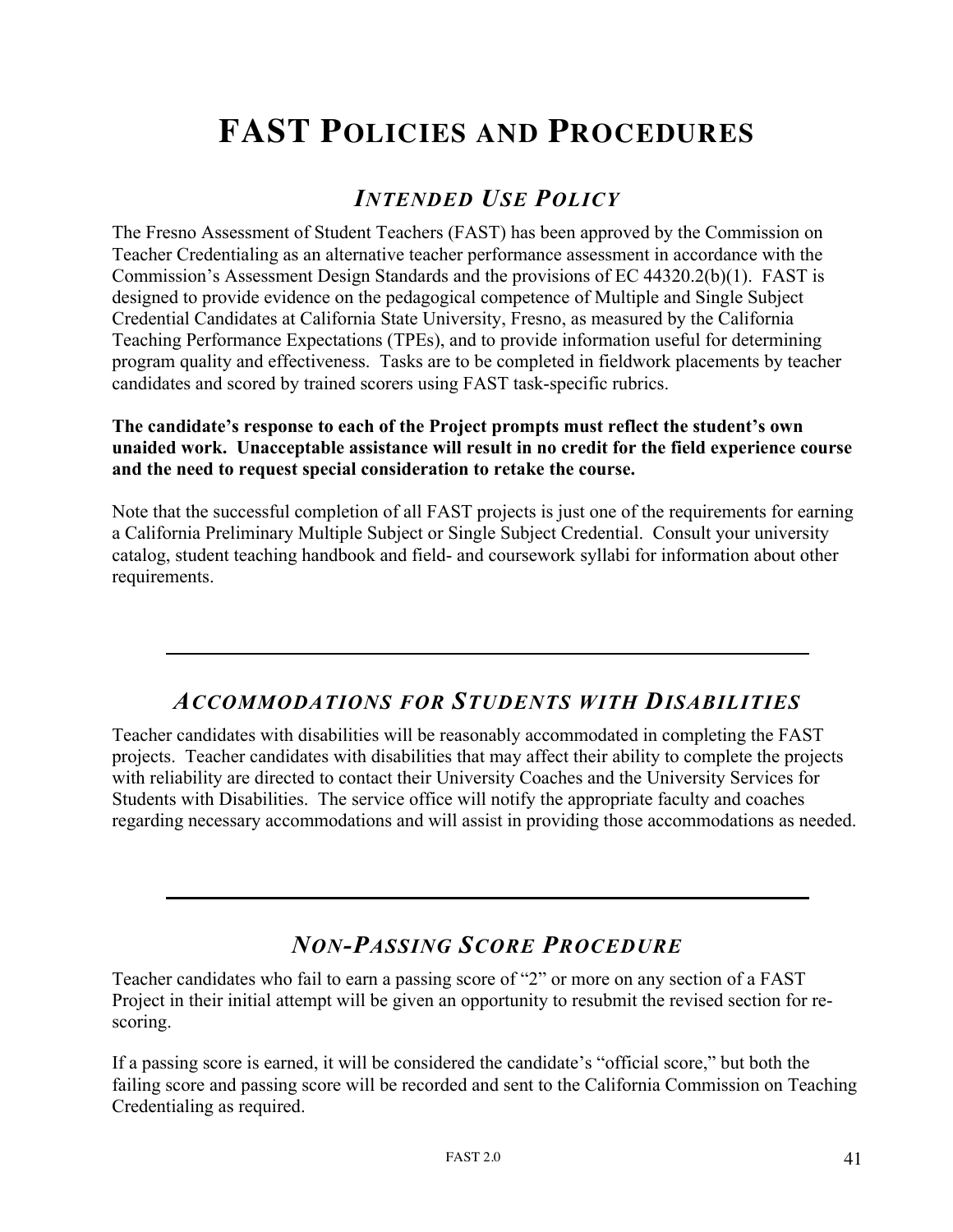Request for Special Consideration. If the candidate fails once again to earn a passing score, the candidate may petition for permission to revise and resubmit the assessment a third time by submitting a completed *Application for Special Consideration* (available in ED100) to the FAST Coordinator within 7 days of receipt of the retake scores.

If the request for special consideration is granted by the committee and the candidate meets all other requirements and competencies, the candidate will be given a grade of "incomplete" in that semester's field experience, until the candidate successfully completes the project.

If a candidate granted special consideration to revise the non-passing sections a third time is continuing in the credential program, the candidate may be allowed to enroll in the next field experience. The revised project from the prior semester must be submitted by the last day of instruction in that semester and must earn a passing score. A passing score will result in a grade of "credit" replacing the "incomplete," while failure to meet the committee's timelines will result in a grade of "no credit."

## *APPEAL POLICY*

FAST provides the opportunity for teacher candidates to appeal a non-passing score (a score of "1," "Does Not Meet Expectations") awarded on any section of any FAST project. The procedure is as follows.

#### **Site Visitation Project**

- 1. The candidate contacts the FAST Coordinator within 7 days of having received their project scores.
- 2. The candidate completes a Non-Passing Score Appeal and submits it, along with their original work to the FAST Coordinator. In this instance, original work is:
	- a. Class profile, lesson plan, Activity/Strategy Table
	- b. Entire video, 3- to 5-minute video segment, self-evaluation of lesson
- 3. Within 10 days, the FAST Coordinator convenes a panel of three individuals to review the appeal. The individuals on the panel must meet the following criteria:
	- a. Trained to score the specific task being appealed
	- b. Have appropriate content area expertise
	- c. Not involved in the original scoring
- 4. The panel meets with the original scorer at a time arranged by the FAST Coordinator.
- 5. The panel reviews the candidate's response, discusses the classroom performance with the supervisor, documented by the supervisor's observational notes, and reaches a consensus score.
	- a. If the consensus score is a passing one, the new score replaces the original score and the candidate is notified by email within 5 days of the panel's decision.